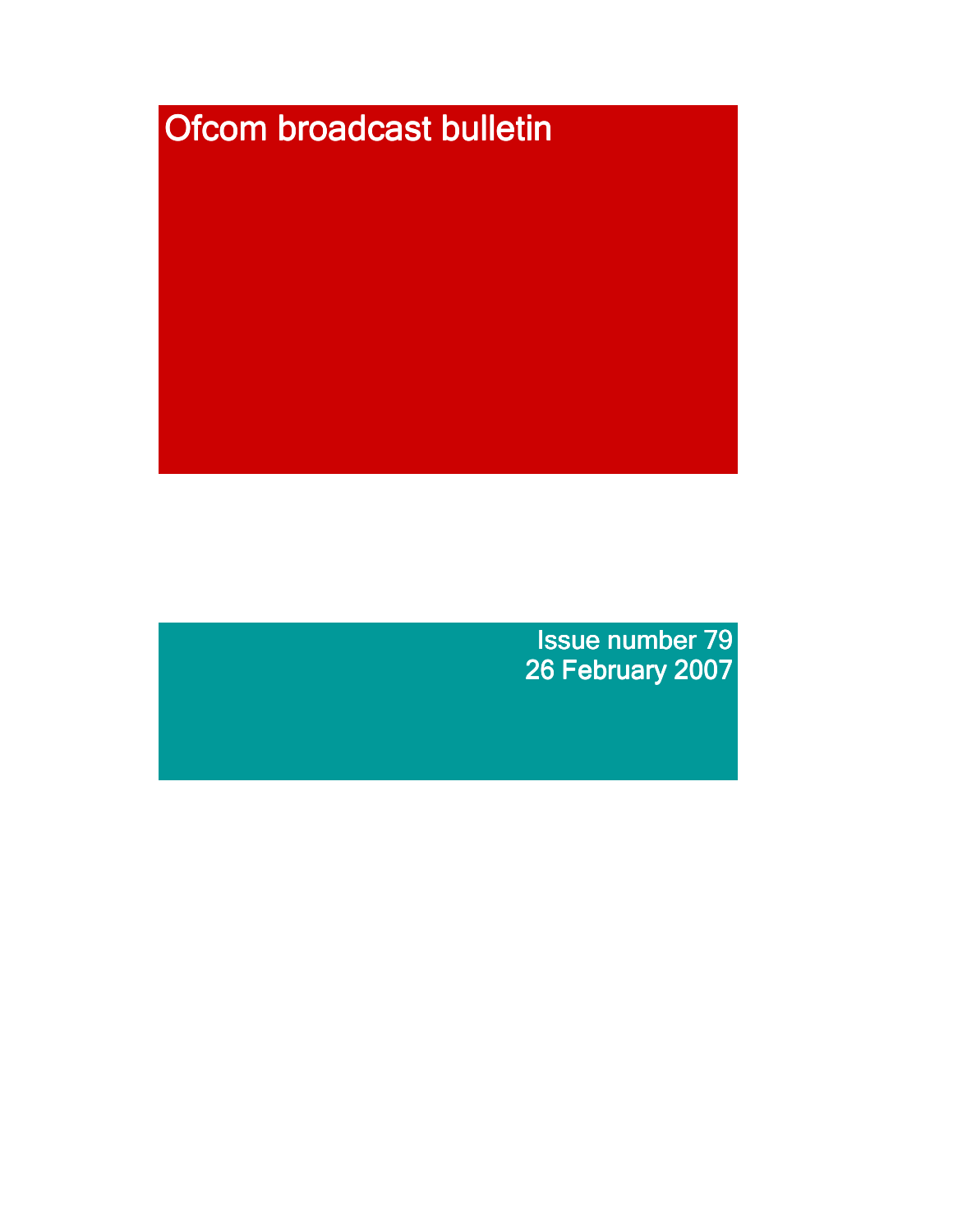# **Contents**

| Introduction                        |    |
|-------------------------------------|----|
| <b>Standards cases</b>              |    |
| In Breach                           | 4  |
| Resolved                            | 17 |
| <b>Fairness &amp; Privacy cases</b> |    |
| Upheld in part                      | 20 |
| Not Upheld                          | 33 |

Other programmes not in breach/outside remit 57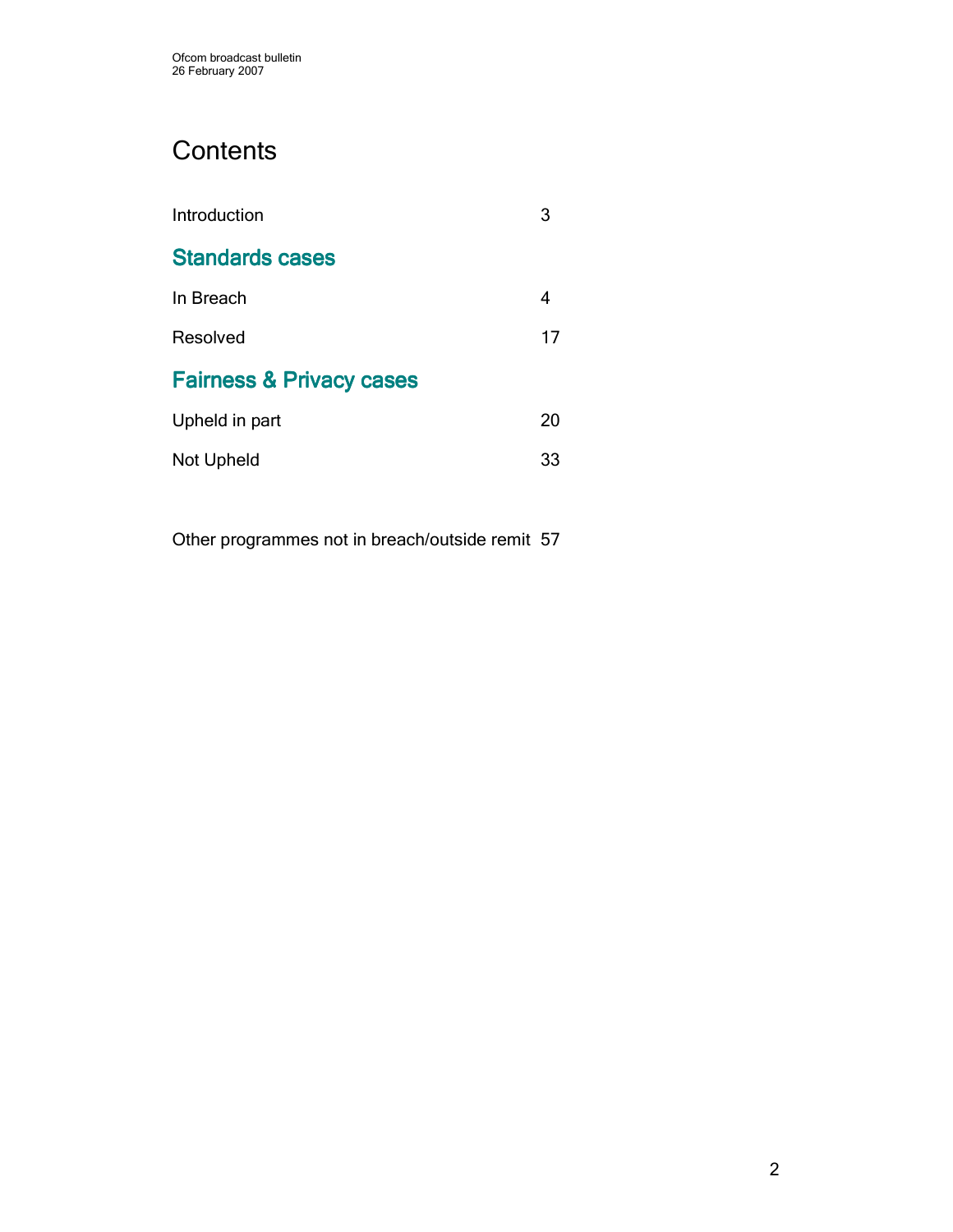# Introduction

Ofcom's Broadcasting Code took effect on 25 July 2005 (with the exception of Rule 10.17 which came into effect on 1 July 2005). This Code is used to assess the compliance of all programmes broadcast on or after 25 July 2005. The Broadcasting Code can be found at http://www.ofcom.org.uk/tv/ifi/codes/bcode/

The Rules on the Amount and Distribution of Advertising (RADA) apply to advertising issues within Ofcom's remit from 25 July 2005. The Rules can be found at http://www.ofcom.org.uk/tv/ifi/codes/advertising/#content

The Communications Act 2003 allowed for the codes of the legacy regulators to remain in force until such time as Ofcom developed its own Code. While Ofcom has now published its Broadcasting Code, the following legacy Codes apply to content broadcast before 25 July 2005.

- Advertising and Sponsorship Code (Radio Authority)
- News & Current Affairs Code and Programme Code (Radio Authority)
- Code on Standards (Broadcasting Standards Commission)
- Code on Fairness and Privacy (Broadcasting Standards Commission)
- **\*** Programme Code (Independent Television Commission)
- Programme Sponsorship Code (Independent Television Commission)
- **\*** Rules on the Amount and Distribution of Advertising

From time to time adjudications relating to advertising content may appear in the bulletin in relation to areas of advertising regulation which remain with Ofcom (including the application of statutory sanctions by Ofcom).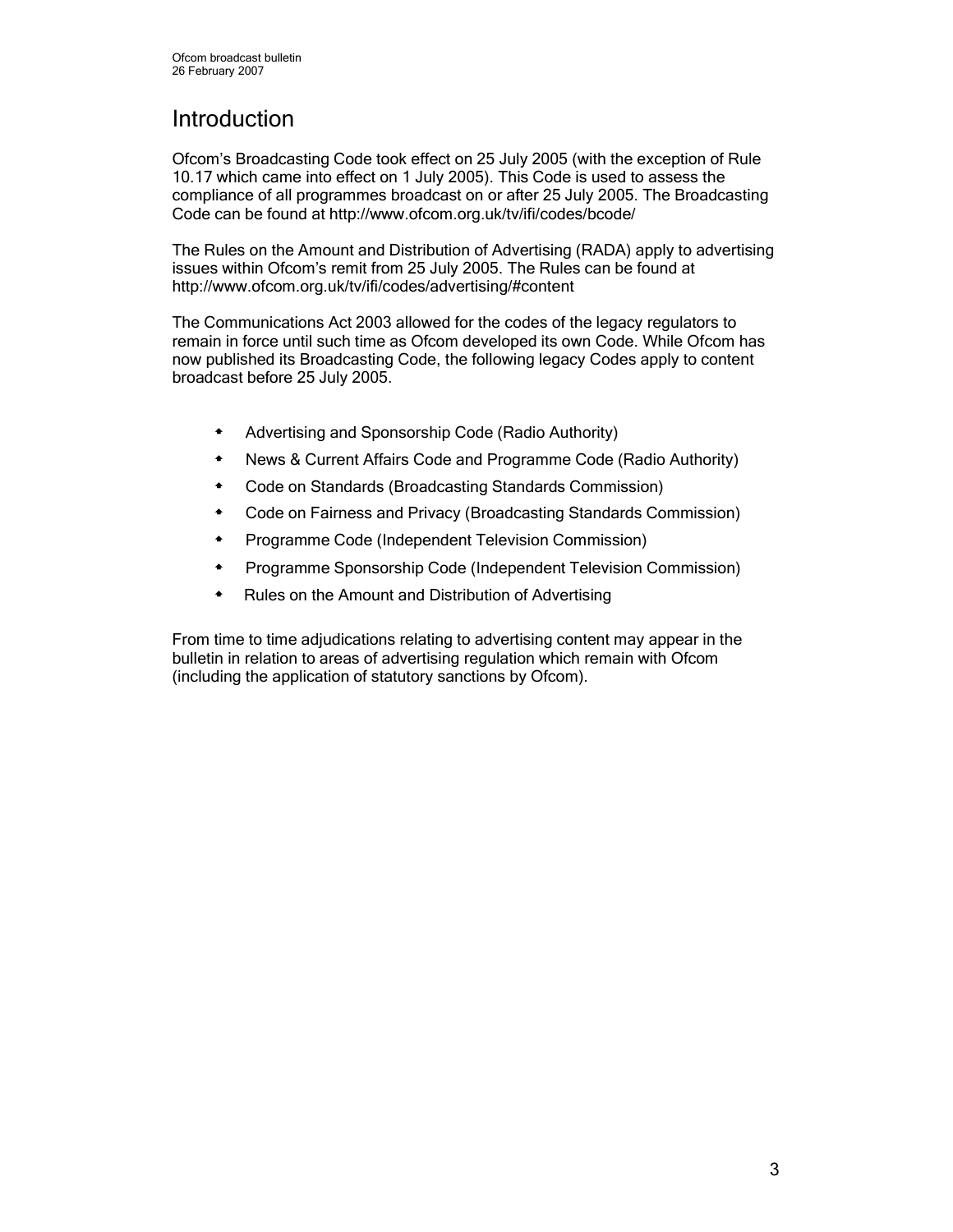# Standards cases

# In Breach

# ITV News

ITV 1, 3 March 2006, 18:30 and 22:30

### **Introduction**

10 viewers complained that reports carried on the *ITV News* bulletins at 18:30 and 22:30 distorted views that had been expressed by the Prime Minister about Iraq and God during an interview for the ITV programme, *Parkinson*. The interview on Parkinson was due to be broadcast the following day.

The substance of both news reports was that, in the interview with Michael Parkinson, the Prime Minister had said that his belief in God played an important part in deciding to go to war in Iraq; and that he prayed over the decision and before embarking on military action.

The complainants maintained that Tony Blair had said no such thing, and that ITV News had failed to show proper regard for due accuracy in its reporting.

Some complained that the tone of the news reports had been inflammatory, and could have provoked racial and religious tensions. In particular, some viewers objected to the Iraq war being described as a "Holy war".

### Response

ITV said the Prime Minister had been interviewed by Michael Parkinson on Thursday 2 March 2006 for the *Parkinson* programme, scheduled for transmission on the following Saturday (4 March 2006). Clips from the interview were supplied to *ITV* News in advance of the broadcast, and one of these clips formed the basis of the  $ITV$ News stories carried on 3 March 2006.

ITV defended the substance of its reports. However, they acknowledged that the coverage should have been "a little less strident", "less provocative" in its use of language, and that it should have been made clear there were different possible interpretations of what Mr Blair had said on the *Parkinson* programme.

In the key clip, identified by ITV, Mr Blair spoke to *Parkinson* about going to war in Iraq, and was asked if he prayed to God when he made important decisions like that.

Parts of the exchange were indistinct because Mr Blair and Mr Parkinson were speaking simultaneously. But the transcript accepted as accurate by both Ofcom and ITV reads as follows:

Tony Blair: The only way you can take a decision like that is to try to do the right thing, according to your conscience. And for the rest of it, you leave it, as I say, to the judgement that ...

Michael Parkinson: So....

TB: ….history will make.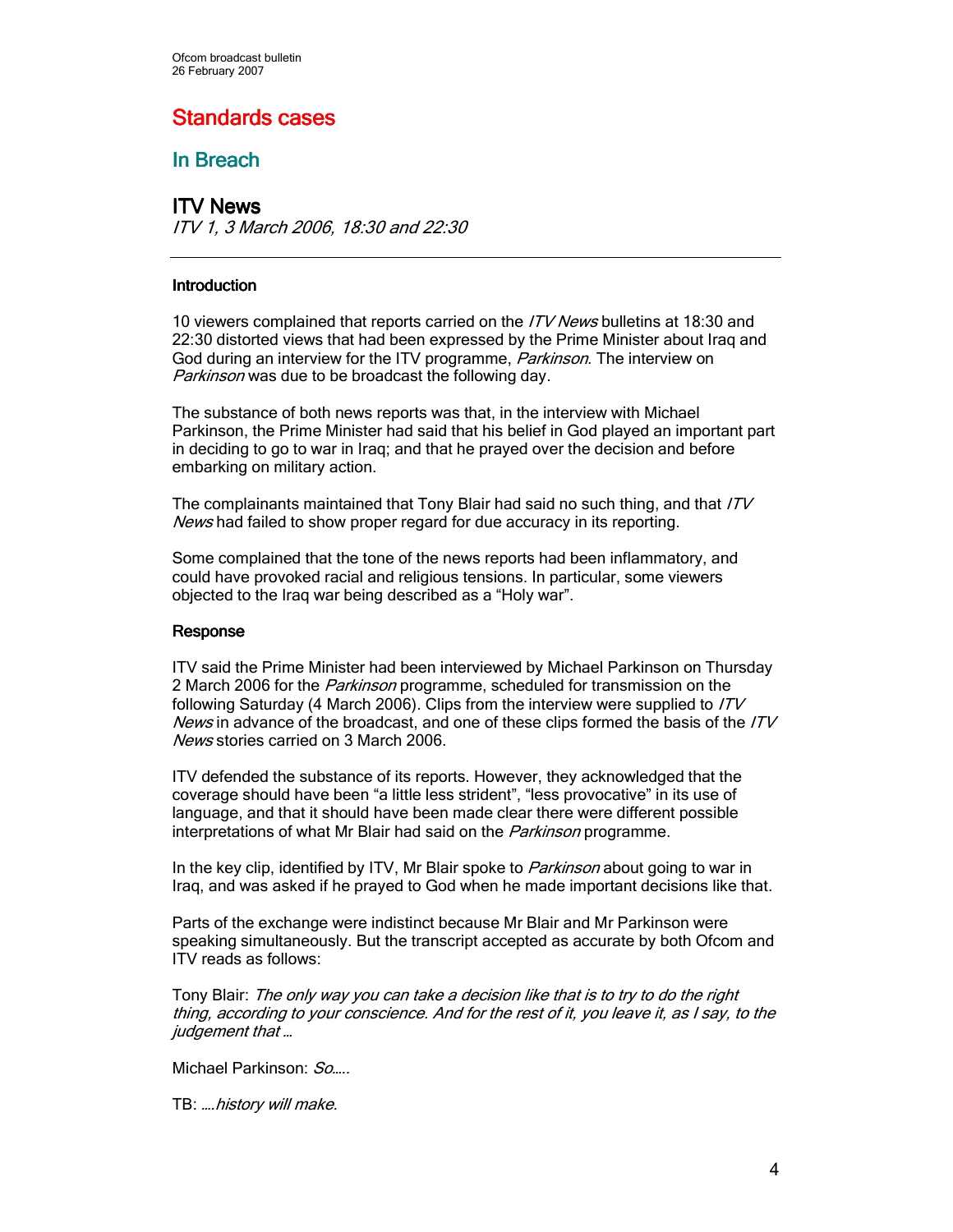MP: So you, so you would... you would... you would… pray…to… to God whenever you make a decision like that?

TB: Well I… you know… I don't want to go into...

MP: No, but I mean, hey, you said that…

TB: ...this side of this but it's... [NB These two lines spoken simultaneously]

MP: …you said that…you'd…

TB: Yeah I ... you, you... [NB These lines also spoken simultaneously]

MP: ….been informed…

TB: but you… of course…. It's…. you, you struggle with your own conscience about it because people's lives are affected….

ITV maintain that Mr Blair's answer ("...but it's...yeah, I... you, you, but you.... of course…. it's … you, you struggle with your own conscience about it because people's lives are affected") was sufficiently clear for them to conclude that faith in God had played a part in the decision to go to war.

It is ITV's view that the Prime Minister's use of the words "of course" refers back to the question about praying before making decisions, rather than forward to his next thought, the question of personal conscience. They said this understanding was fair and legitimate, and the most obvious interpretation of what was said. This interpretation was the interpretation used in the ITV News reports.

ITV said that the wording of the transcript, as agreed between Ofcom and ITV, includes a reference made by Michael Parkinson – "you'd been informed" - just before the key point where Mr Blair says "of course". In this context, ITV argued "to be informed" would normally mean taking account of information from an outside source or third party.

It was made clear by ITV that its case primarily rests on this passage. ITV's editorial judgement was that this passage formed a proper factual basis to conclude Mr Blair had linked his decision to go to war with God and that he had prayed before embarking on military action.

ITV said that a proper editorial process was followed prior to broadcast. The footage was played twice at an editorial meeting, and those present had reached the unanimous view that Mr Blair was linking his decision on war to his religious beliefs. It was then played over the telephone to ITV's chief political correspondent who agreed (a copy of the recording was also sent to her to view). It was upon this basis that the ITV News reports of 18:30 and 22:30 took the approach they did. ITV added that words are often open to differing interpretations, but that *ITV News* maintained that its own judgement on what Mr Blair had said was "within the range of reasonable meanings" that could be derived.

It was also important, they said, to note that it was Mr Blair – and not Michael Parkinson – who first introduced the issue of faith and God into the interview. When Michael Parkinson then asked him directly whether he prayed to God when making a decision like that (i.e. going to war in Iraq), Mr Blair did not clearly say "no".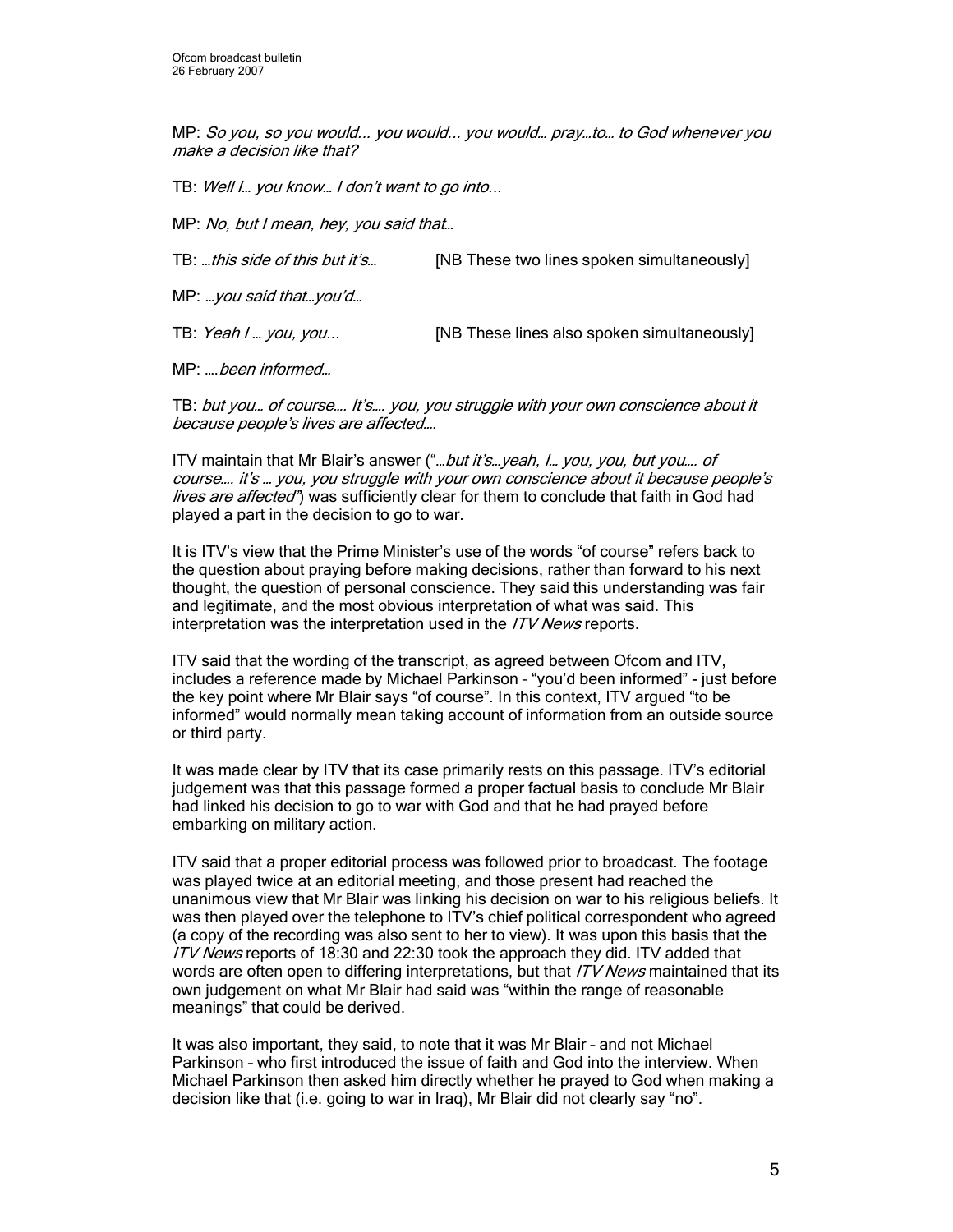However, ITV conceded that some aspects of its reporting had been "wrong". ITV stated that in her live interview, the chief political correspondent could have been clearer and instead of stating that:

"When it comes to the Middle East to talk about – or imply – that God was on your side is provocative and inflammatory"

it would have been better to say:

### "By leaving this issue open to interpretation the Prime Minster afforded an opportunity to opponents of the war to suggest that he was being provocative or inflammatory".

Therefore, in particular, it should have been made clear that Mr Blair's comments were open to different interpretations. They also acknowledged that some of the language used in the presentation of the story should have been less provocative. In particular, the use of terms like "Holy War" and "Act of Faith" on strap-lines was "not wholly appropriate".

Nevertheless, even bearing in mind these matters, ITV maintained that the broad thrust of the story was correct. They said that politics and political reporting is often about what has not been said, or the way words have been used, rather than the literal meaning. Within the principle of editorial discretion, different commentators may interpret issues in differing ways.

Finally, ITV said it had offered Mr Blair an opportunity to clarify the issue by recording a short interview for *ITV News*. The offer has not - so far - been taken up.

In a second letter to Ofcom, ITV insisted that the issues raised were not about hard facts that are right or wrong, but about "the meaning of words that are open to various interpretations and ambiguity". ITV pointed to other media coverage which it argued had reached a similar interpretation: The BBC News website, The Sky News website and the *Daily Express*. In spite of the acknowledged shortcomings in its coverage, ITV maintained that their analysis was within the range of reasonable editorial discretion, and so complied with the requirement in the Broadcasting Code for due accuracy and due impartiality.

ITV also refuted suggestions by some complainants that two interviewees (first, the father of a soldier who had died in Iraq; and then a Philosophy Professor, Andrew Grayling) must have been "fed" the *ITV News* interpretation of the story before making critical comments. ITV said both interviewees had, in fact, been shown the clips in full and had made their own independent judgements about what was being said.

## Decision

### Rule 5.1: Due Accuracy

Rule 5.1 of the Broadcasting Code says: "News, in whatever form, must be reported with due accuracy and presented with due impartiality".

It should be noted that the war in Iraq has been particularly controversial, raising contentious issues about race and religion as well as the purely political. Against such a background it is important that news organisations take particular care to report matters with due accuracy.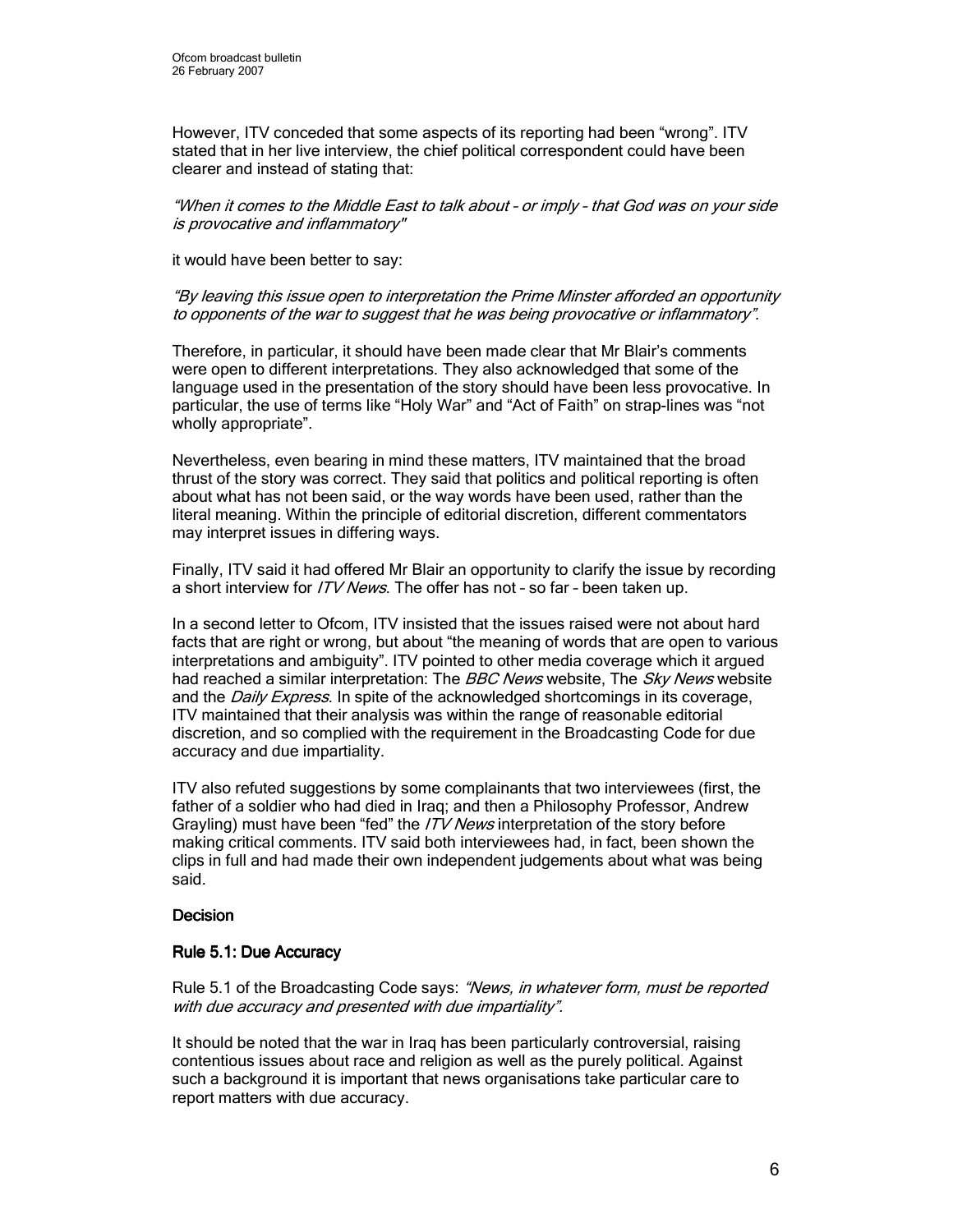In considering these complaints we took into account that these were the two evening bulletins of one of the UK's leading television news providers for a public service broadcaster. We also noted that although ITV wanted to get the story on air that evening this was not, in itself, breaking news. The items were pre-prepared and there was time (albeit a short time) to consider the content and the context of the Parkinson interview which was not to be broadcast until the following day.

The story was first trailed in the 18:30 news headlines, and then provided the lead story in this bulletin. The studio presenter gave a short introduction, before handing over to ITV's chief political correspondent live from Downing Street. She introduced a pre-recorded report which she also voiced. This consisted of an extract from the Blair/Parkinson interview, and then the critical interviews with the father of a soldier killed in Iraq, and with Professor Grayling. The item concluded with a brief "two-way" between the studio presenter and the chief political correspondent in Downing Street.

The story was developed further in the 22:30 news. Again, the story was trailed in the news headlines and then provided the lead story in the bulletin. There were two prerecorded reports. The structure of the first item repeated the 18:30 item. However the report this time included an interview clip with Dr Evan Harris, a Liberal Democrat MP who is also an honorary associate of the National Secular Society, instead of the interview with the father of the soldier who had died in Iraq. Dr Harris was also critical of the Prime Minister.

The studio presenter then introduced a second pre-recorded report exploring parallels with comments made by George Bush who "was said to have claimed that he decided to invade Iraq because he was on a mission from God". This included an archive interview about Mr Bush with Nabil Shaath (Former Palestinian Foreign Minister); an extract from an interview between Jeremy Paxman and Tony Blair from January 2003, asking whether Blair and Bush prayed together; and a clip from Zulfi Bukhari, of the Muslim Public Affairs Committee pressure group, about Mr Bush's use of the word "crusade". The package ended with the interview with the father of a soldier who died in Iraq. It was followed by a brief "two-way" between the studio presenter and ITV's chief political correspondent in Downing Street.

It is clear that in ITV's view, the integrity of the story hangs on an interpretation of one key exchange in the interview with Michael Parkinson, as set out above.

The two questions put by Michael Parkinson to the Prime Minister without interruptions and without deviation would read:

"...so you would... pray ...to God whenever you make a decision like that?"; and

"...you said that ...you'd... been informed".

It is the contention of *ITV News* that, although indistinct, Mr Blair says "yeah" and "of course" in the flow of his answer to the question about praying to God before taking a decision such as going to war and to the question "you'd been informed" (a question ITV took to imply Mr Blair had received guidance from God). ITV contend that this is an affirmative response which links God to the decision.

We accept that this exchange is indistinct. However we noted the following:

1. In an exchange immediately before the key clip Mr Blair comments upon the judgement that will be made about his decision to go to war in Iraq. This is when he first introduces God into the interview: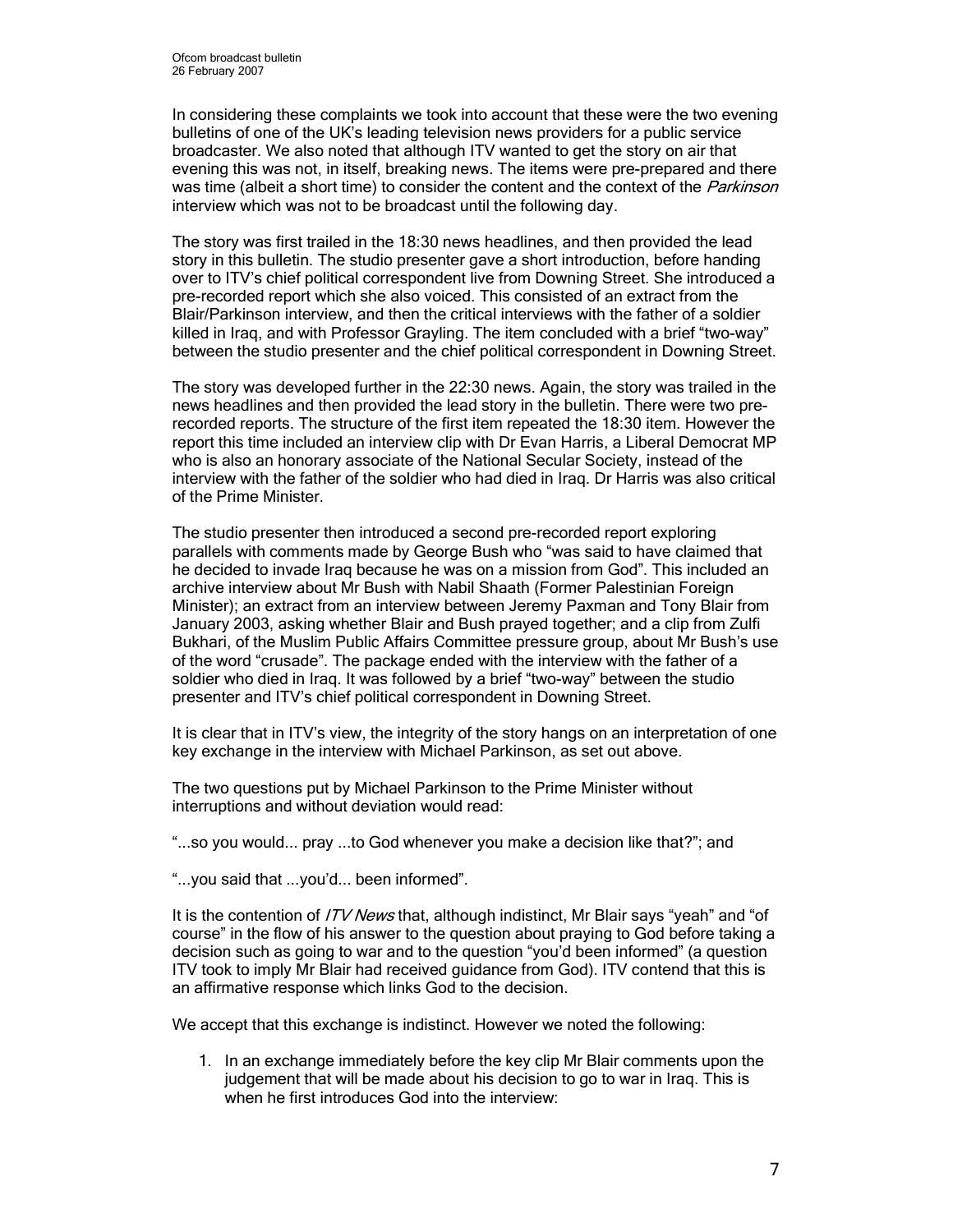TB: "….. that decision has to be taken and has to be lived with, and in the end there is a judgement that, well, if I think you have faith about these things then you realise that judgement is made by other people….

MP: Sorry, what do you mean by that?

TB: By other people, by, if you believe in God, it's made by God as well."

One interpretation of this exchange would be that Tony Blair was stating that his decision to go to war would be judged by God – not that his judgement as to whether to go to war was made by God. Support for such an interpretation could be found in the fact that Mr Blair refers to a judgement that is made "in the end" (i.e. a historical judgement). It is clear that the Prime Minister also referred to "other people" making that judgement. If Mr Blair were stating that God had made the judgement about going to war, this would be inconsistent with a statement that "other people" would make that judgement. It is therefore possible to interpret Mr Blair's words as meaning that it would be God and the people who would ultimately judge him on his decision to go to war.

2. Mr Blair also says in the clip used by ITV - in a much clearer part, at the start of the clip, - that the only way a decision like that can be taken is "is to try and do the right thing according to your conscience".

This suggests that he is talking explicitly about his conscience rather than prayer in the clip relied upon by ITV.

3. Immediately after the key clip Mr Blair then says:

TB: "… in the end, if you do the job, you've got to be prepared to take the decisions of the job, and in the end you've got to live with those decisions and live with your own conscience in them."

Taken together, the only statements that are clear are that Mr Blair struggled with his own conscience about the decision to go to war; and that he believes history and ("if you believe in God") God will make the judgement on whether he was right. He clearly did not wish to be drawn on the question of whether he prayed before taking the decision ("I don't want to go into this side").

His full answer may be open to interpretation but, taking into account the above, there can be no *certainty* that the words "yeah" and "of course" referred directly to the questions posed by Michael Parkinson. It may be that they were merely punctuations in Mr Blair's thought process, as he considered how to answer the question.

It is also not clear that "you'd been informed" was meant by Michael Parkinson or taken to mean by Tony Blair that the Prime Minster had received guidance from God.

When considering whether or not a broadcaster has reported with "due accuracy", it is important to recognise the importance attached to freedom of expression and the broadcaster's right to be able to interpret news events as it sees fit. This must be particularly the case in political reporting which is often dependent on nuances and interpretations of ambiguous statements. Intervention should only be necessary when that interpretation would be considered to breach the requirements of the Broadcasting Code. Ofcom considers that it would have been entirely appropriate, therefore, for *ITV News* to reflect that Mr Blair's reply had been unclear, was open to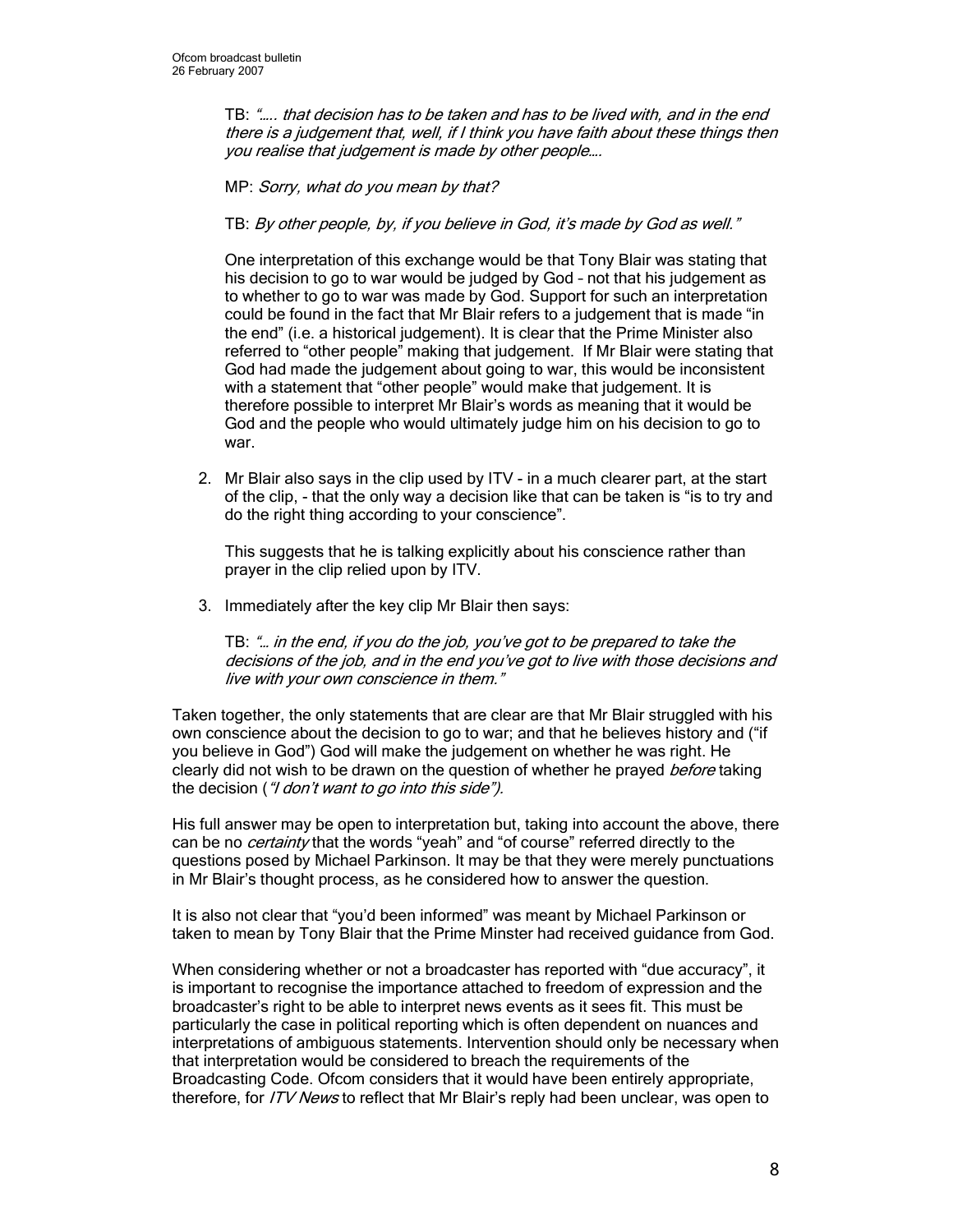interpretation, but that it was possible that some might conclude that God had played a part in his decision.

However, the ITV studio presenter and chief political correspondent made unequivocal statements in the 18:30 bulletin that:

"Tony Blair says his belief in God played a part in deciding to go to war in Iraq. The Prime Minister tells ITV1 he prayed over the difficult decision. Tonight the startling insight into how Mr Blair's faith influenced Britain's part in ousting Saddam. So was it holy war?"

"Tony Blair's belief in God played a crucial role in his decision to send British troops to war in Iraq".

"The Prime Minister ...tells Michael Parkinson ... that he prayed before embarking on military action".

"…. The insight into his thinking strongly echoes that of President Bush, who's admitted his belief that God told him to attack Saddam Hussein".

"...it has come as a surprise in Westminster that sending troops to Iraq was an act of faith".

"….he tells of the guidance he got from a higher authority than military ones".

In the 22:.30 bulletin the studio presenter and chief political correspondent said:

"Tony Blair revealed tonight that his Christian faith and his belief in God played an important part in sending troops to war in Iraq. The astonishing insight into the Prime Minister's frame of mind as he made the decision to go to war is revealed in an ...interview with Michael Parkinson".

"…. now we know that, when it came to the biggest decision of his political life, whether to send troops to Iraq, he did call on God".

"….he tells of the guidance he got from a higher authority than military ones".

"… these remarks by the Prime Minister closely echo an earlier comment reported to have been made by George Bush. He was said to have claimed that he decided to invade Iraq because he was on a mission from God...".

"Confirmation that his Christian God was part of Blair's decision to send British troops to join the US… well, in Muslim eyes, will only give credibility to the extremists...".

There was no mention of any other possible interpretation of what the Prime Minister had said, even though the key clip, identified by *ITV News*, is indistinct and at the very least open to interpretation.

The key clip was played in both bulletins. However it began part way through Mr Blair's words (the extract actually used is in bold):

TB: "….. that decision has to be taken and has to be lived with, and in the end there is a judgement that, well, if I think you have faith about these things then you realise that judgement is made by other people....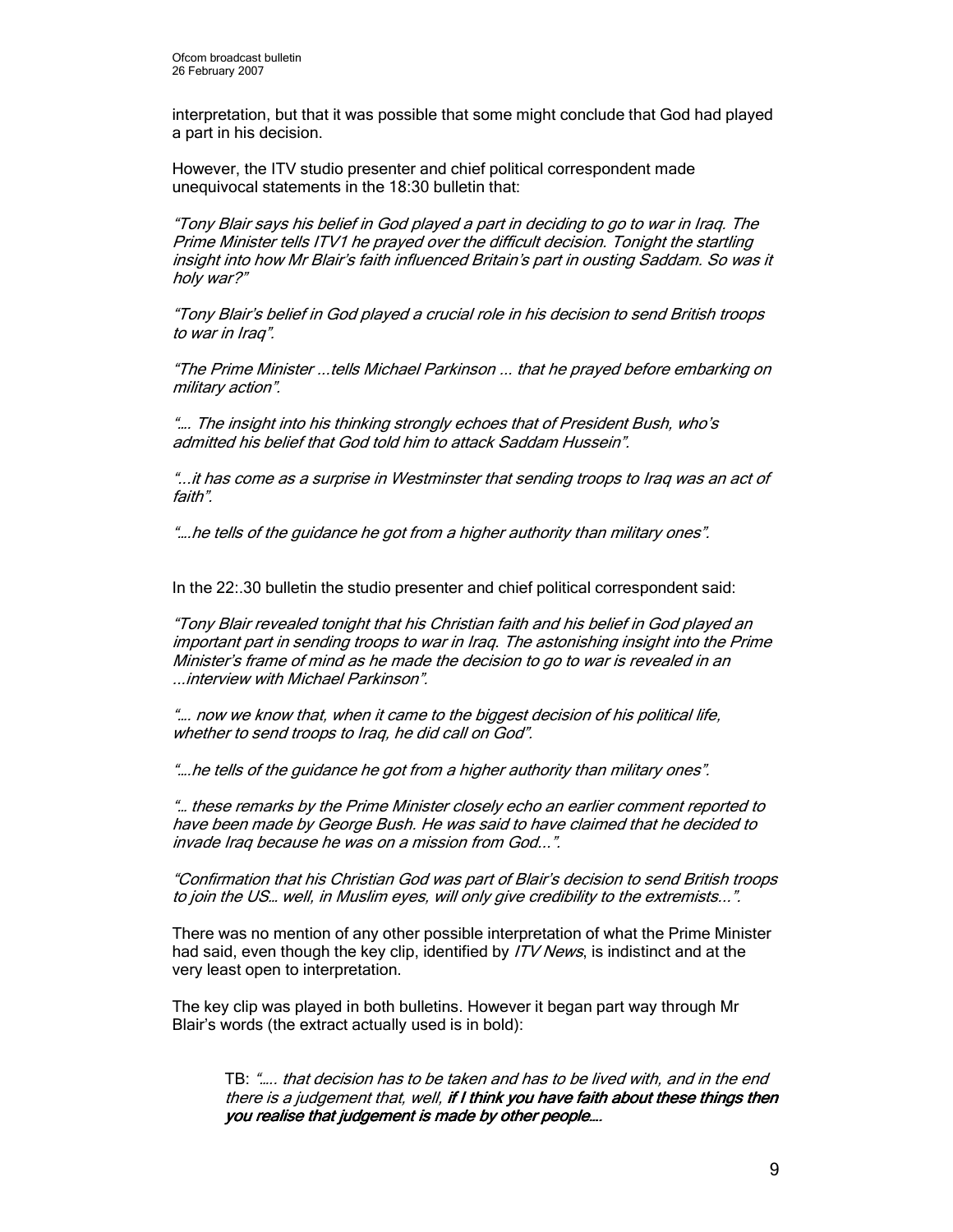# MP: Sorry, what do you mean by that?

## TB: By other people, by, if you believe in God, it's made by God as well."

Arguably, using this selective wording without the fuller text, denied the viewers vital context in which to judge for themselves the Prime Minister's meaning: "judgement" therefore appears in the news report to refer to the judgement to go to war in Iraq as opposed to the judgement that will be made historically about the Prime Minister's decision to go to war.

Further, ITV News included a range of critical interviews in the packages which were predicated on ITN's interpretation of what the Prime Minster had said. For example Liberal Democrat MP Dr Evan Harris says: "This is deeply disturbing to people who, even those who might support the decision to go to war feel that its been made on that sort of basis and its exactly the sort of thing that is highly provocative when dealing with a region like the Middle East where everyone feels God is on their side." However we note that ITV say that the interviewees were shown the clip before they were interviewed and so were acting upon their own interpretation of the words spoken by the Prime Minister.

The 22:30 news then again relied on its interpretation in drawing comparisons with comments made by President Bush to a Palestinian delegation in 2003. An extract from an archive interview with the former Palestinian Foreign Minister was used saying:

"President Bush said to all of us I'm driven with a, with a mission from God, God would tell me George go and end this...and I did".

The alternative possible interpretations should, at the very least, have been acknowledged in any duly accurate report of Mr Blair's appearance on *Parkinson*. Taking into account the full context of the clips from the *Parkinson* interview, as well as the strong ambiguity in what Tony Blair said about whether or not he prayed before taking this decision, Ofcom does not consider that the above statements made by ITV News were reported with "due accuracy".

This lack of due accuracy was compounded by the strident presentation of the story, as told by *ITV News*. The issue of whether or not to send troops to war is clearly, what is described in the Broadcasting Code, as a major matter of political controversy. As such the importance attached to "due accuracy" should be particularly high.

In conclusion, because *ITV News* reported as fact its interpretation of the interview Tony Blair gave the Parkinson Show, when the interview was, at the very least ambiguous, and open to a number of differing interpretations, ITV was in breach of the requirement for reporting news with due accuracy, (Rule 5.1) for the reasons stated above.

### Rule 3.1: encouragement or incitement of crime or disorder

We also considered in the light of the complaints, whether the reports amounted to a breach of Rule 3.1 which requires that:

 "Material likely to encourage or incite the commission of crime or to lead to disorder must not be included in television or radio services."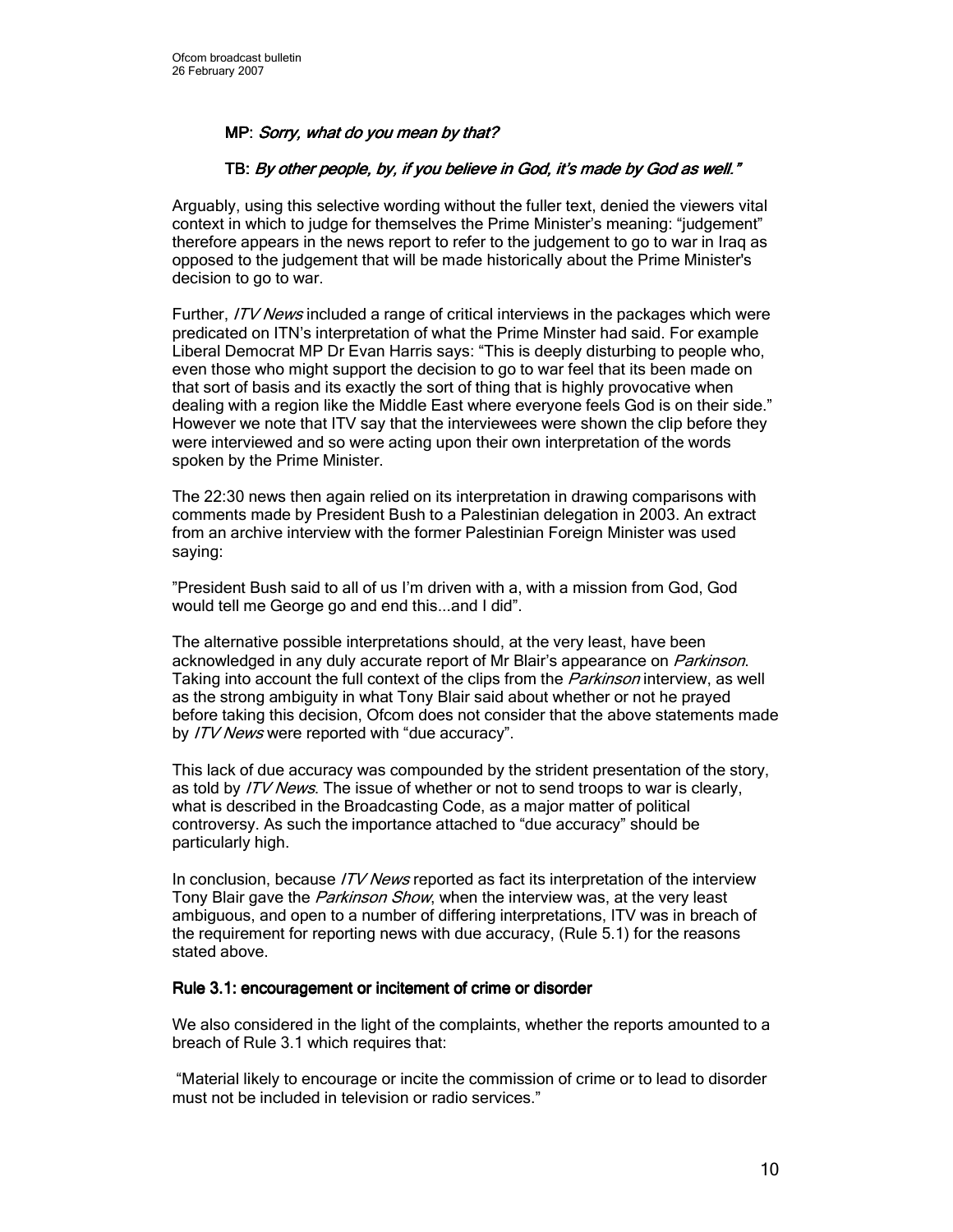We noted the use of the strap lines "Holy War?" and "Act Of Faith" and the comparisons with George Bush's comments. There were also statements made by ITV News that antiwar campaigners, and some families who had lost relatives in Iraq, had called Mr Blair's comments:

"abhorrent and nothing to do with God"; and

"some [MPs] have called it distasteful or even shocking and others have said when it comes to the Middle East to talk about or simply that you think God is on your side is provocative and inflammatory".

However we also noted that ITV had also said of one interviewee's interpretation - "God had told him [Tony Blair] to do it. Does he think he's going on a crusade?" - that this "may not be exactly what Blair said but it is how ...many Muslims will interpret it".

We agree with ITV that the reporting should have been "less provocative in the use of language" and that some of the straplines ("Holy War?" and "Act of Faith") were not wholly appropriate. We were concerned that on such a sensitive subject, which has the potential to raise strong emotions on all sides that ITV News was so strident in its view that the interview could be interpreted as setting up the campaign as a Holy War. Nevertheless, on balance, we considered the reports did not include any direct incitement to commit crime or disorder. The report was therefore not in breach of Rule 3.1.

### These news reports were in breach of Rule 5.1 (the requirement for due accuracy in news)

The original decision to find these bulletins in breach of the Code was appealed by the ITV, leading to a review by Ofcom's Content Board. This finding is the result of that review.

Ofcom gave consideration as to whether this case should be referred to Ofcom's Content Sanctions Committee for consideration of a statutory sanction. However, ITV voluntarily decided to carry a summary of Ofcom's finding and therefore Ofcom considered that further formal regulatory intervention was unnecessary.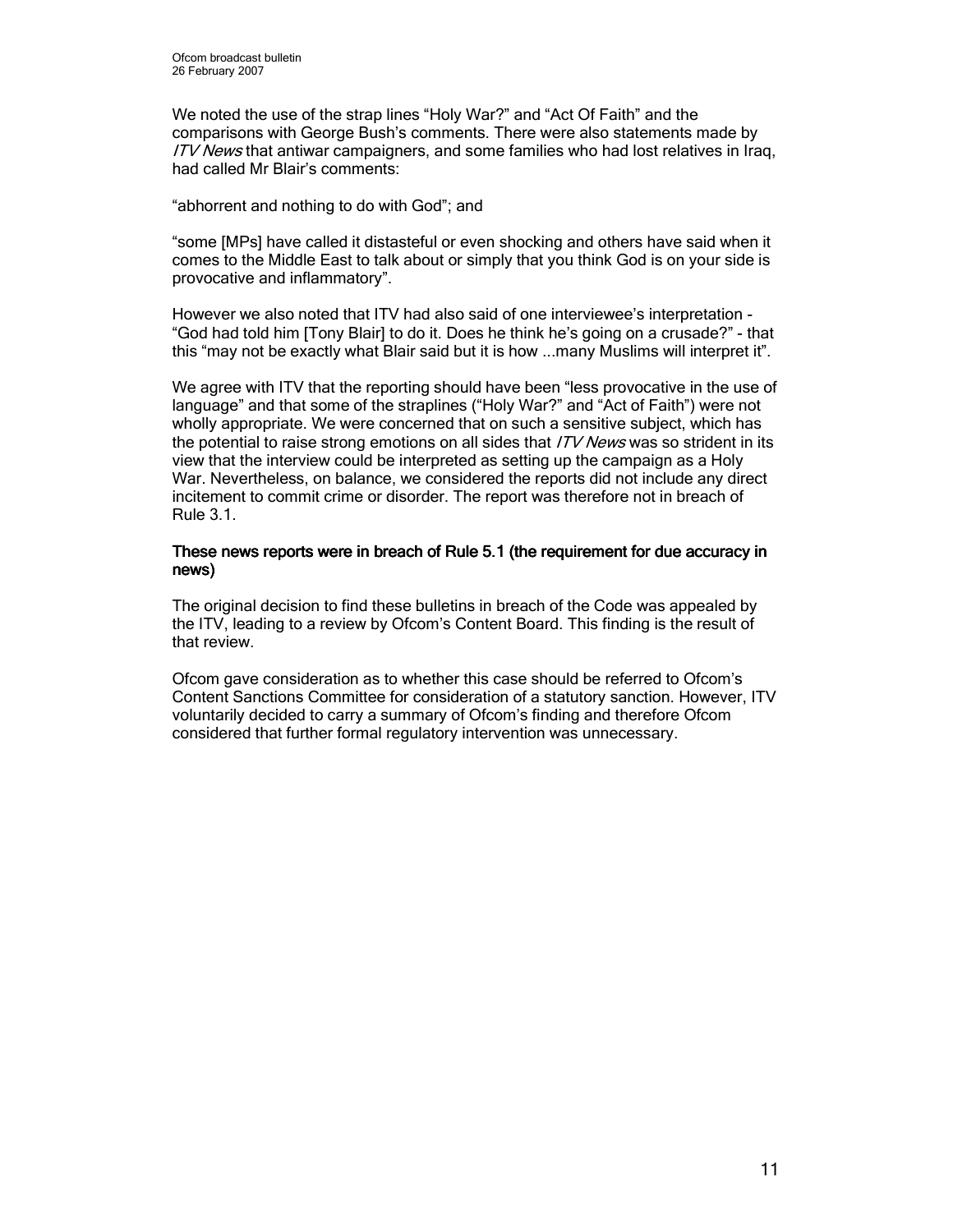# **Kev Seed Breakfast Show**

Radio City 96.7, 10 November 2006, 08:30

### **Introduction**

This show featured a regular 'wind-up' item where the presenter, pretending to be an old woman, called up unsuspecting businesses. The presenter was then 'required' to use certain phrases.

On this occasion, the show called and recorded a conversation with a butcher. Among the phrases the presenter used was:

- "How much are your bangers, dear?"
- \* "I don't mind a bit of pork, what have you got?"
- "I want a nice bit of meat, dear"
- "I'm after a bird for Christmas, dear"

The phrases were used many times with the result that the butcher became increasingly abusive.

A listener complained that the presenter had shown a complete lack of understanding in posing such questions. It was clear, to the complainant, that the programme had in fact called a halal butcher. He thought that the tone of the item was both anti-social and offensive.

Ofcom asked the licensee to comment on the item in respect of Rule 2.3 of the Broadcasting Code ("the Code"). This Rule requires that: "In applying generally accepted standards broadcasters must ensure that material which may cause offence is justified by the context. Such material may include, but is not limited to, offensive language,…humiliation, distress, violation of human dignity, discriminatory treatment or language (for example on the ground of…race, religion, beliefs…)".

### Response

Emap Radio, which owns Radio City, acknowledged that the decision to broadcast the item had been ill-judged. They explained that this regular 'wind up' feature had been included in the breakfast show for seven weeks without complaint before the item complained of was broadcast. The character, Peggy, a 90 year old woman, relies in part on double entendres and gained popularity and even some notoriety within the station's transmission area. All of the previous recipients of calls had, until this item, recognised the comedic nature of the pre-recorded remarks and responded in a humorous manner.

Since many local recipients of the calls had started to recognise the presenter as Peggy almost immediately, it was decided to ask a directory enquiry service to provide random phone numbers for the chosen category of butchers from around the UK. Consequently, the only information the production team had about any potential victim prior to the call was a phone number. When making the call complained of, the presenter did not immediately realise that the recipient was a halal butcher. He was taken aback by the abuse and, according to Emap, was concentrating on trying to "win over" the victim and bring the call to a satisfactory, good natured conclusion. He failed to recognise the possible significance of the statement "we don't do pork", which the butcher made after the second time the presenter's phrase "I don't mind a bit of pork" was played. The presenter edited the call and put it to air without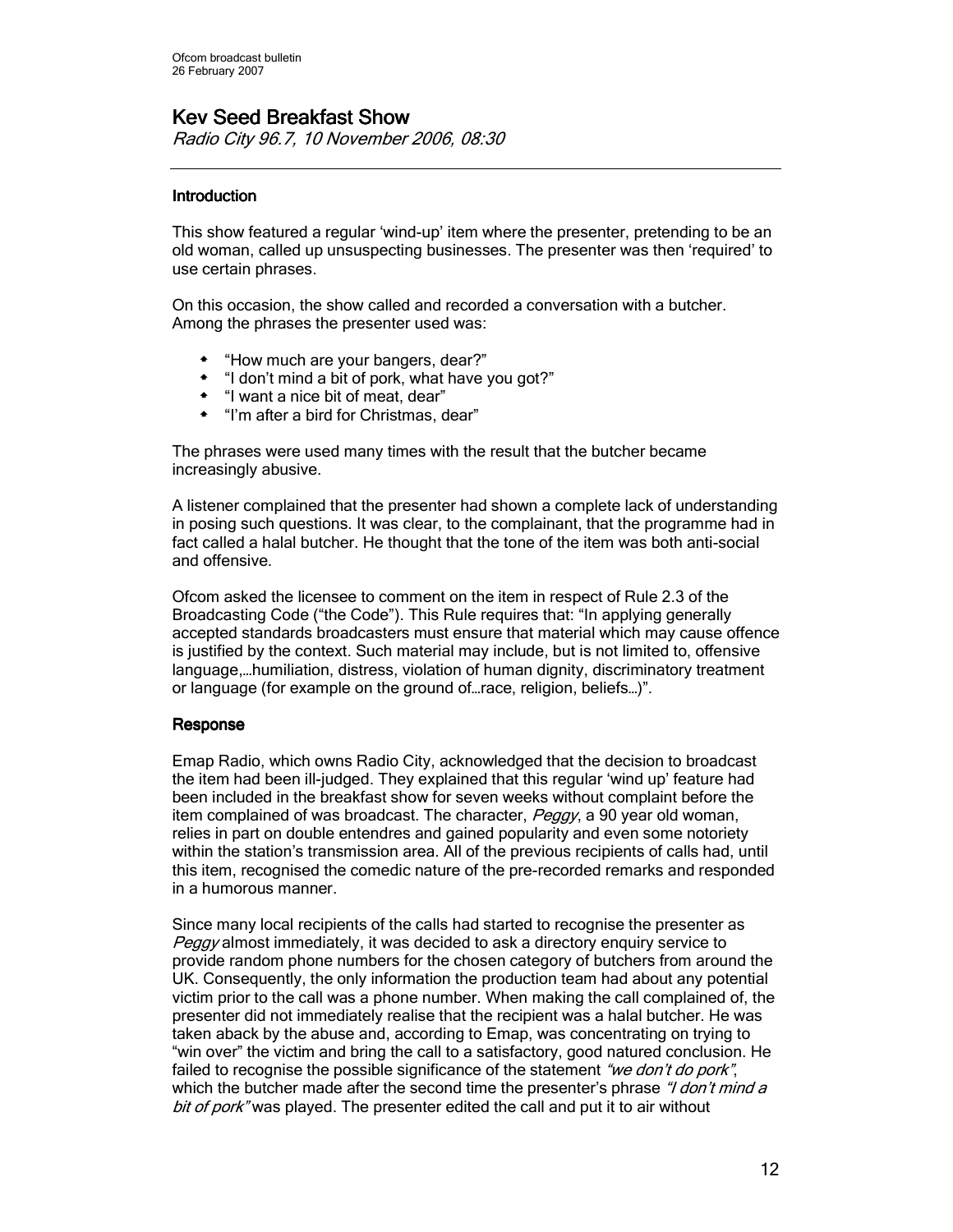consulting anyone about it. The Programme Director heard the item as it was broadcast and spoke to the presenter the moment he finished his programme. Emap said the matter was taken extremely seriously and the presenter was reminded that he must discuss and clear in advance all content with the programme's producer. Emap assured us that they had also undertaken additional internal training. They very much regretted any offence the item may have caused.

### **Decision**

In this item, the presenter explained that the telephone number for the butcher had been chosen randomly and that it was somewhere in the UK. He said that although the exchange went on for a number of minutes, he would only play a minute or so of the call and said listeners would be shocked by the hostile response he had received. Although the language was bleeped, it was apparent that the victim became increasingly abusive and the presenter appeared unaware that his questions could be regarded as inflammatory.

On listening to the item, it is apparent that the original offence taken by the butcher is at the repeated nature of the questions about pork. When the butcher says "we don't do pork", the listener is left in little doubt that this is a halal butcher. The butcher is abusive (though the words are bleeped) at what he believes to be religious taunts directed at him.

Ofcom concluded that the execution of this particular 'wind up' call and the decision to broadcast it was a serious misjudgement. The presenter said that his decision to include the item was to demonstrate the degree of unwarranted hostility that his enquiry had attracted. However, it is clear this hostility was a result of what appeared to be unprovoked religious abuse. This was a pre-recorded item and it was, in Ofcom's view, extremely concerning that the licensee was unaware of the offence these stock phrases could have in the wrong context. Further, given the random nature of obtaining the phone number from outside the transmission, area it was extremely unlikely that the potential recipient would be familiar with the humorous intent of the Peggy character.

Given the circumstances of a wind-up, Ofcom found that there was no context to justify the use of this offensive material.

Ofcom welcomed the immediate action taken by the Programme Director and the seriousness with which the station regarded the unsuitability of the item. However, Ofcom regarded the decision to air the call as irresponsible and showed a worrying failure in compliance and production oversight (especially during a breakfast show which attracts a wide ranging audience). Ofcom will consider further regulatory action if a breach of a similar nature occurs again.

## Breach of Rule 2.3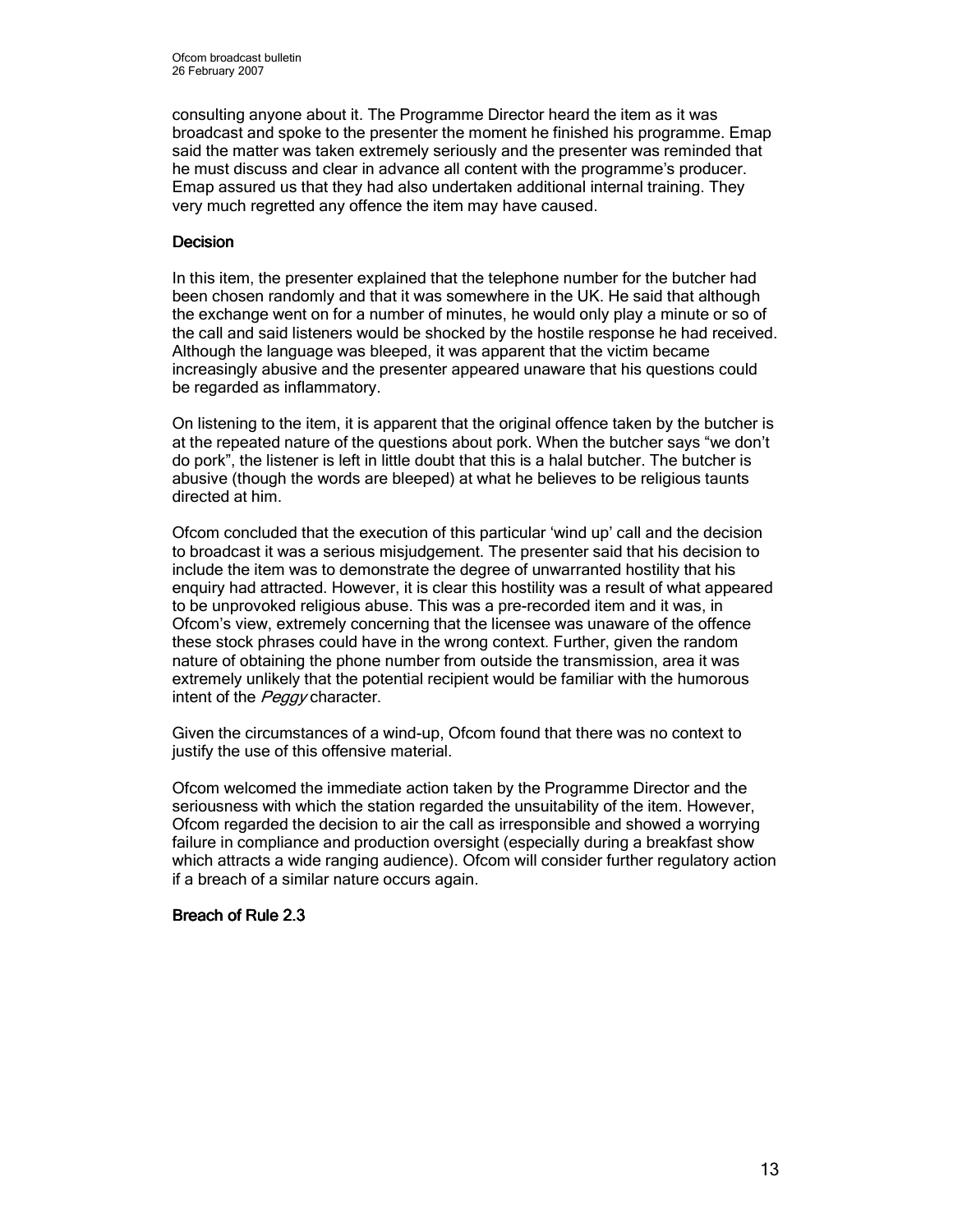# Cricket AM BSkyB Sports 1, 5 August 2006, 09.00

## **Introduction**

This series was sponsored by *npower*. The programme featured the former England cricketer, David Lloyd, at Headingley Cricket Ground prior to the Test Match between England and Pakistan, discussing the forthcoming day's play with five *npower girls*.

Ofcom asked the broadcaster for its comments on the appearance of the *npower girls* in relation to Rules 9.5 (sponsor influence) and 9.6 (references to the sponsor) of the Broadcasting Code ("the Code").

### Response

BSkyB explained that *Cricket AM* was sponsored by *npower*. Under a separate and unconnected arrangement that does not involve BSkyB, *npower* was also the English Cricket Board's sponsor for all domestic Test Matches.

BSkyB explained that, in addition to the branding opportunities (such as hoardings) presented by *npower's* sponsorship of the Test Match, over the course of the season npower employed the npower girls, whose role during Test Matches is described by npower as being to "keep thirsty photographers well watered, distribute 4 and 6 cards to the crowds and help us all get behind the boys - and spur them on to victory." The npower girls attended every day of every Test Match (35 in total) and were a well established and popular feature for all those attending the matches, particularly due to their instantly recognisable red and green uniforms. Accordingly, on the morning of the Test Match, the *npower girls* were already in attendance and were not there at the request of BSkyB.

BSkyB said that a regular feature on *Cricket AM* was David Lloyd interviewing different "component parts" of the live Test Match event. In previous weeks he interviewed not only players, but also ground staff, scoreboard operators and serving staff at a food concession. On 5 August 2006, David Lloyd had intended to interview members of the England cricket team during this segment. Unfortunately, this interview fell through on the morning of the programme. The executive producer for the programme therefore took the decision to ask the *npower girls* to take part in an interview, and to conduct it in a "commentary team-style" look-back at the Test Match so far. The majority of the interview involving the girls was scripted by BSkyB, and was otherwise ad-libbed. Accordingly, viewers were treated to David Lloyd interviewing his "fellow commentators" seated around him in their uniforms.

The interview was intended to be a light-hearted item leading up to a brief discussion of the day's play between David Lloyd and the studio presenters. The principal 'gag' of the piece was as much David Lloyd's evident excitement at being in such close proximity to the *npower girls*, as it was the girls' slightly risqué views on the Test.

The item was entirely in keeping with the irreverent and humorous style of the programme and in no way compromised the integrity of the format. In relation to the sponsor branding shown, BSkyB stated that:

the *npower girls* were a regular feature at domestic Test Matches and, in their uniforms, would have been recognised as such by Cricket AM viewers;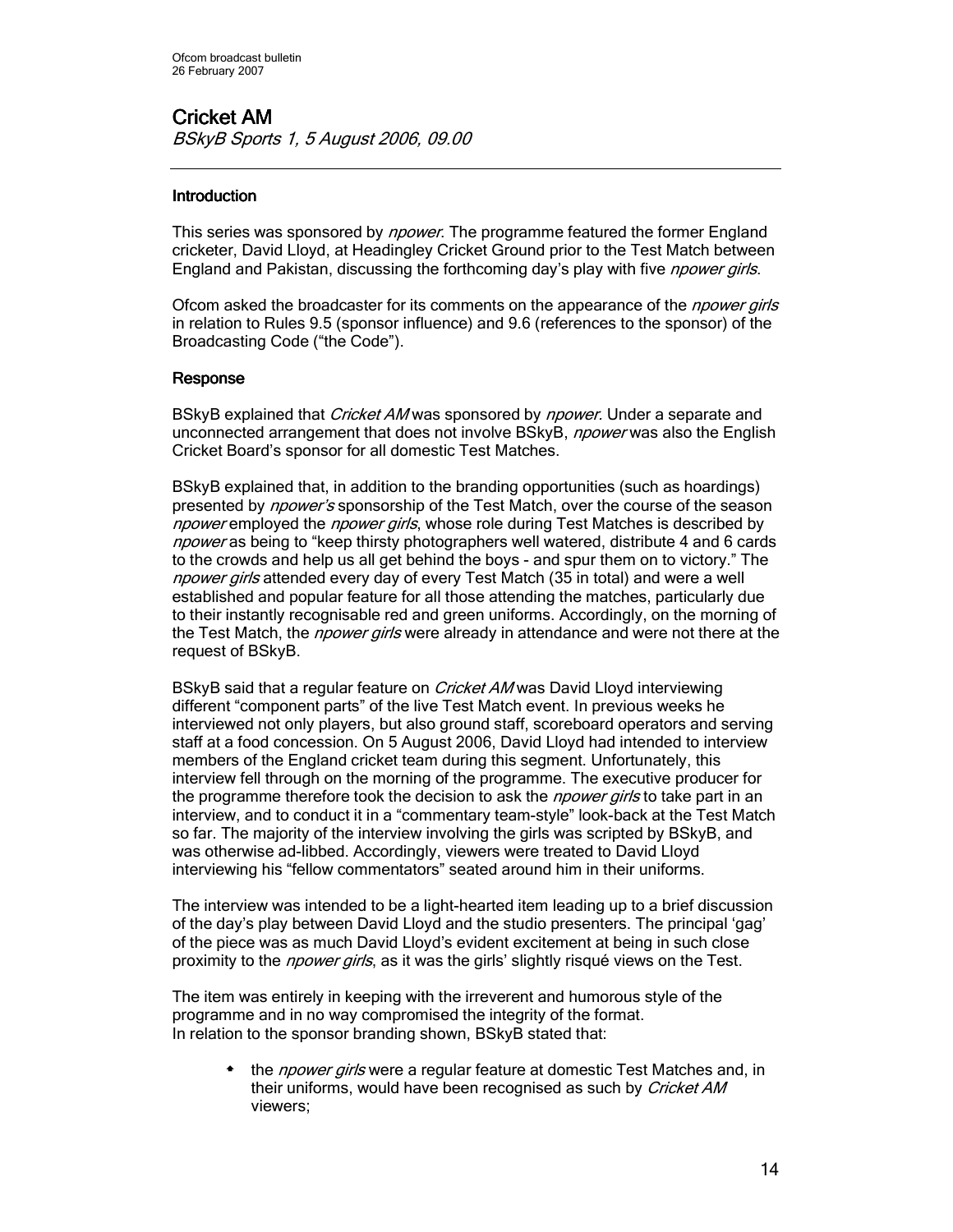- the interview was arranged by BSkyB at short notice in place of an interview with England players;
- $\bullet$  the interview was scripted by BSkyB in a manner in keeping with the overall tone and style of the programme and did not feature any scripted references to *npower*; and,
- the inclusion in the programme of the girls dressed in clothes bearing npower's logo was editorially justified. Similarly, the references to npower that appeared on-screen were incidental to the main purpose of the interview and the programme generally, and occurred solely due to the fact that the sponsor is also the event sponsor for the Test Match and not as a result of its sponsorship of the programme. Although the girls' uniforms featured prominent *npower* branding, during the interview, where possible the shots of the girls were cropped tightly so as to avoid branding appearing in the shot. BSkyB quoted Ofcom guidance on sponsor references in programmes and said that the references not only appeared "to occur naturally within the programme (regardless of the sponsorship arrangement)", but did so.

BSkyB believed this demonstrated that the sponsor did not influence the content of the programme, and that the references to the sponsor were not promotional, were editorially justified and incidental.

### **Decision**

Ofcom acknowledged that the *npower girls'* presence at the event resulted from npower's sponsorship of domestic Test Matches and not its sponsorship of Cricket AM. Ofcom therefore accepted that shots of these individuals, who were present at the grounds, may occur as a result of filming coverage of the matches and that these incidental references to the sponsor are unlikely to breach the Code.

However, in this case, the interview itself was a scripted item. As is evident from their title, the *npower girls* were employed by the sponsor for promotional purposes. While the editorial justification for including light-hearted interviews with a variety of individuals present at the ground (including the *npower girls*) may be adequate in the context of an irreverent programme such as *Cricket AM*, Ofcom considered that the decision to interview the programme sponsor's promotions staff, wearing uniforms displaying the sponsor's branding, resulted in references to the sponsor that were not incidental and were therefore in breach of the Code.

### Breach of Rule 9.6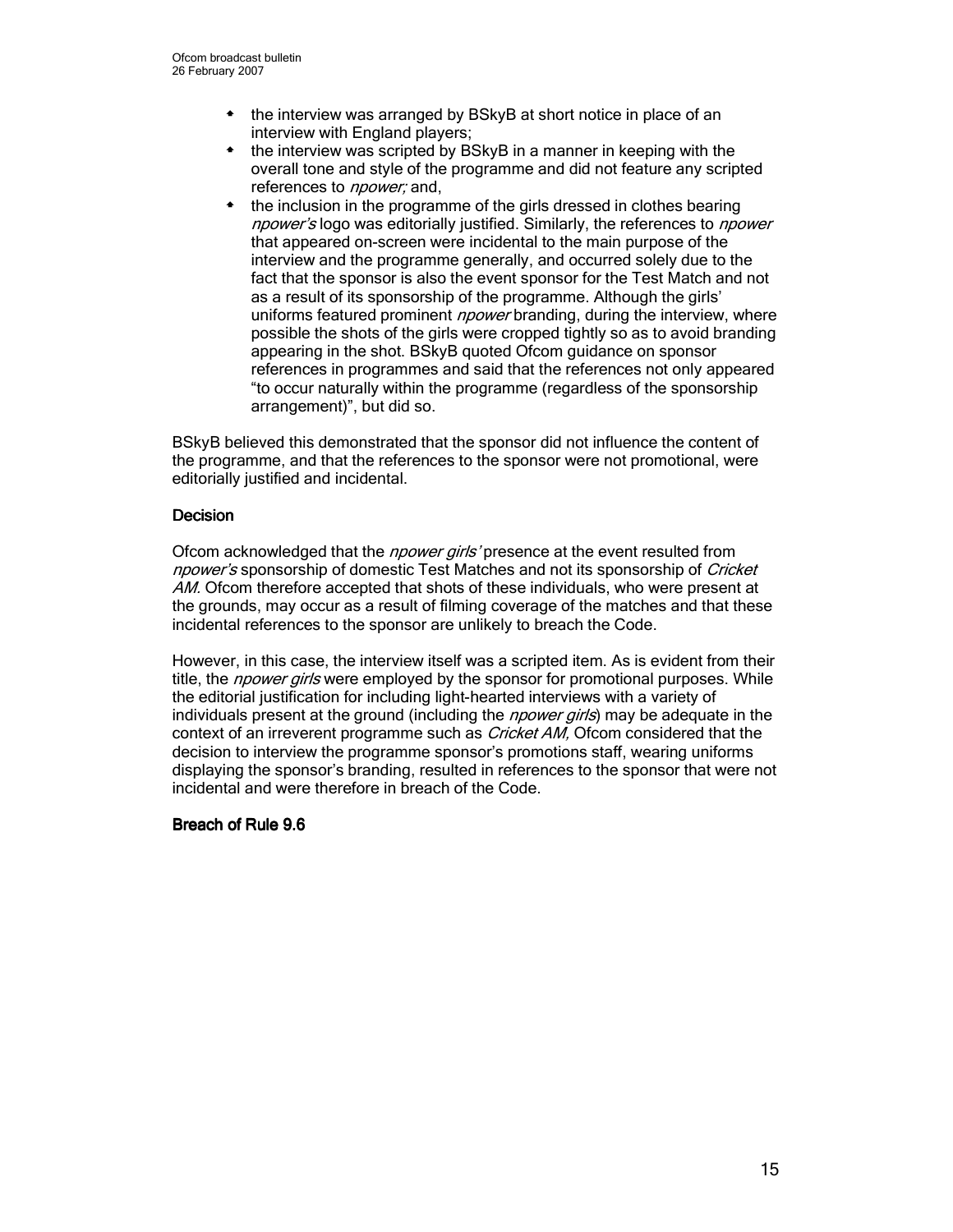## **Introduction**

Ofcom received a complaint from a competitor who said that a programme broadcast on ARY Digital carried too many breaks and that these breaks had been inadequately spaced.

Rule 5.4 of the Rules on the Amount and Distribution of Advertising (RADA) sets a standard for the time allowed between advertising breaks within programmes. It requires that a period of at least 20 minutes should normally elapse between each successive internal break, with the time being measured from the start of one break to the start of the next. Ofcom asked the broadcaster to comment on the complaint in the context of this Rule.

### Response

ARY Digital confirmed that the programme, scheduled to run for a period of one hour, had carried four breaks. It explained that its normal practice was to schedule three breaks. However, in this instance the programme tape supplied had contained an incorrect set of break cues for the particular episode which had led to an extra break being included. This was the result of it having had been formatted for use in other markets where a greater number of breaks were permitted.

It stated that as a result of the incident it had changed its procedures and in particular had added additional checks in its software to ensure that the limit on break numbers was not exceeded, and that the separation of such programme breaks complied with Ofcom rules.

## **Decision**

Rule 5.4 of RADA requires that a period of at least 20 minutes should normally elapse between each successive internal break. Exceptions exist for certain types of programmes and circumstances. These were not relevant in this case. In this instance, as an hour long programme, the maximum number of internal breaks permissible within it had been three, whereas four had in fact been taken. Ofcom welcomed the broadcaster's revised procedures to ensure compliance with the requirements of this rule, however the programme was in breach of Rule 5.4 of RADA.

### Breach of Rule 5.4 of RADA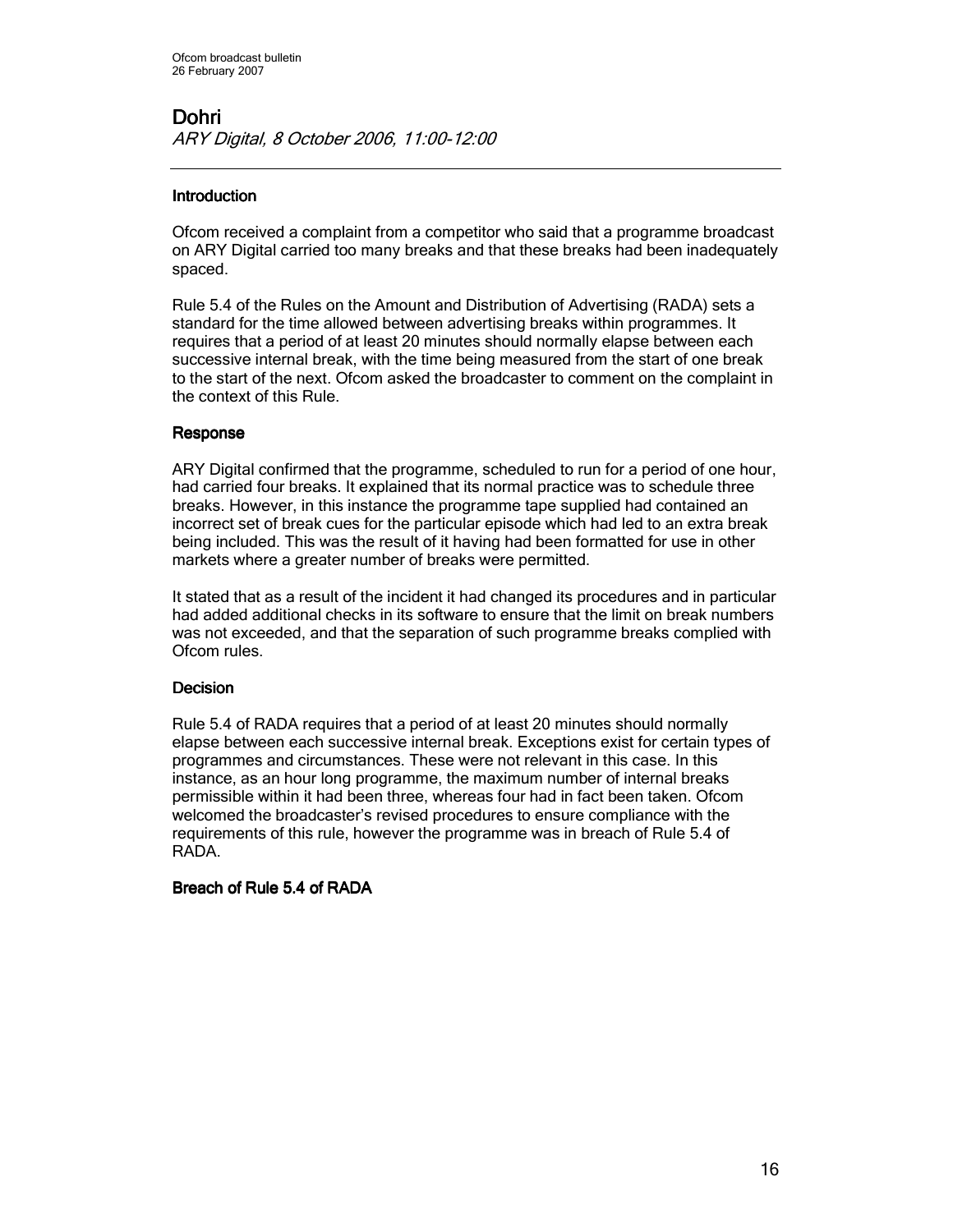# **Resolved**

# **Jonathan Ross**

BBC Radio 2, 16 September 2006, 10:50

# **Introduction**

During a live interview, the actor Rupert Everett used the word "fuck" twice, in quick succession, and used a slang word to refer to female genitalia ("muff"). Three listeners complained that the language and discussion was inappropriate for the time of broadcast.

One of the complainants believed the jocular tone of the warning given to the guest by the presenter exacerbated the situation.

# Response

The BBC acknowledged that the show had a family audience and stated that it very much regretted the offence caused. It said that guests were briefed about the nature of the audience and Mr Everett was no exception.

The BBC felt that the tone of Jonathan Ross' intervention was appropriate to the circumstances. It was good humoured, but made quite clear to his guest – and to listeners - that this kind of language was not acceptable. After both Jonathan Ross and Rupert Everett apologised to listeners, the production team moved swiftly to a music break which gave the Producer the opportunity to reinforce in direct conversation with Mr Everett what the presenter had said on air. Any doubts that the guest may have had about the tone of the show were cleared up, and he was reminded that it was a live transmission in which such language was completely unacceptable.

The BBC said that when this kind of thing happens on live radio, the role of the production team is essentially one of damage limitation. Much as the broadcaster regretted the offence listeners were caused, it believed the team was right to respond as it did. The show relied for its broad appeal on a range of guests who can take part in discussions which, while sometimes frank, remain generally acceptable in terms of taste and standards. This incident gave the team a chance to re-emphasise the character of the show, both on and off-air, and they did so clearly and firmly.

## **Decision**

Ofcom welcomed the BBC's acknowledgement that the content of the programme was unsuitable for the time of broadcast.

Ofcom recognises that one of the risks associated with live programming is that broadcasters have less control over content. Ofcom expects broadcasters to have sufficiently robust procedures in place to minimise the risk of unsuitable material being broadcast.

In this case, Ofcom noted that the guest was briefed prior to his appearance about appropriate standards based on the nature of the programme. When the guest began a discussion and used language that was inappropriate, the presenter swiftly addressed the issue and the production team intervened, reinforcing the directions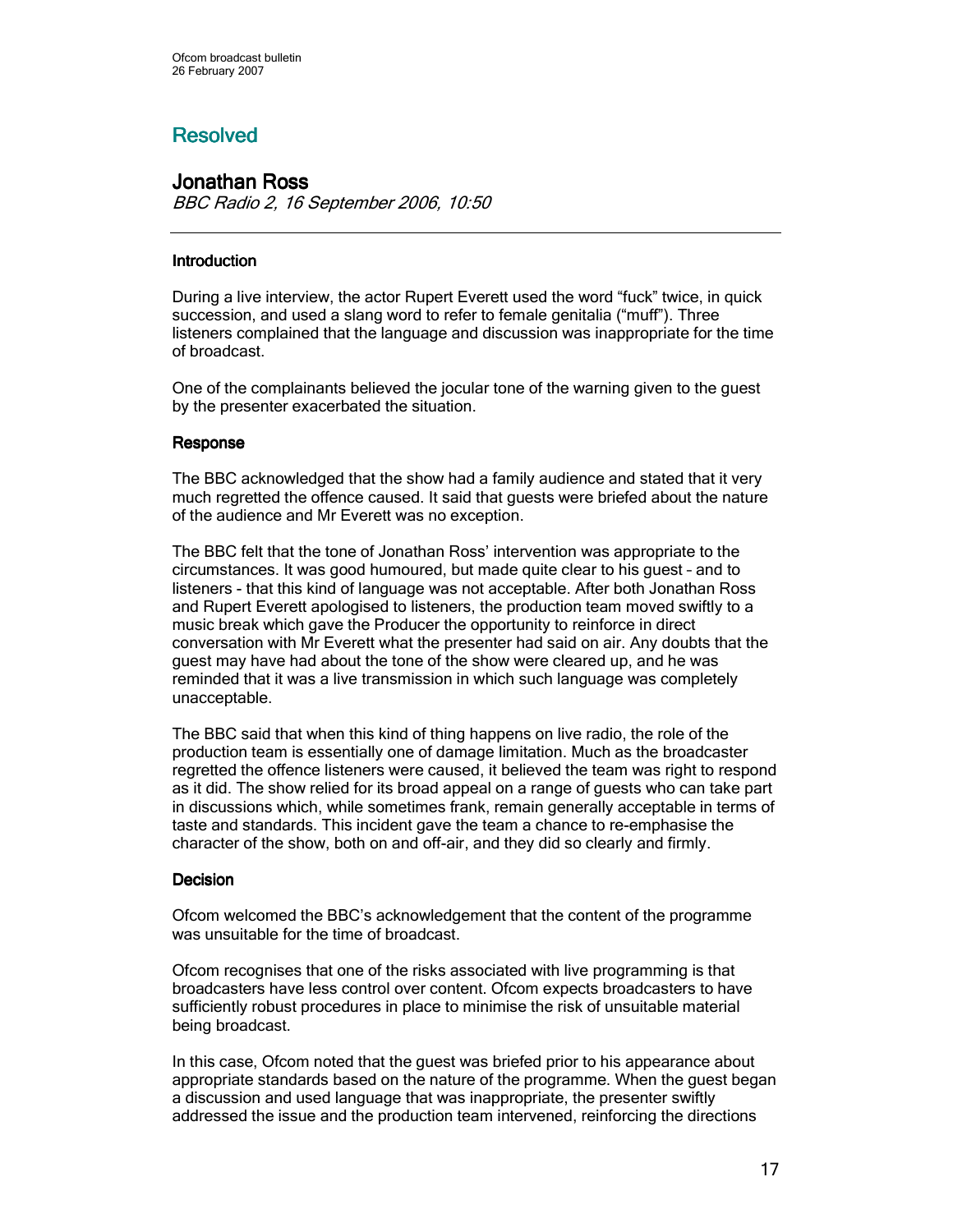given to the guest by the presenter. While the tone of the presenter's intervention was jovial (in keeping with the nature of the show) Ofcom did not consider that this undermined the situation or rendered the warning given to the guest any less effective.

In view of the BBC's response and actions, Ofcom considers the matter resolved.

### Resolved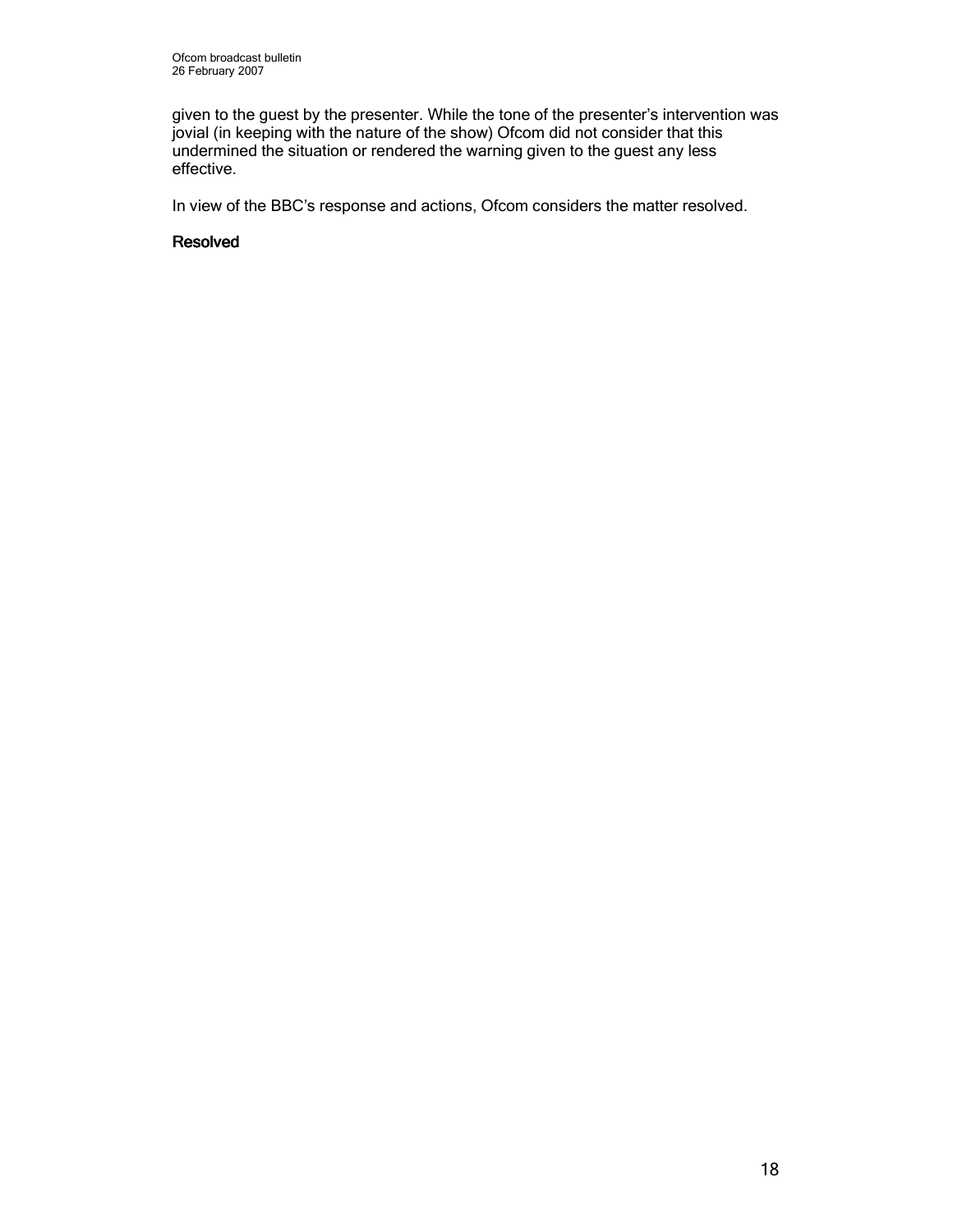# **Club Cupid Trailer**

STV, 25 November 2006, 19:35

# **Introduction**

Club Cupid was a regional programme transmitted at 23:00 by STV in Scotland. It was a dating show which gave one man and one woman the chance to speed date five potential suitors in a bid, according to the broadcaster, "to find true love, a soulmate, or new friends".

A trailer for the programme was broadcast at approximately 19.35 during the programme The X Factor. Two viewers complained to Ofcom about the content and scheduling of this trailer which they considered to be inappropriate for children who were watching.

### Response

STV accepted that this trailer was inappropriately transmitted during *The X Factor* and explained this was as a result of human error. STV had investigated the issue fully at the time and as a result, measures were put in place to avoid a recurrence of what was a misinterpretation of scheduling advice. STV also sent a letter of apology and explanation to complainants who contacted them.

## **Decision**

Ofcom agreed that the sexual content of this trailer was inappropriate to show during a show designed for viewing before the watershed when many children would have been watching. Ofcom welcomed the broadcaster's apologies to complainants and assurances that steps had been taken to prevent in future the showing of trailers at inappropriate times. Ofcom therefore considered that on this occasion the case was resolved.

## **Resolved**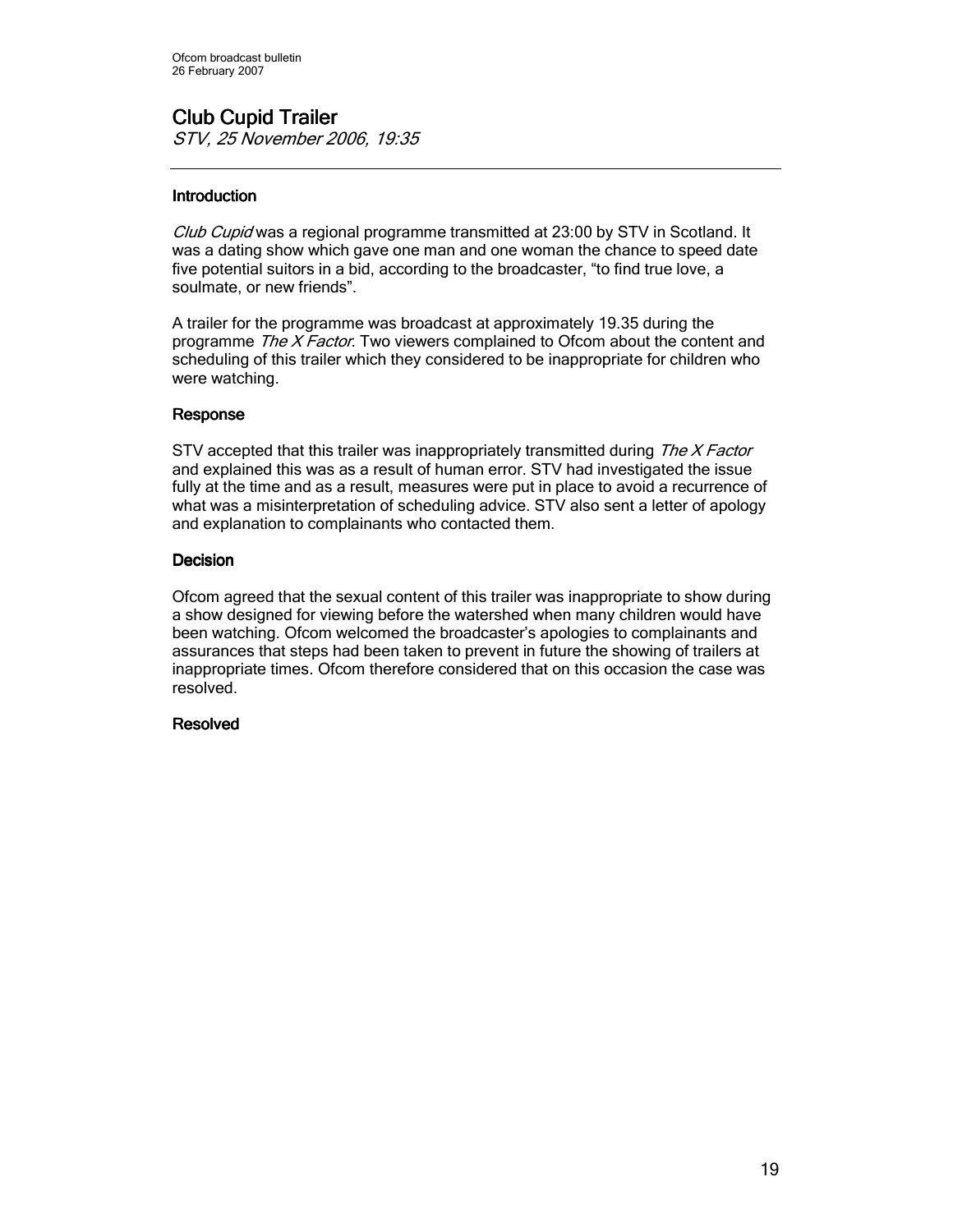# **Fairness and Privacy Cases**

# Upheld in part

# Complaint by Newspin PR Limited on behalf of UP Trips Limited

The Curse of Club 18-30, Five, 6 May 2005

## **Summary**

Ofcom has partly upheld this complaint of unfair treatment made by Newspin PR Limited on behalf of UP Trips Limited ("the company") of which *Club 18-30* forms a part.

The programme looked at the Club 18-30 type of holiday experience and included interview footage with a number of contributors, many of whom were former Club 18- $30$  representatives or holidaymakers, who recounted their experiences and the repercussions some had faced as a result of those experiences. Not all the contributors in the programme or the stories featured were connected to or involved Club 18-30.

Newspin PR Limited ("Newspin") complained on behalf of the company that it was not given an opportunity to respond to the damaging critique made in the programme; that the company had no employment record of two contributors described as former *Club 18-30* representatives; that it implied that *Club 18-30* was in someway responsible for an assault on a holidaymaker and a separate incident at a bar in Faliraki; that the footage shown was out of date and edited to be misleading; that it inferred that binge drinking was the creation of  $Club$  18-30; that it was suggested that Club 18-30 representatives had difficult settling back into the UK on their return; and, that the company left resorts once "the curse" had taken hold.

Ofcom founds as follows:

- (a) In Ofcom's view the allegations made about  $\mathcal{C}/\mathcal{U}b$  18-30, particularly those relating to the company's treatment of employees and holidaymakers, were clearly capable of adversely affecting the reputation of *Club 18-30*. Overall, Ofcom considered that the programme presented a potentially damaging critique of Club 18-30, and in the interests of fairness, the company should have been offered an opportunity to respond to the allegations made in the programme. Failure to provide the company with such an opportunity was unfair.
- (b) Ofcom was not in a position to determine whether two contributors, described in the programme as former employees, had in fact worked for the company. In Ofcom's view, it was, in any event, unlikely that incorrectly identifying the contributors as former employees would in itself result in unfairness to the company. Instead Ofcom examined the content of their contributions as part of finding (a) summarised above.
- (c) Ofcom was satisfied that the programme did not imply that  $\mathcal{C} \mu$  18-30 was responsible, in some way, for an incident presented in the programme in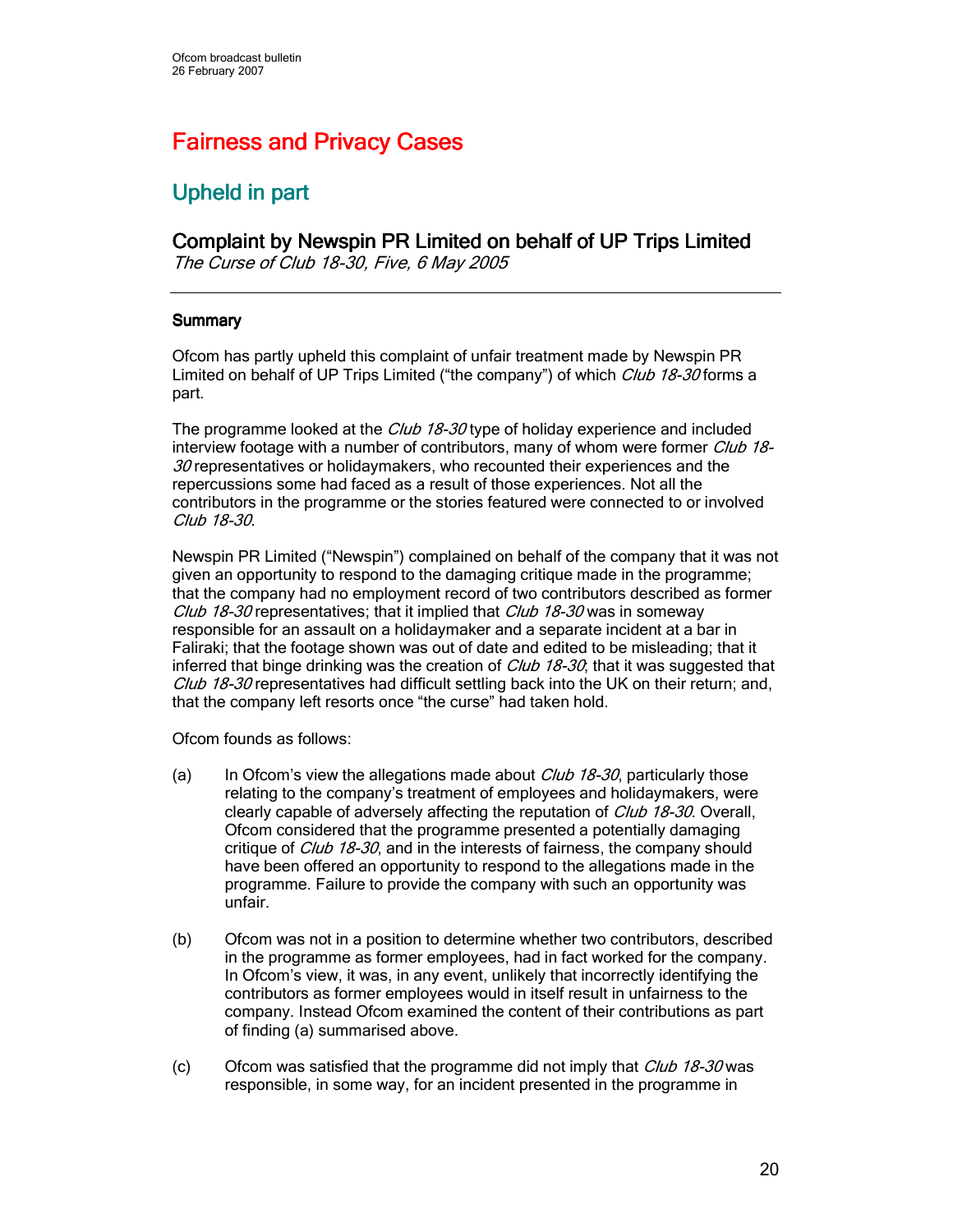which a holidaymaker had her head shave. In these circumstances, Ofcom found no unfairness to the company.

- (d) Ofcom considered that the inclusion of an incident at the Bedrock Bar in Faliraki in the programme was unlikely to have materially affected viewers understanding of the events in a way that was necessarily unfair to Club 18-30. Ofcom was satisfied that the programme's commentary made it sufficiently clear to viewers that the person involved was neither a *Club 18-30* representative nor holidaymaker. Ofcom found no unfairness to the company in this respect.
- (e) Ofcom took the view that the manner in which particular archive footage of Faliraki was used in the programme was unlikely to have materially misled viewers in a way that resulted in unfairness to the company.
- (f) Ofcom considered that the programme did not give the impression, expressly or implicitly, that *Club 18-30* was responsible for the social issue of binge drinking. It was clear from the programme that the activities engaged in on youth orientated holidays were an extension of the behaviour of the young adults that go on such holidays. Ofcom therefore found no unfairness to the company in this respect.
- (g) Ofcom was satisfied that the programme did not suggest that all former  $Club$ 18-30 representatives found it difficult to readjust or that any difficulties experienced by former employees were the responsibility of the company. Ofcom, therefore, found no unfairness to the company in this respect.
- (h) Ofcom considered that the comments made in the programme inferred that the "brand" of *Club 18-30* was responsible for the downfall of a particular resort, Faliraki. Ofcom found that the failure to provide the company with an opportunity to respond to this allegation created unfairness to it in the programme (as stated at head a) above).

## **Introduction**

On 6 May 2005, Five broadcast The Curse of Club 18-30, a programme that looked at the Club 18-30 type of holiday experience. The programme stated that Club 18-30 was the market leader in youth holidays, but that "for some holiday makers it's been a cul-de-sac of curse full of chaos, misery and pain". Interview footage was included with a number of contributors, many of whom were former Club 18-30 representatives or holidaymakers, who recounted their experiences and the repercussions some had faced as a result of those experiences. Not all the contributors in the programme or the stories featured were connected to or involved with *Club 18-30*. The programme also included archive footage taken at Club 18-30 resorts.

The programme featured a number of stories from people who had had a negative experience during their time abroad. Two of these were specifically referred to in the complaint. The first story recounted was that involving Ms Georgina Ludden, a Club 18-30 holidaymaker, who had her head shaved by two men while she slept. The other story featured was that of Ms Jemma Gunning who was arrested by the Greek police and later fined for exposing herself in a public bar. Ms Gunning was not working for *Club 18-30* or a holidaymaker at the time.

The programme also included interview footage with two individuals, Ms Anita Phillips and Ms Nikki Gale, who were described in the programme as having worked for Club 18-30 as representatives and between them made comments relating to, among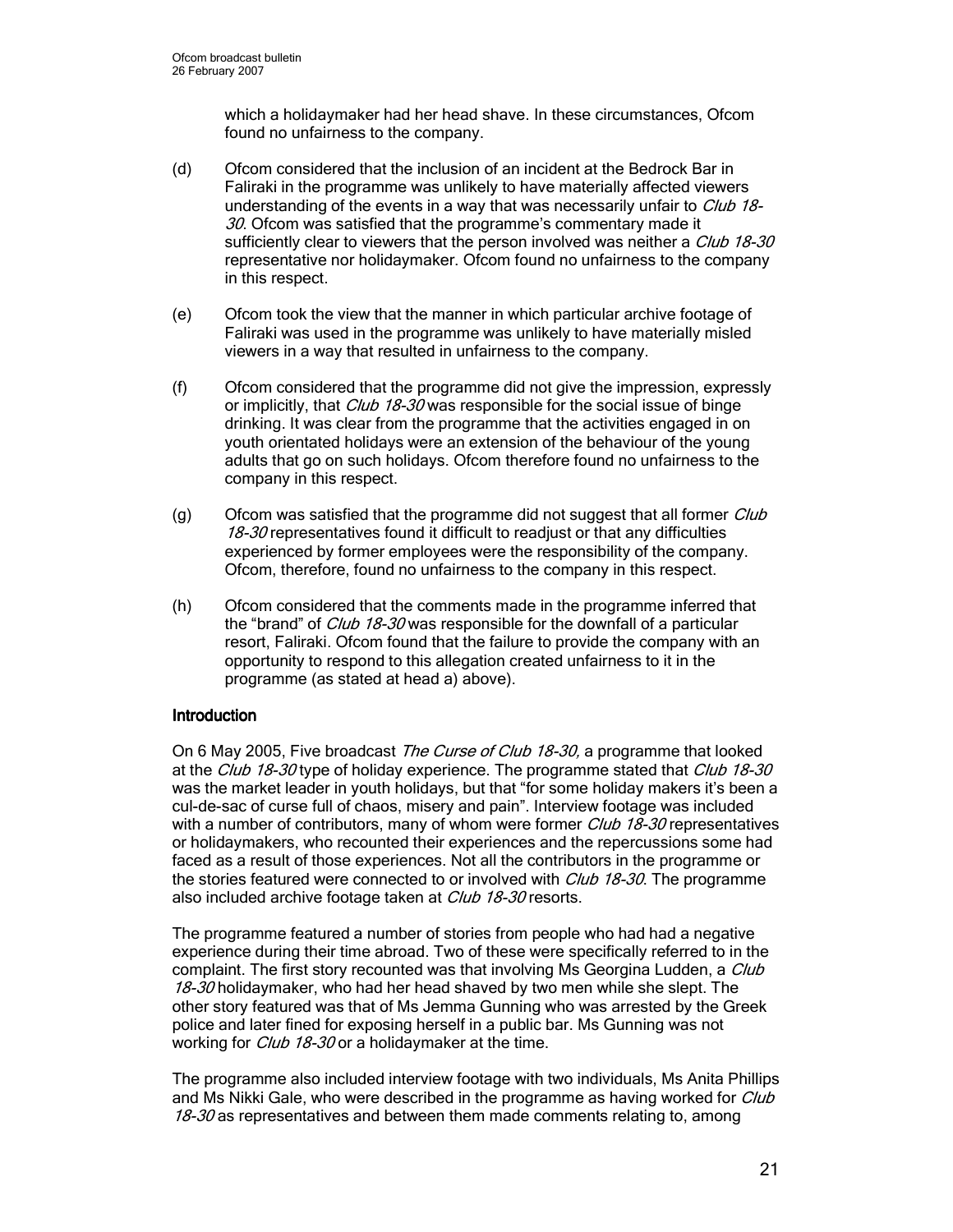other things, the difficult life of representatives and the alleged harsh treatment of Club 18-30 representatives by their employers.

Club 18-30 is part of UP Trips Limited ("the company"), which, in turn, is one of the specialist businesses owned and managed by Thomas Cook UK Limited.

Newspin PR Limited ("Newspin") complained to Ofcom on behalf of the company that the programme treated the company unfairly.

# **The Complaint**

## The Company's case

In summary, Newspin complained on behalf of the company that:

(a) The company was not given an opportunity to respond to the damaging critique of *Club 18-30* contained in the programme or the accusations made by former employees. Newspin said that during a telephone conversation that had taken place between Five and Newspin a week before the programme was first broadcast, Five had said that that the programme was not a critical look at *Club 18-30*; that it was not a damaging critique of the company in any way; and, that it did not require a right of reply. Five had also added that the programme would be using statements issued by *Club 18-30* at the time the incidents referred to in the programme occurred.

Newspin had said that the company were not happy for second-hand statements to be used in the programme as they may not have accurately reflected the company's view of the incidents. However, Five had insisted that it was satisfied with the fairness of the programme. Despite the assurances given by Five to Newspin during the telephone conversation, Newspin said that the inclusion of statements such as "Club 18-30 has infested every corner of the Med" amounted to a damaging critique of the company in the programme.

The programme also included interview footage with a number of people who, it was claimed, had worked for *Club 18-30* as representatives and who commented on the Club 18-30 brand and operations. However, the company itself was denied an opportunity to respond to these allegations.

- (b) Two contributors, Ms Anita Phillips and Ms Nikki Gale, were described in the programme as having worked for *Club 18-30* as representatives and made comments about the company. However, Newspin said that the company had no record of the two women having worked in the positions claimed.
- (c) The programme implied that  $Club$  18-30 was responsible in some way for the assault on Ms Georgina Ludden, the Club 18-30 holidaymaker who had her head shaved by two men while she slept. At the time of the incident, Club 18- $30$  issued a 30 page statement that stressed that the company did not condone assault or criminal behaviour. Also, Ms Ludden's parents praised Club 18-30 for the way it dealt with the matter. However, no reference to this statement or Ms Ludden's parents' praise was made in the programme, despite the assurance given by Five that statements issued by the company at the time of the incidents would be used. Newspin said that the programme's failure to refer to the company's views implied that the company was responsible in some way for what happened to Ms Ludden.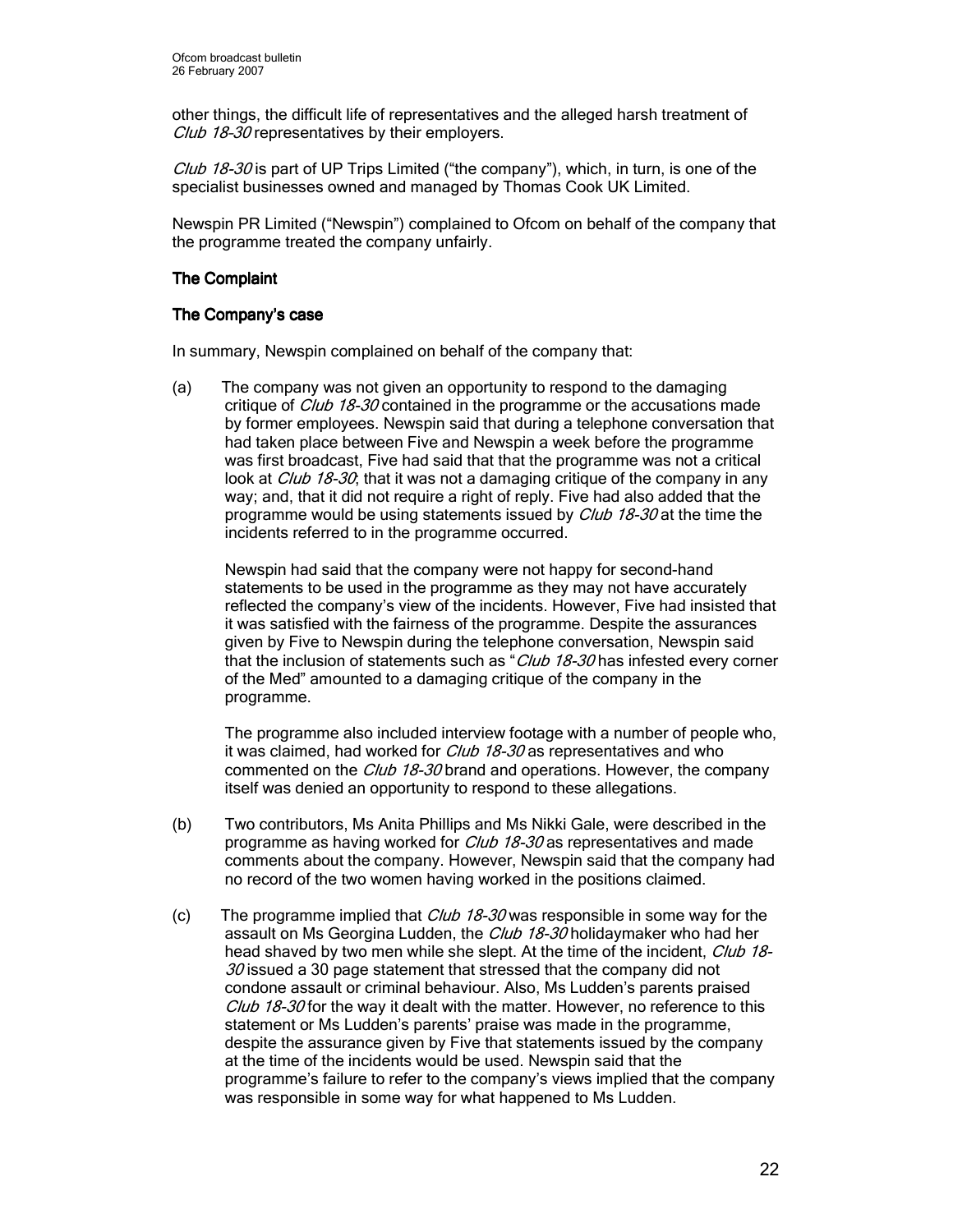- (d) There was no relation between the incident involving Ms Jemma Gunning at the Bedrock Bar in Faliraki and *Club 18-30's* activities. Mr Gunning, who was working in Faliraki, was arrested by the Greek police one evening for publicly exposing herself in the bar. Although the programme made it clear that Ms Gunning was neither a *Club 18-30* holidaymaker nor a representative, the incident was related to the Club 18-30 brand, which was the subject of the programme, by its inclusion in the programme.
- (e) The footage shown in the programme was out dated and edited out of context to convey an image of the *Club 18-30* brand that was inaccurate or deliberately misleading. For example, footage of a Greek man walking on a beach in Faliraki was shown saying that they (the residents of the holiday resort) wanted the tourists back. Newspin said that this footage was filmed two years ago and was used as generic footage for Tenerife Uncovered - a programme that did not feature events organised by *Club 18-30*. However, this footage, along with other footage of Faliraki, was edited and used in this programme to infer that it depicted or was related to *Club18-30* activities.
- (f) The manner in which binge drinking was referred to in the programme inferred that the whole social problem of binge drinking was the creation of the Club 18-30 brand. This was misleading as it was not the case.
- (g) The programme suggested that all  $Club$  18-30 employees experienced trouble settling back into the UK on their return. This was a misleading and inaccurate. Newspin said that in incidences where a holiday representative found it difficult to settle back in the UK, it was irrespective of what "brand" or company they had worked for.
- (h) The programme suggested that  $\frac{C \mu b}{2}$  18-30 left resorts and moved on elsewhere once the "curse" had taken hold. This was misleading and inaccurate. Club 18-30 have continued to operate in Faliraki and Ayia Napa every year for a decade without a break in its operations.

## Five's case

In summary, Five responded that:

(a) The programme was a light-hearted and "tongue-in-cheek" look at the repercussions of the *Club 18-30* holiday experience. It did not intend to criticise *Club 18-30* or highlight specific allegations of wrongdoing. Five said that as *Club 18-30* marketed itself as the "brand leader" in the type of holiday experience it provided, it was entirely justifiable for the programme to concentrate on its holidays rather than look at the generic youth holiday experience. The nature of the Club 18-30 holiday experience was well known and it was accurately portrayed, in general terms, within the programme.

Five made no judgement on this type of holiday experience. This was made clear both at the beginning of the programme and in its concluding statements. However, the programme did seek to highlight some of the repercussions of the *Club 18-30* holiday experience by looking at a number of stories from holidaymakers, holiday representatives and local resorts who had had a bad experience. Five said that this was not a criticism of how Club 18- $30$  ran its business or that they were to blame for any of the incidents or stories featured in the programme. Rather, the programme looked at some of the "fallout" from these holidays for those concerned. The programme did not criticise, either expressly or implicitly *Club 18-30*, but, it presented a number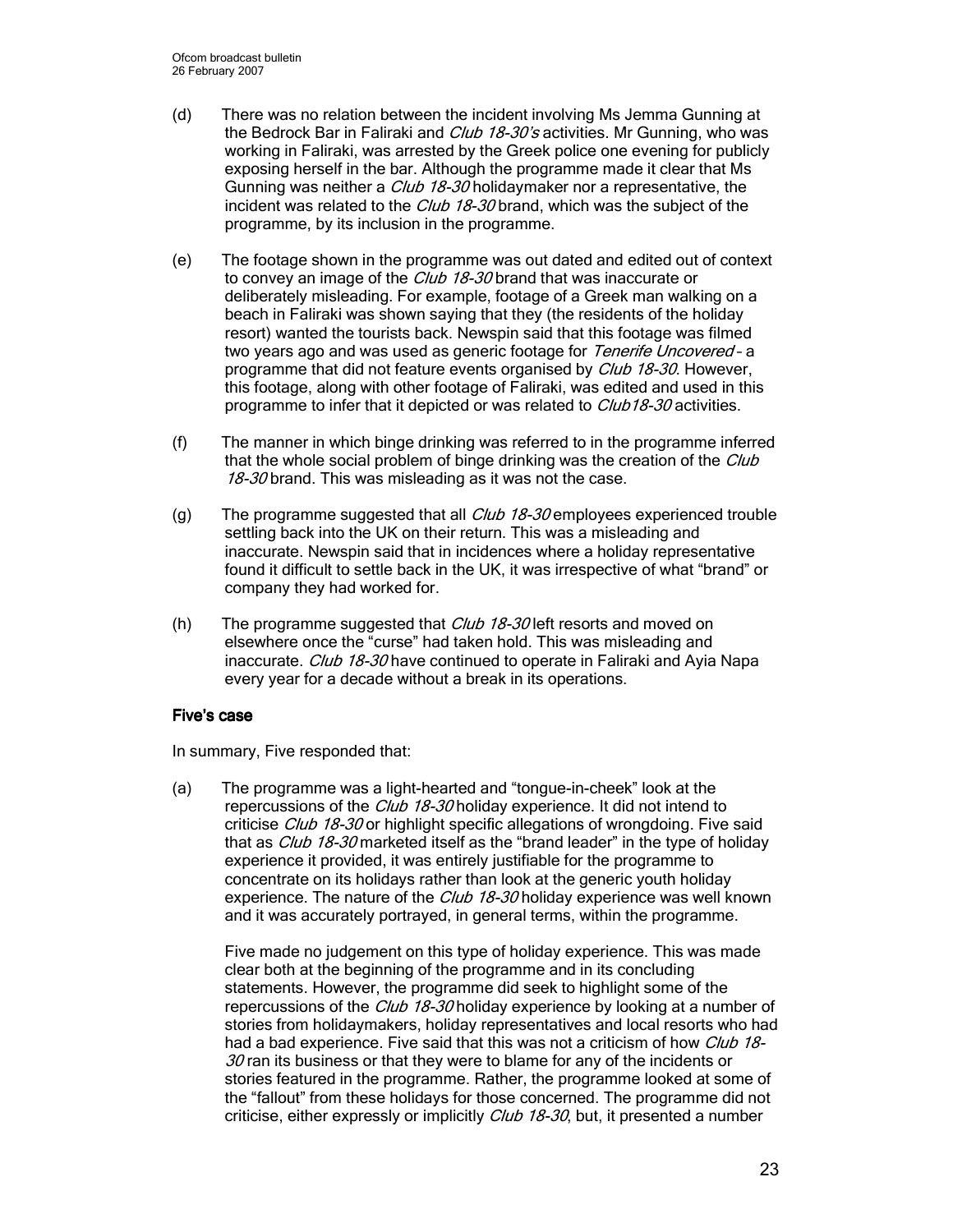of personal testimonies and cautionary tales. Five said that the programme did not amount to a damaging critique of the company that required a right of reply.

Five said that in all of the stories featured in the programme, it was apparent that *Club 18-30* was not to blame or where *Club 18-30* could have been accountable, a published comment from the company was included in the programme. In certain cases, a comment from the company would have been wholly fatuous.

Former representatives were interviewed for the programme in order to illustrate their experiences working on *Club 18-30* holidays. During their interviews at no time was any criticism made of the company or any allegation made of significant wrongdoing which would warrant the allegation to be put to Club 18-30 to obtain a response.

- (b) Five said that Ms Phillips had informed them that when she worked for  $Club$ 18-30 she had used her maiden name, Stinton. Ms Gale had worked as a Club 18-30 representative in Lloret de Mar. A still "shot" of Ms Gale on stage working as a *Club 18-30* representative was shown in the programme.
- (c) The programme made it clear, through the comments of a number of contributors and by the fact that the men responsible were convicted of a criminal offence, that Ms Ludden's scalping was unacceptable. Five said that the cause of this incident was in no way directed at *Club 18-30* and that any statement, as suggested by the complainant, that *Club 18-30* did "not condone assault or criminal behaviour" and that Ms Ludden's parents had praised Club 18-30 would have been irrelevant. The issue was that Ms Ludden had been assaulted in an upsetting way while on a Club 18-30 holiday. While the company was not responsible for the incident, it was difficult to believe that such an incident would have occurred on anything other than a youth orientated holiday such as those offered by Club 18-30.
- (d) The incident involving Ms Gunning at the Bedrock Bar in Faliraki was included in the programme to highlight the significant cultural difference between young British people on holiday and the local population. It was made clear in the programme that Ms Gunning was not working for Club 18-30 or a holidaymaker when she disported herself. The point the programme made was that such uninhibited behaviour, which was part and parcel of the youth holiday (of which *Club 18-30* was the self proclaimed market leader and most well known), could cause considerable upset to other cultures and lead to serious repercussions.
- (e) The footage from Faliraki referred to by the complainant was shot in August 2004 and so was not that dated. Most of the footage illustrating holidaymaker revelry did show Club 18-30 events; however, there were some images that were not specifically related to *Club 18-30*, as well as street scenes. However, from evidence obtained from the programme's researcher who went on a Club 18-30 holiday; the filming work done in Faliraki; and, the testimonies of holidaymakers and representatives, there was nothing in the programme that did not accurately represent the kind of activities seen every day on a Club 18-30 holiday. Therefore, Five said that it did not accept that any of the footage used was unfair.
- (f) At no point during the programme was the culture of binge drinking blamed on Club 18-30. Five said that the phenomenon of binge drinking was a much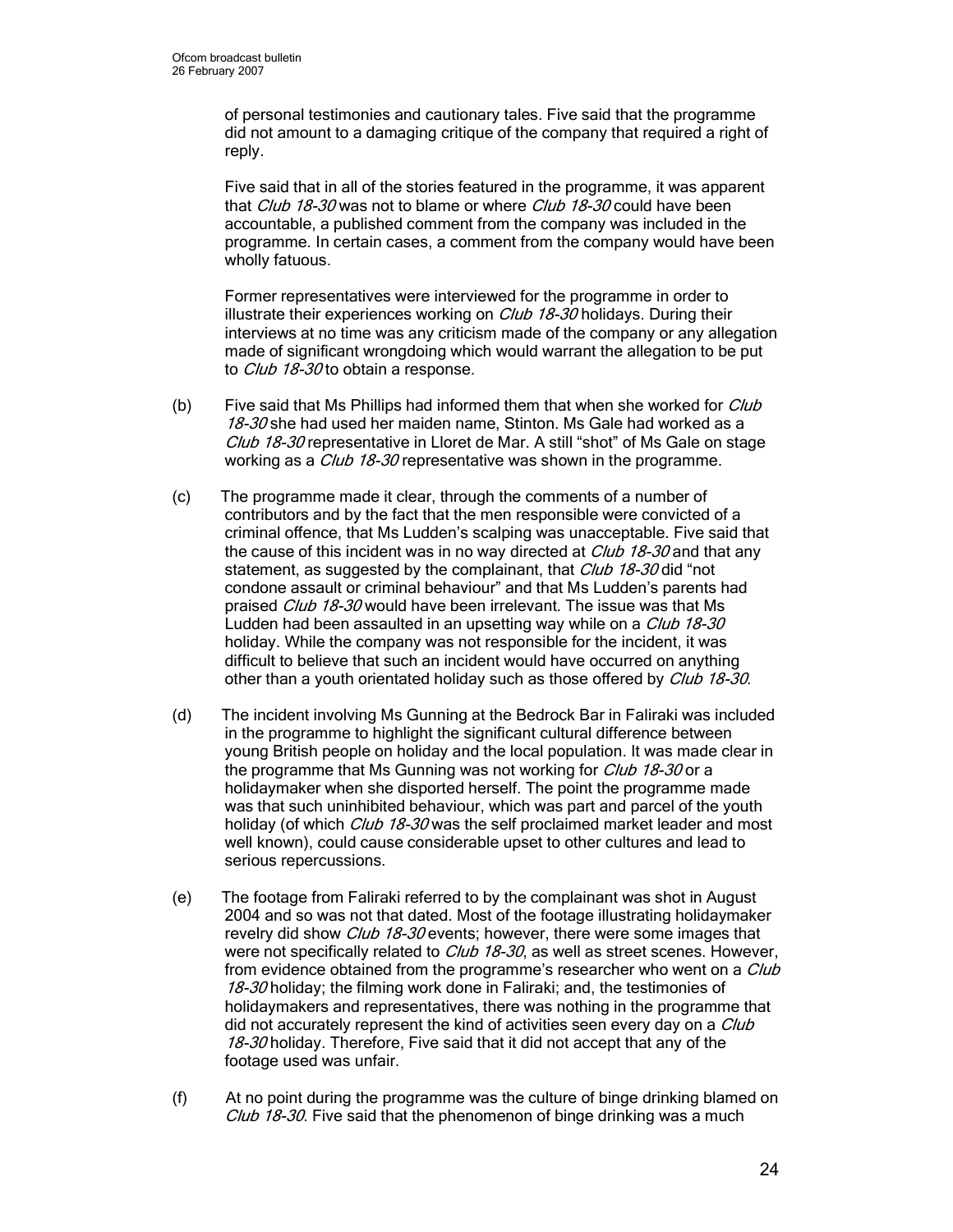wider social and cultural issue that existed both in the UK and when young people went on holiday. It would have been far too simplistic for the programme to have suggested that binge drinking was caused by one holiday company.

Although the programme made it clear that *Club 18-30* had "dropped" the bar crawls, it could not be denied that drinking alcohol formed a significant part of the Club 18-30 holiday experience. While binge drinking may not be overtly encouraged by the company, the organised events, boat trips, beach parties and other activities included drinking as the central element. The programme's researcher who went on a Club 18-30 holiday experienced considerable emphasis being placed by the representatives on the drinking culture. He was never told about the dangers associated with drinking or drunkenness and it was never suggested that responsible drinking would be more appropriate.

- (g) Five did not accept that the programme alleged that all employees who worked for *Club 18-30* had trouble settling back in the UK on their return. The issue of how representatives coped with returning from a constant holiday atmosphere, with all that entails, to a more mundane life was raised in the programme and some personal testimony was given by former representatives. However, Five said that the programme did not allege that all Club 18-30 representatives experienced significant problems on their return to the UK. The point being made was that representatives became local celebrities in the world of youth holidays and spent the holiday season in a state of high energy. The return to winter in the UK was, self evidently, going to involve, in many respects, a significant come down for them.
- (h) The point the programme made was that resorts became dependent on  $Club$ 18-30 holidaymakers and sought to cater for their needs and that there could be significant repercussions for those resorts when they become less popular and people moved on. Five said that this was not the fault of *Club 18-30* and the programme did not say that it was. It was not intended to suggest that Club 18-30 had deserted resorts, as alleged by the complainant, but that they moved on to include new resorts such as Cancun in Mexico. From the evidence obtained by the programme makers and, in particular, a bar owner in Faliraki, a resort specifically mentioned in the programme, it was believed that in 2005 the number of holidaymakers at that resort was significantly down, and, according to the bar owner, by as much as 80 per cent. He put this drop down to the adverse image of the resort portrayed in the media. Therefore, the mention of the "curse" in respect of the impact on resorts was not unfair in all the circumstances.

## The Company's comments

In summary, Newspin responded on behalf of the company that:

- (a) Elements of the commentary were critical of  $\mathit{Club}$  18-30. For example, the programme stated, "But why booze, shag, and fight in the rain when Spain and the sun was just a short flight away". Newspin said that it was difficult to accept that the commentary would have left any viewer of a reasonable mind in any doubt that the programme was a critical assessment of *Club 18-30*. In these circumstances, the right to reply should have been made available to the company.
- (b) Despite a further check of the company's employment records, there was no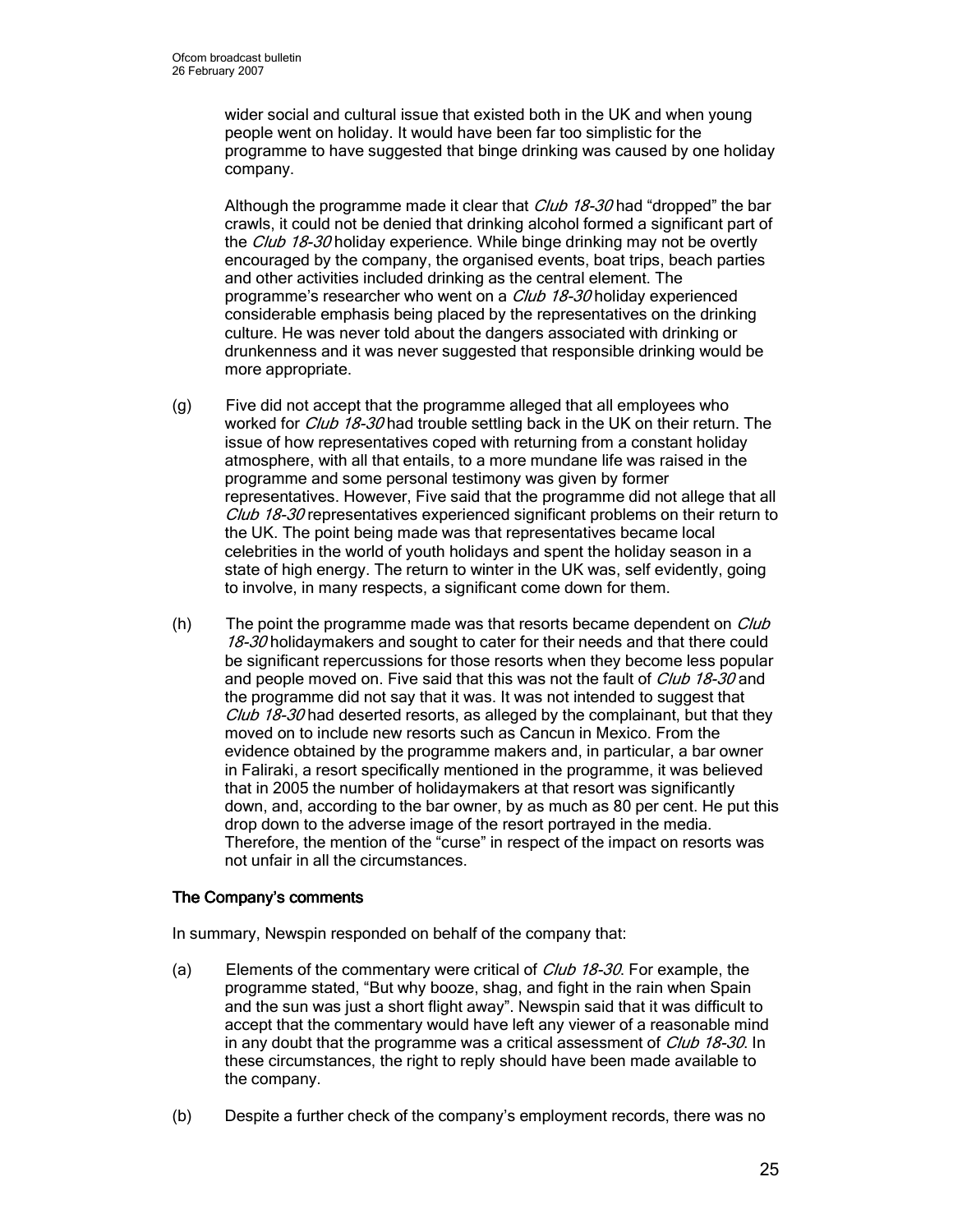trace of Ms Phillips (nee Stinton) or Ms Gale having worked for *Club 18-30* in the positions claimed.

- (c) No further relevant comments about the incident involving Ms Ludden were made.
- (d) Five had admitted that footage of generic incidents such as Ms Gunning's experience at the Bedrock Bar was in no way related to *Club 18-30*. This undermined Five's assertion that the programme was a look at the 18-30 experience and not a wider generic look at the youth holiday.
- (e) The footage of Faliraki was not taken in August 2004, as stated by Five. Some of the footage shown relating to Faliraki was filmed throughout the summer in 2001 by SMG TV Productions for the first series of Club Reps.
- (f) The programme did not explicitly make the statement that the problem of binge drinking could not be blamed on *Club 18-30*. In the absence of a clear statement to this effect, it would not be unreasonable for viewers to have been left with the impression that the programme inferred that *Club 18-30* was responsible, in some part, for the phenomenon.
- (g) No further relevant comments about holiday representatives settling back into life in the UK were made.
- (h) It was not made explicitly clear in the programme that the impact youth holidaymakers had on resorts was not the fault of *Club 18-30*. It included comments from "celebrity" contributors and programme commentary that suggested that Club 18-30 was, in fact, to blame for the impact on some resorts. Club 18-30s operations in Greece and Cyprus have continued for more than two decades without any break. It has never left any of those resorts as suggested in the programme and the company should have been given the opportunity to set that record straight.

## Five's comments

In summary, Five responded that:

- (a) The tone of the commentary was pitched in a jocular manner and manifestly referred to the stereotypical view of the British holidaymaker rather than Club 18-30. Poking fun at and reviewing a well publicised phenomenon did not automatically create an obligation to give the subject-matter of the film a right to reply. Five maintained that the programme gave no rise to criticism that warranted giving the company the right to reply. The programme contained a series of stories about experiences of those on *Club 18-30* holidays or former holiday representatives. A right of reply would only have been appropriate if the programme amounted to a damaging critique, which was not the case.
- (b) Ms Phillips confirmed to the programme makers that she had worked for Club 18-30 and believed that employment records may have been lost during the collapse of the parent company during the 1990s. The programme makers were also shown a home video that was filmed at the *Club 18-30* offices in Benidorm and which featured Ms Phillips wearing Club 18-30 attire.

The programme makers were unable to contact Ms Gale because she had relocated to Spain. However, they confirmed through the brother of Ms Gale's former boyfriend that she also worked for *Club 18-30* at Lloret de Mar. Five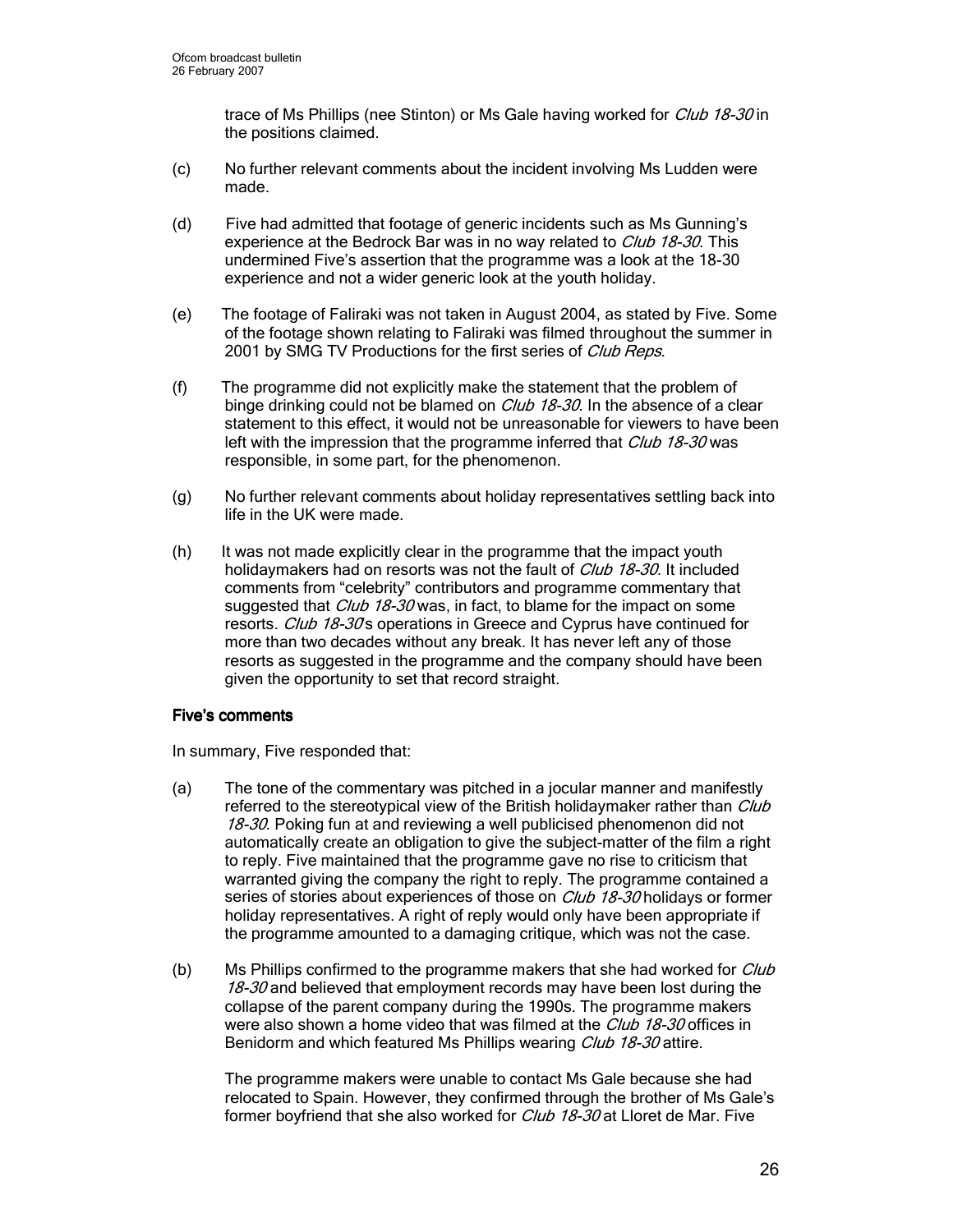were satisfied that the two women had worked as *Club 18-30* representatives.

- (c) No further relevant comments about the incident involving Ms Ludden were made.
- (d) No further relevant comments about the incident involving Ms Gunning were made.
- (e) The footage of Faliraki was shot by the producer, North One, in August 2004. Only one brief clip of third party archive footage was used in the programme.
- (f) Although the programme may not have explicitly said that  $\mathit{Club}\$  18-30 was not responsible for the phenomenon of binge drinking, there was no basis on which the company should have been afforded the right to reply. The programme had stated that binge drinking formed part of the Club 18-30 experience, which was demonstrated by its marketing, including its 2004 brochure [provided to Ofcom], and personal testimony from representatives and holidaymakers alike. The programme did not assert, expressly or implicitly, that *Club 18-30* was responsible in any way for the social/cultural phenomenon of binge drinking. In these circumstances, it was fair to make references to the holiday drinking culture in its various forms. There was no unfairness in the programme to the company in respect of this issue.
- (g) No further relevant comments about holiday representatives settling back into life in the UK were made.
- (h) The use of emotive and "over the top" language in the commentary to describe the impact Club 18-30 had on resorts was not intended to be taken seriously. Also, the comment by one contributor that the company built up a resort and then "move[d] out and move[d] to another resort" was not intended to mean that they physically left the resort altogether, but rather, that they moved on to concentrate on a new location.

Five maintained that the comments made in the programme did not amount to a damaging critique on which the company was entitled to a right of reply.

## **Decision**

Ofcom's statutory duties include the application, in the case of all television and radio services, of standards which provide adequate protection to members of the public and all other persons from unfair treatment in programmes included in such services. Where there appears to have been unfairness in the making of the programme, this will only result in a finding of unfairness, if Ofcom finds that it has resulted in unfairness to the complainant in the programme as broadcast.

In carrying out its duties, Ofcom has regard to the need to secure that the application of these standards is in the manner that best guarantees an appropriate level of freedom of expression. Ofcom is also obliged to have regard in all cases, to the principles under which regulatory activities should be transparent, accountable, proportionate and consistent and targeted only at cases in which action is needed.

This case was considered by Ofcom's Executive Fairness Group. The Group's decision is set out below, by reference to each of the heads of Newspin's complaint made on the company's behalf.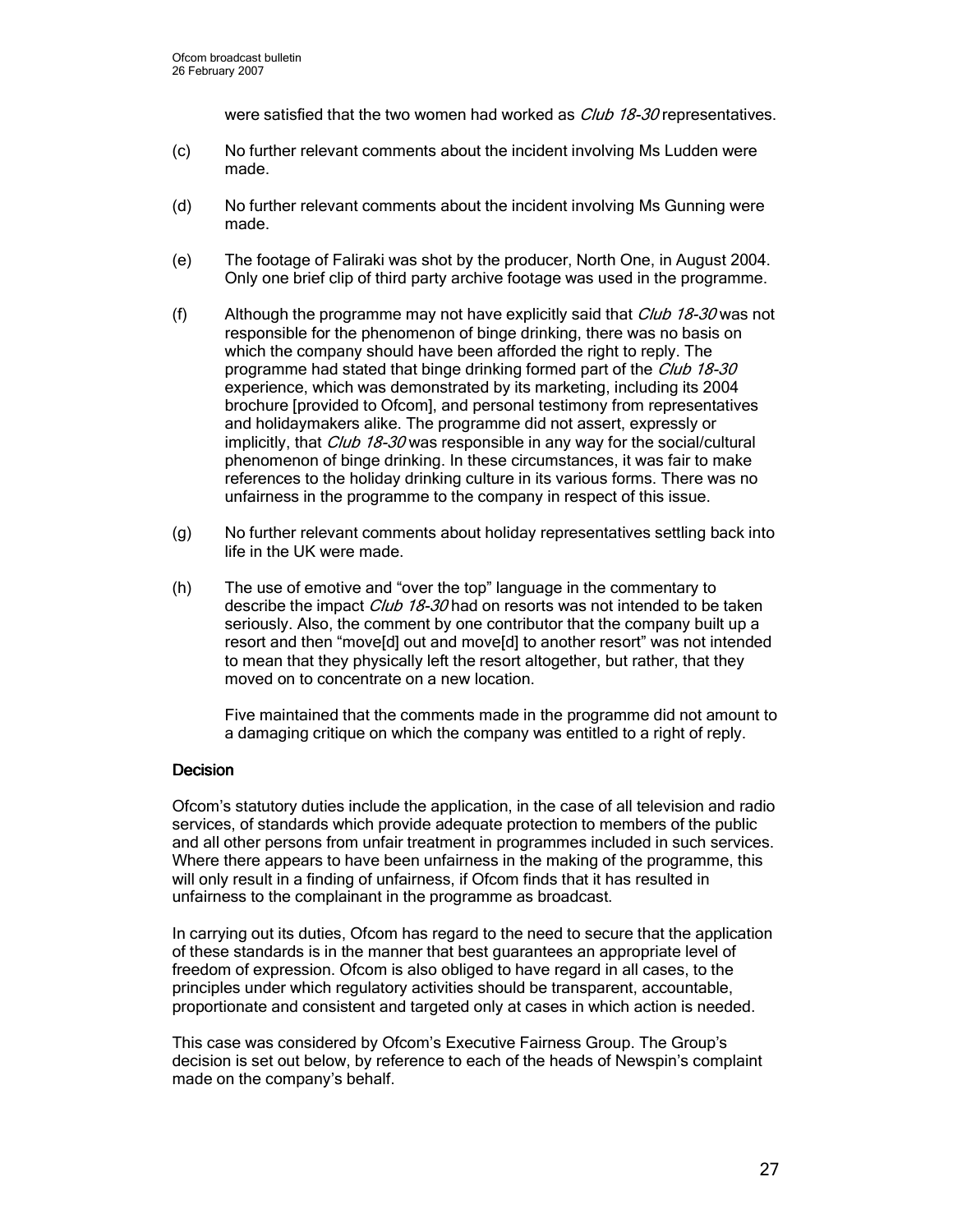(a) Newspin complained that the company was not given an opportunity to respond to the damaging critique of *Club 18-30* contained in the programme or the accusations made by "former" employees despite the assurance given by Five that the programme would not be a critical look at *Club 18-30*.

Where a programme alleges wrongdoing or incompetence, or contains a damaging critique of an individual or organisation, those criticised should normally be given an appropriate and timely opportunity to respond to or comment on the arguments and evidence contained in the programme.

Also, special care should be taken by broadcasters when programmes are capable of adversely affecting the reputation of individuals, companies and other organisations. They should take all reasonable care to satisfy themselves that all the material facts have been considered before transmission and as far as possible fairly presented.

In the circumstances of this particular case, Ofcom noted Five's assertion that the programme was intended to be light-hearted look at the repercussions of the Club 18-30 experience and that the nature of the programme was very much in keeping with the rest of "*The Curse of...*" series of programming. It also noted that Club 18-30 was a "brand leader" in the provision of the particular holiday experience the programme focused on and that that was why Five had chosen to concentrate on *Club 18-30* rather than the generic youth holiday experience.

Ofcom therefore examined the contents of the programme with specific regard to determine whether or not it could reasonable be considered to have amounted to a damaging critique of *Club 18-30* which, in the interest of fairness would require an opportunity to respond.

It was clear within the programme that not all the incidents featured concerned Club 18-30. It was also clear that specific incidents, for instance, a hotel fire, an allergy experienced by one holidaymaker to the foam used at a "foam party" , could not and was not laid at the door of the holiday company and so did not require an opportunity for Club 18-30 to respond.

However, in Ofcom's view the majority of the experiences recounted in the programme did relate to *Club 18-30* and the title of the programme - The Curse of Club 18-30 - clearly indicated to viewers that Club 18-30 would be at the core of the programme's content. The tone and direction of the programme was set at the outset. The narrator stated that "Club 18-30 is the market leader in youth holidays, giving our great British youth the trip of a lifetime every time every summer". Within a minute this was qualified with the following statement "but for some holidaymakers it's been a cul-de-sac of curse full of chaos, misery and pain". The commentary added shortly afterwards that "the reps that lead the charge can be cursed as well ending their days exhausted and unemployed. The programme also claimed that "Club 18-30 has infested every corner of the Med, allowing us to let our hair and our pants down".

Ofcom also noted that the conditions of the representatives were discussed. The commentary said that "As a club rep, you're paid 75 quid a week and your only chance to make some real money is to sell your soul and a few excursions door to door," Interviewee comments included "they get paid a very low basic wage," "the reps do get it hard. If you don't hit a certain target,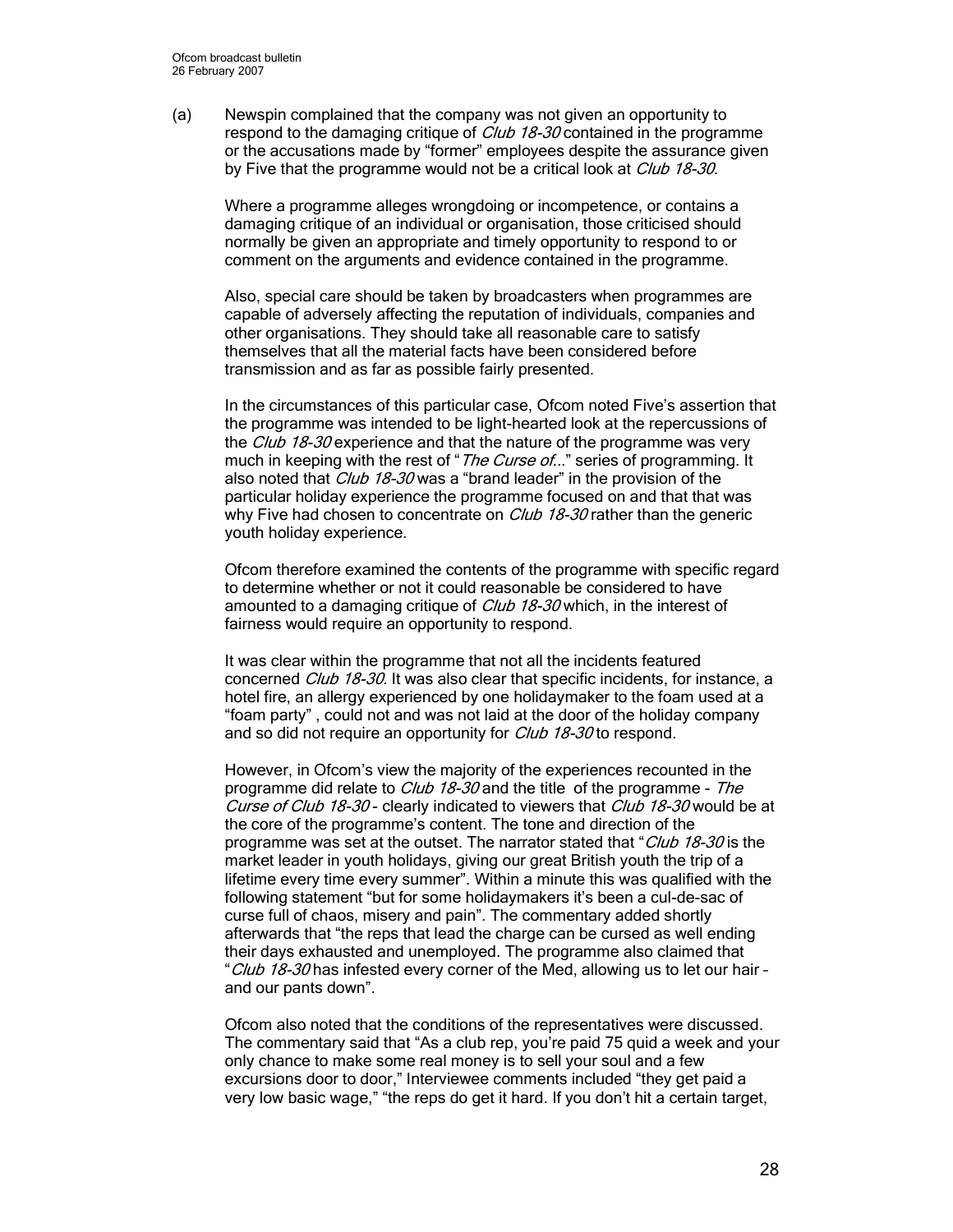you're sacked. I mean how harsh is that?". "They can just say well you're not up to scratch, you know what we need and they can just get rid of you".

Ms Philips, specifically referred to in the complaint and described in the programme as a former rep, alleged that reps were not given a day off; worked seven days a week, and on many occasions she ended up in tears through exhaustion. Ms Gale, also specifically referred to in the complaint and described in the programme as a former rep, alleged that trips sold to holidaymakers were not value for money.

With regard to these particular contributions Ofcom noted that Club 18-30 claimed to have no record of either Ms Gale or Ms Phillips as having been employed in the positions that the programme claimed they had worked. Although Five maintained that the two women had worked for Club 18-30, had footage of one of them in the *Club18-30* office and apparently had confirmation to this effect from Ms Phillips and the brother of Ms Gale's former boyfriend, Ofcom noted that Five had not submitted any documentary evidence to support the assertion that the two women had, in fact worked for Club 18-30 in the roles claimed. Of com was not in a position to determine the factual position regarding their previous employment. In the circumstances, Ofcom examined the content of their contributions, along with the other contributions to determine whether or not the programme's contents amounted to a damaging critique of *Club 18-30* and its operations.

Ofcom noted that the programme then went on to look at the culture of drink and sex. The commentary explained that the "curse blinds them [the representatives] to the extremes they're promoting". A cocktail "the bowl of shame", that holidaymakers were expected to drink if caught out by the representatives (for example, drinking with the right hand) was described by a representative as "this potion was really bad and I think it contravenes health and safety ...this cocktail did have coffee, mustard – everything you could possibly imagine. Bits of skin, pubic hair. I mean, vomit in it". The representative cabaret was described as "Although not part of the holiday as advertised, naked reps became an unofficial bonus". One representative explained that "...you can't really take individual responsibility and say right I'm not going to do this because of the peer and corporate pressure you're under". The working hours were also described as "You work from nine o'clock in the morning roughly until two in the following morning...we didn't have a day off basically. We had to work seven days a week... it's like 18 hour days minimum".

Ofcom also noted that the final section of the programme described the impact on resorts. One interviewee said "Club 18-30, their history indicates that if they go to a resort, they build it up and then two or there years later they move on to another resort".

Ofcom recognises that individuals have a right to freely express their views and opinions and that former employees of *Club 18-30* or holidaymakers with Club 18-30 should not feel constrained in expressing their genuinely held views and recounting their experiences of *Club 18-30*. However, in Ofcom's view the allegations made about *Club 18-30*, particularly those relating to the company's treatment of employees and holidaymakers, were clearly capable of adversely affecting the reputation of Club 18-30. Taking the above into account along with the programme's title and the largely negative nature of the experiences presented Ofcom considered that the programme's presented a potentially damaging critique of *Club 18-30*. In the circumstances,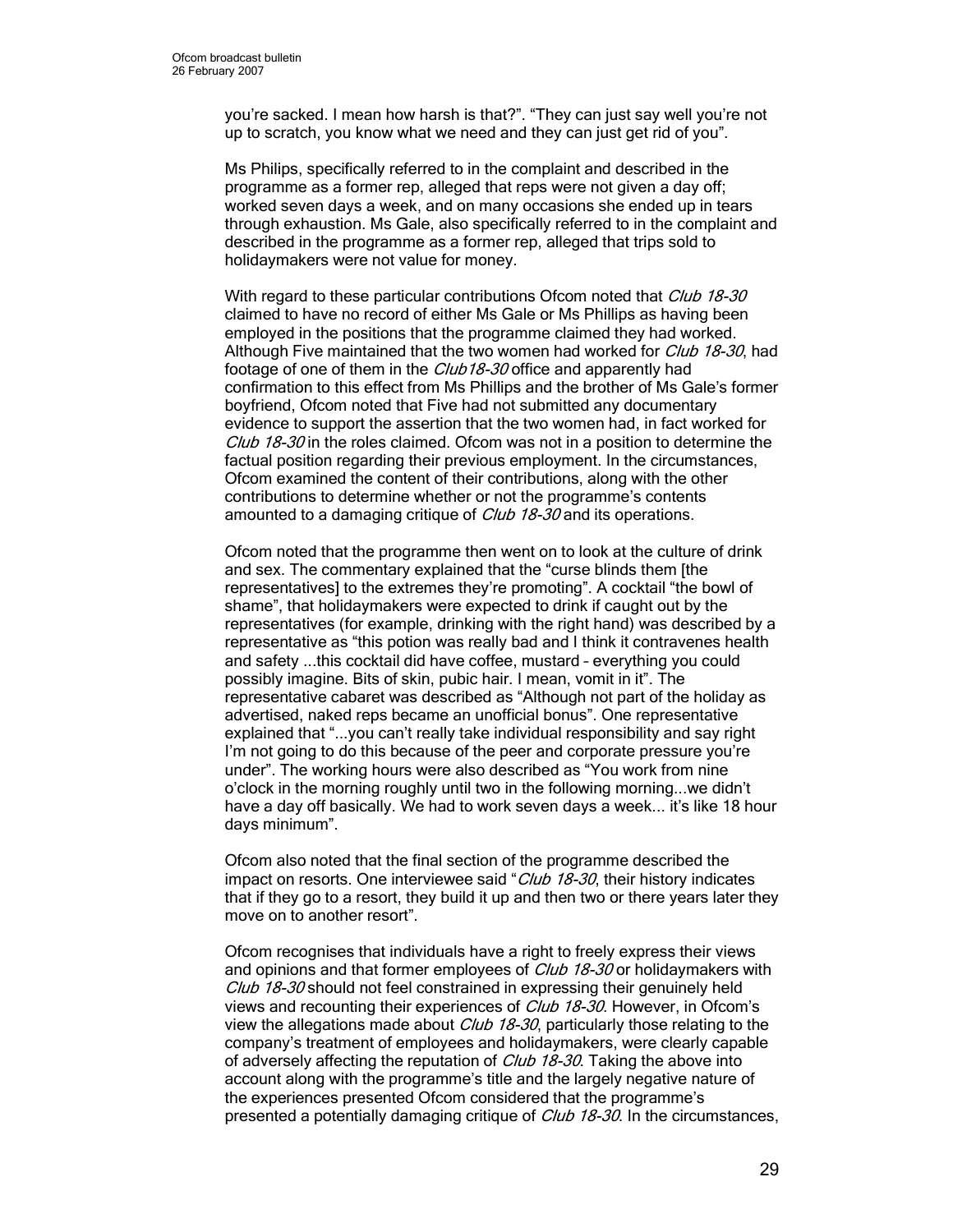and in the interest of fairness, *Club 18-30* should have been offered an opportunity to respond to the allegations made in the programme. Failure to provide the company with such an opportunity was unfair.

(b) Newspin complained that the programme contained interview footage from people (Ms Gale and Ms Philips) who claimed to have worked for the company, but of which Club 18-30 had no record of them being employed in the positions claimed.

As explained above in finding (a) above, Ofcom was not in a position to determine the factual position regarding Ms Gale's or Ms Philips' previous employment. In Ofcom's view it was, in any event, unlikely that incorrectly identifying the contributors as former employees would in itself result in unfairness to the company. In Ofcom's view, what was important in this case was the content of their contributions and whether or not it resulted in unfairness to the company. Ofcom therefore examined the content of their contributions above, along with the other contributions to determine whether or not the programme's contents amounted to a damaging critique of *Club 18*- $30$  and its operations. Please see finding (a) above.

(c) Newspin complained that the programme implied that *Club 18-30* was responsible in some way for the assault on Ms Ludden, a Club 18-30 holidaymaker who had her head shaved by two men while she slept.

Ofcom was satisfied that the programme did not imply that *Club 18-30* was responsible, in some way, for the incident in which Ms Ludden had her head shaved. In Ofcom's view, viewers were likely to have understood that the reference to the incident was to highlight a negative experience suffered by a holidaymaker on a youth orientated holiday rather than a criticism of the company itself. Given that the commentary made it clear that the perpetrators were caught and punished by the Greek authorities and that their behaviour was in no way condoned by the other contributors in the programme, it was unlikely that viewers would have taken the inclusion of the incident as a criticism of the company. Therefore, Ofcom considered that it was not incumbent on the programme makers to have included previous statements made by *Club 18-30* in relation to Ms Ludden or to give them an opportunity to comment on it. In these circumstances, Ofcom found no unfairness to the company in this respect.

(d) Newspin complained that although the programme made it clear that Ms Gunning was neither a *Club 18-30* representative or holidaymaker, the inclusion of the story involving her at the Bedrock Bar in Faliraki in the programme related the incident to the *Club 18-30* "brand", which was the subject of the programme.

Ofcom recognised that the incident involving Ms Gunning at the Bedrock bar in Faliraki was featured in this programme (entitled "The Curse of Club 18- $30"$  and which included experiences from former *Club 18-30* representatives and holidaymakers. However, Ofcom considered that the inclusion of the incident in the programme was unlikely to have materially affected viewers understanding of the events concerning Ms Gunning at the Bedrock Bar in a way that was necessarily unfair to *Club 18-30.* Ofcom was satisfied that the programme's commentary made it sufficiently clear to viewers that Ms Gunning was neither a *Club 18-30* representative nor holidaymaker. It explained that "Jemma Gunning was neither rep nor holidaymaker". In these circumstances, Ofcom found no unfairness to the company.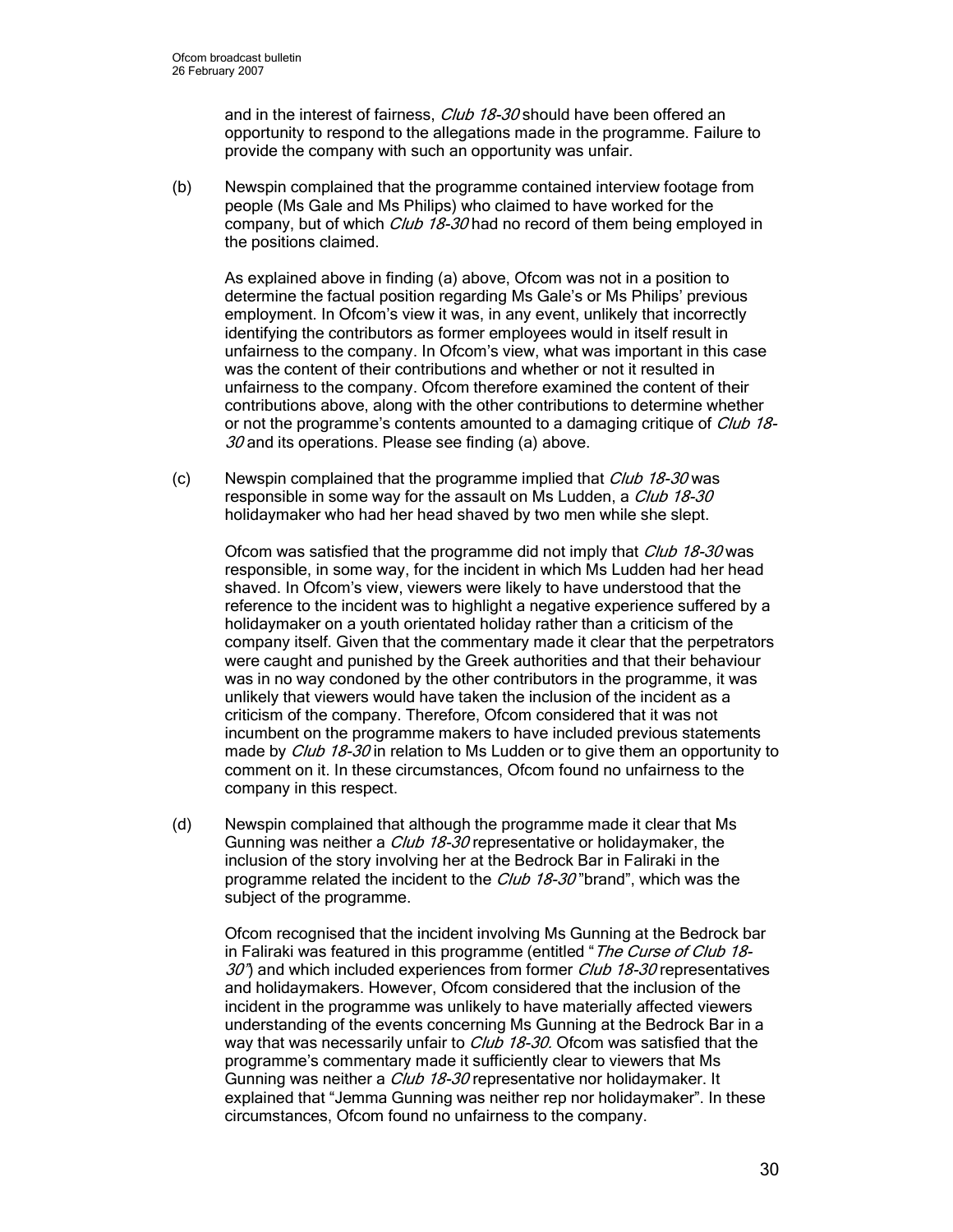(e) Newspin complained that the footage used in the programme was out of date and was edited out of context to convey an image of the *Club 18-30* "brand" that was inaccurate and deliberately misleading.

Where the use of material originally recorded for one purpose and then used in a different programme, broadcasters should take special care that it does not create material unfairness.

In this case, although there was some disparity between Newspin and Five about the date and source of some of the third party archive footage used in the programme, the issue of when it was filmed and by whom was not necessarily relevant in deciding whether its inclusion in the programme was unfair to the company or not. In Ofcom's view, given the inclusion of the experiences told by former Club 18-30 representatives and holidaymakers, the programme's researcher's own experience and the programme makers' own filming in Faliraki, the use of the archive footage of Faliraki and the manner in which it was presented in the programme as an illustration of the kind of activities that can be seen on the type of experience offered by youth orientated holiday companies, such as *Club 18-30*, was unlikely to have materially misled viewers a way that resulted in unfairness to Club 18-30. Ofcom found no unfairness in this regard.

(f) Newspin complained that the programme inferred that the whole social problem of binge drinking was the creation of the *Club 18-30* "brand". This was misleading.

Broadcasters should avoid creating doubts on the audience's part as to what they are being shown if it could mislead the audience in a way which would be unfair to those featured in the programme.

In this case, Ofcom considered that the programme did not give the impression, expressly or implicitly, that *Club 18-30* was responsible for the social issue of binge drinking. It was clear from the programme that the activities engaged in on youth orientated holidays were an extension of the behaviour of the young adults that go on such holidays. Ofcom was satisfied that the programme's commentary made it sufficiently clear to viewers that the issue of binge drinking was not the creation of *Club 18-30* or that the company was in anyway responsible for it. In these circumstances, Ofcom found no unfairness to the company in the programme by featuring accounts about binge drinking.

(g) Newspin complained that the programme suggested that all  $\mathit{Club}\$  18-30 representatives experienced trouble settling back into the UK on their return. This was misleading and inaccurate.

Ofcom was satisfied that viewers would have clearly understood that the views given by those former representatives featured in the programme were their own personal views that were based on their own experiences. It noted, however, that the experiences recounted were mainly told by former Club 18- $30$  representatives and that the issue about resettling back in UK after being a holiday representative was included in this programme (entitled "The Curse of Club 18-30"),

Ofcom considered that simply referring to the fact that some representatives found it difficult to readjust on their return to the UK was unlikely to have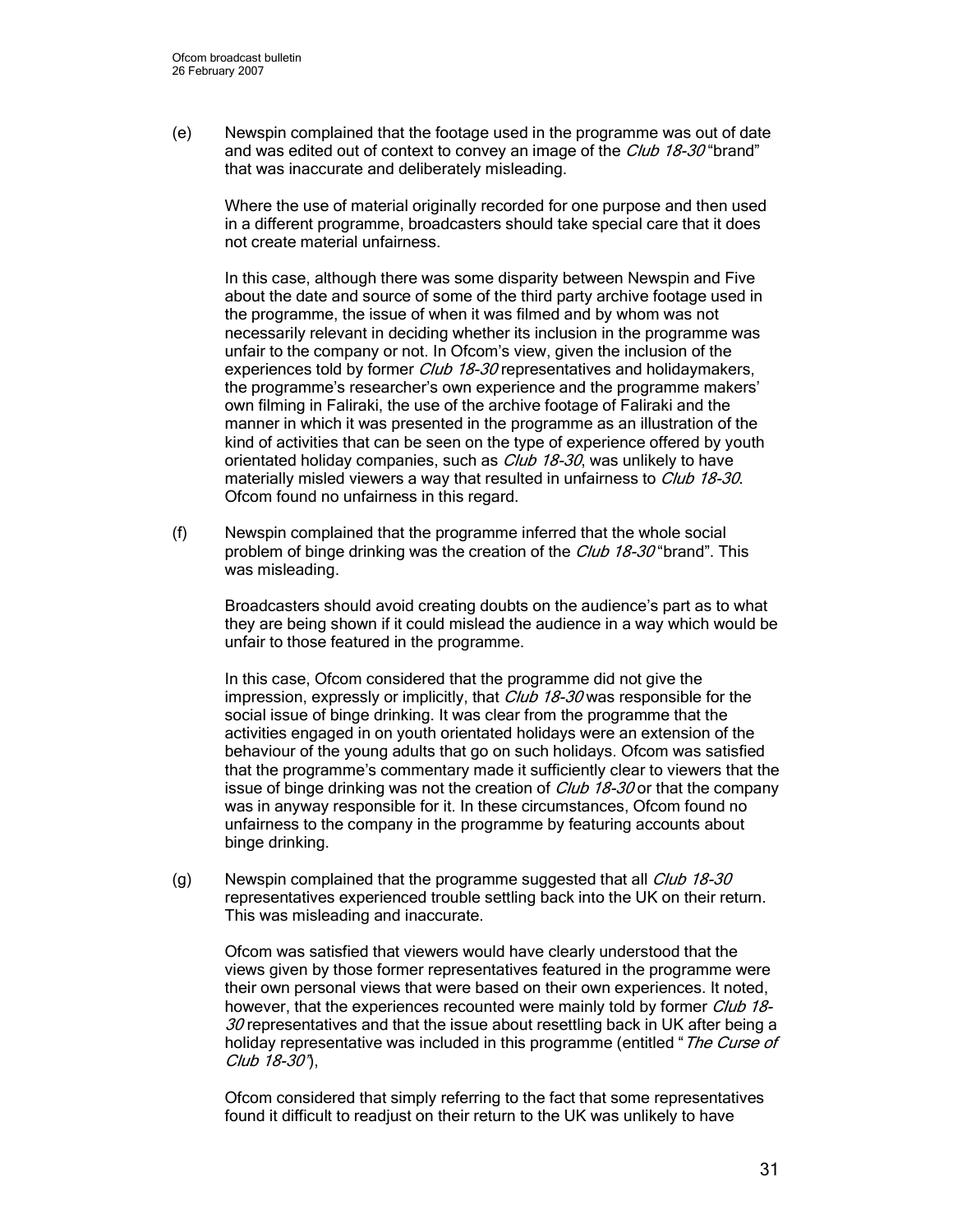materially affected viewers understanding in a way that was necessarily unfair to the company. The programme had not suggested that all former Club 18-30 representatives found it difficult to readjust or that any difficulties experienced by former employees was the responsibility of the company. In these circumstances, Ofcom found no unfairness to the company.

(h) Newspin complained that the programme suggested that  $\mathit{Club}\ 18-30$  left resorts and moved on elsewhere once the "curse" had taken hold. They claimed that this was misleading and inaccurate.

The programme concluded that Faliraki had been "reduced to a shadow of its former self. Gorged on and spat out by the curse of *Club 18-30*". It also stated that "with the tourists gone, the Mayor of Faliraki has a radical solution to win them back". A contributor to the programme also referred expressly to Club 18-30 as having a history of building up a resort and then, after a few years, move on. He said that the company had done this in Ayia Napa and Faliraki and had moved on to Zante and Mexico.

Ofcom took the view that it was legitimate for the programme makers to hold and present the views of the contributors to the programme and it was quite proper for them to echo those views in the commentary. However, the inclusion of such comments in the programme could have led viewers into understanding that certain resorts had been abandoned by the company and that new resorts were being moved to. In particular, Ofcom took the view that the comments made in the programme inferred that Club 18-30 was responsible for the downfall of a particular resort, Faliraki. Apart from the testimony of a bar owner who said that tourist rates were down as much as 80 per cent, Five failed to provide evidence to support its assertion that the company had left the resort or been the cause of its negative reputation.

Ofcom considered that had these allegations been put to the company before the transmission of the programme and had it been given the opportunity to respond the broadcaster could have ensured that any ambiguity in relation to the relationship between the company and the resorts mentioned could have been explained and clarified before transmission. In these circumstances, Ofcom found that the failure to provide the company with an opportunity to respond to these particular allegations created unfairness to in the programme (as stated at head (a) above).

The complaint of unfair treatment was partly upheld.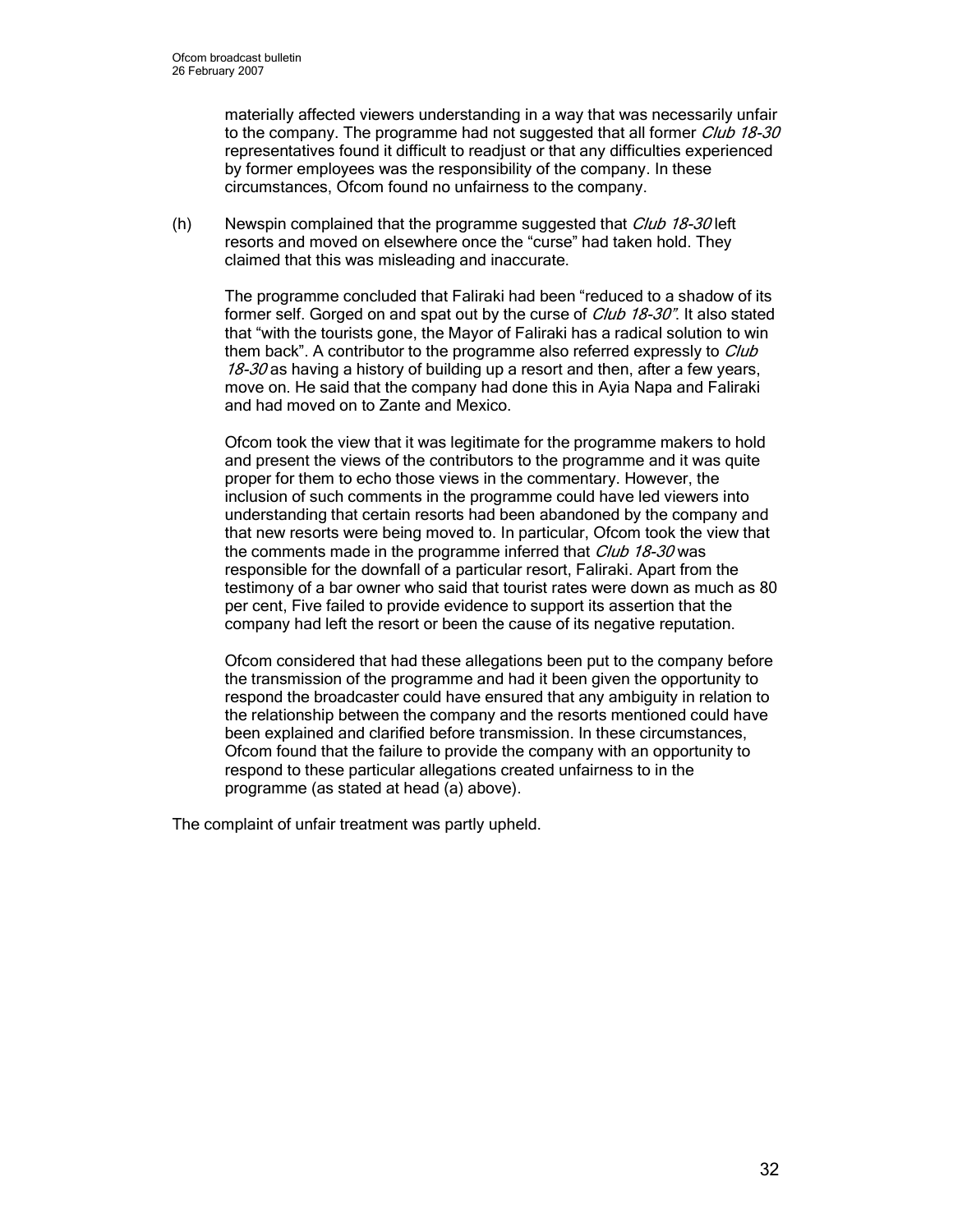# **Not Upheld**

# **Complaint by Nottingham City Council**

Best and Worst Places to Live, Channel 4, 9 August 2005

# **Summary**

Ofcom has not upheld this complaint of unfair treatment. The programme looked at the ten worst and ten best places to live in the UK. Nottingham was identified as the second of the ten worst places to live and reference was made in the programme to the high level of crime, "gangsters" and "drug-related gun battles".

Nottingham City Council complained that it was treated unfairly in the programme as broadcast in that the statistical analysis used was flawed and because it made numerous gratuitously unfair and unsubstantiated references to gun and weapon crime.

Ofcom found as follows:

a) It was not Ofcom's role to determine the adequacy of the statistics used in the programme, but to consider whether the broadcaster took reasonable steps to ensure that the material facts it used concerning Nottingham were fairly presented in the programme.

Ofcom noted the broadcaster's use of expert statisticians and statistical sources which could be regarded as reasonably reliable. Ofcom considered that the programme made clear that it was assessing local authorities in the UK against a set of clearly defined criteria: crime; education; employment; environment and lifestyle. In these circumstances, Ofcom considered that the steps taken by Channel 4 to ensure that the material facts it presented about Nottingham did not result in unfairness to the complainant, were reasonable.

b) Ofcom considered that the data relating to gun crime referred to in the programme was provided by a reliable and authoritative source and reported in the programme in good faith. The programme's comments concerning gun crime did not affect the City's position as "second worst place to live" and would not, in Ofcom's opinion, have materially affected viewers understanding of the City of Nottingham in a way that was unfair to the Council.

The complaint of unfairness was not upheld.

## **Introduction**

On 9 August 2005, Channel 4 broadcast *Best and Worst Places to Live in the UK*, a programme featuring the presenters of, and in the style of, the property show Location, Location, Location. The programme set out to identify the ten best and ten worst places to live in the UK by using the criteria of crime, education, employment, environment and lifestyle. The programme compared 434 Local Authorities and sought to identify the type of property (and its social environment) £180,000 could buy.

Nottingham was identified as the second of the ten worst places to live and reference was made in the programme to the high level of crime, "gangsters" and "drug-related gun battles". The programme's presenters stated that Nottingham offered "a great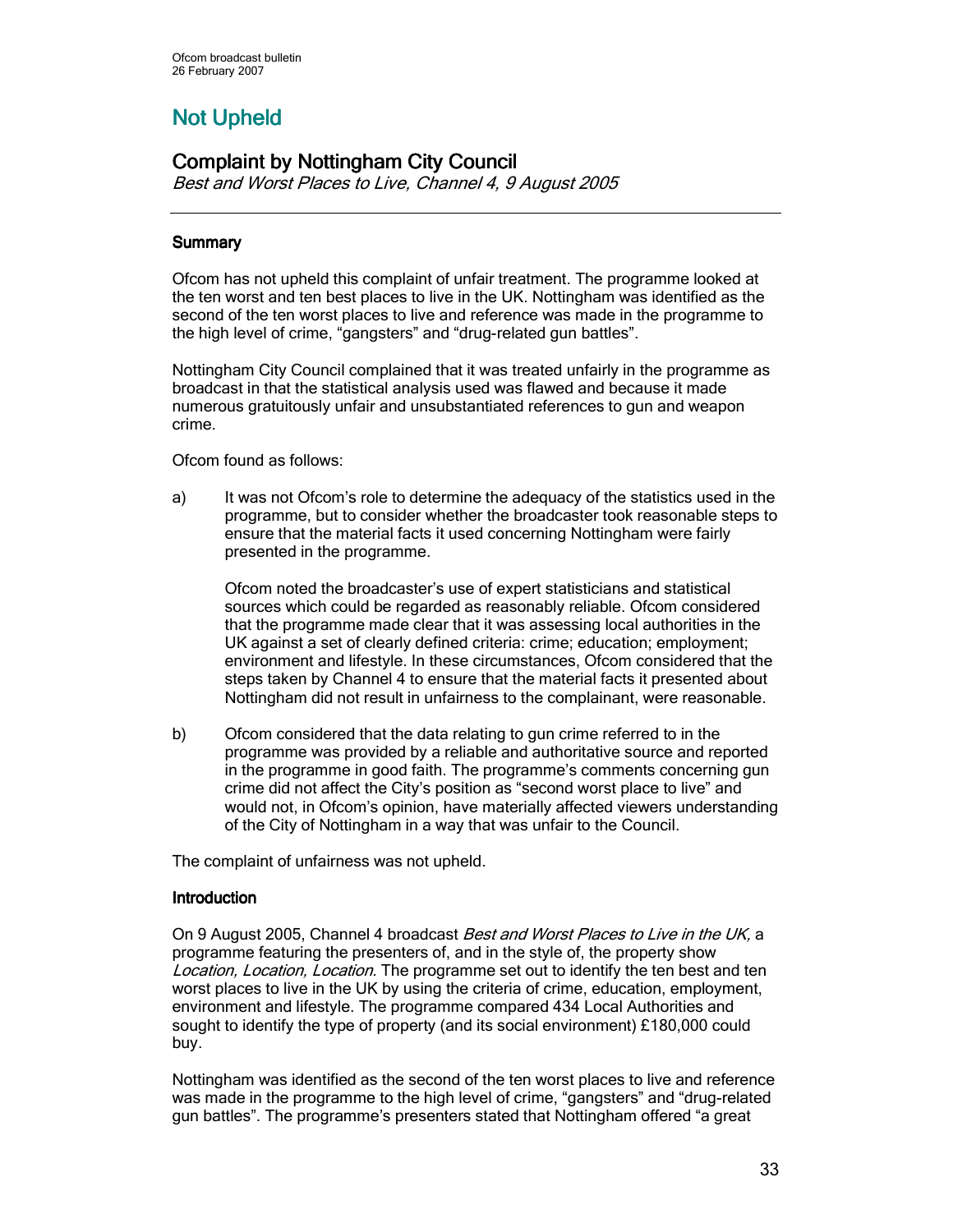night out" and that it was a "Mecca for developers" who had "reaped the rewards" of the city's increasing popularity. The introductory commentary to the programme claimed that it was "going to upset a huge number of people this week" and that its "statistics are bullet-proof".

Nottingham City Council ("the Council") complained to Ofcom that it was treated unfairly in the programme as broadcast.

## **Complaint**

### Nottingham City Council's case

In summary, the Council complained that:

(a) The damaging statement that Nottingham was the second worst place to live in the UK was unfair as the statistical analysis on which it was based was flawed. The City of Nottingham was not the same as the wider geographical area of Nottingham. Using data concerning the City of Nottingham alone to describe Nottingham (the wider geographical area) was not valid. The Council said that this confusion meant that the programme "did not compare like with like". Nottingham, the wider geographical area, comprised of all or most of three other local authorities and, as such, cannot be reasonably compared with metropolitan areas such as Leeds, Sheffield or Glasgow. Had the data concerning the relatively more affluent suburbs of Nottingham been taken into account then Nottingham would have fared better against the criteria of crime, education, employment and the environment.

Also, the programme disregarded Nottingham's high student population when analysing employment criteria. Nottingham had a high student population which would have affected its ranking in this respect.

Finally, the programme's approach was quantitative and did not include any qualitative data in its analysis. This would have had an impact on the ranking. For example the number of parks and open spaces in a local authority would always count against urban areas such as the City of Nottingham.

(b) The programme made numerous gratuitous, unfair and unsubstantiated references to gun and weapon crime in Nottingham. The programme's presenters made references to sharpening knives, gangsters, guns and bullet-proof vests and glass. The Home Office statistics used by the programme did not specifically refer to gun crime, as the Home Office does not provide these by local authority area, but by police force area. To associate Nottingham with gun and weapon crime when the programme's research did not specifically examine this category was unfair.

### Channel 4's Response

In summary, Channel 4 responded that:

(a) The rankings used in the programme were compiled by an expert statistician, on data gathered in the same way for all local authorities. The study used the most recent figures available for all local authorities across the UK for each of the categories commonly considered by people when they are considering where they would like to live. Channel 4 said that if it had varied the study periods between local authorities to capture the latest available for each, they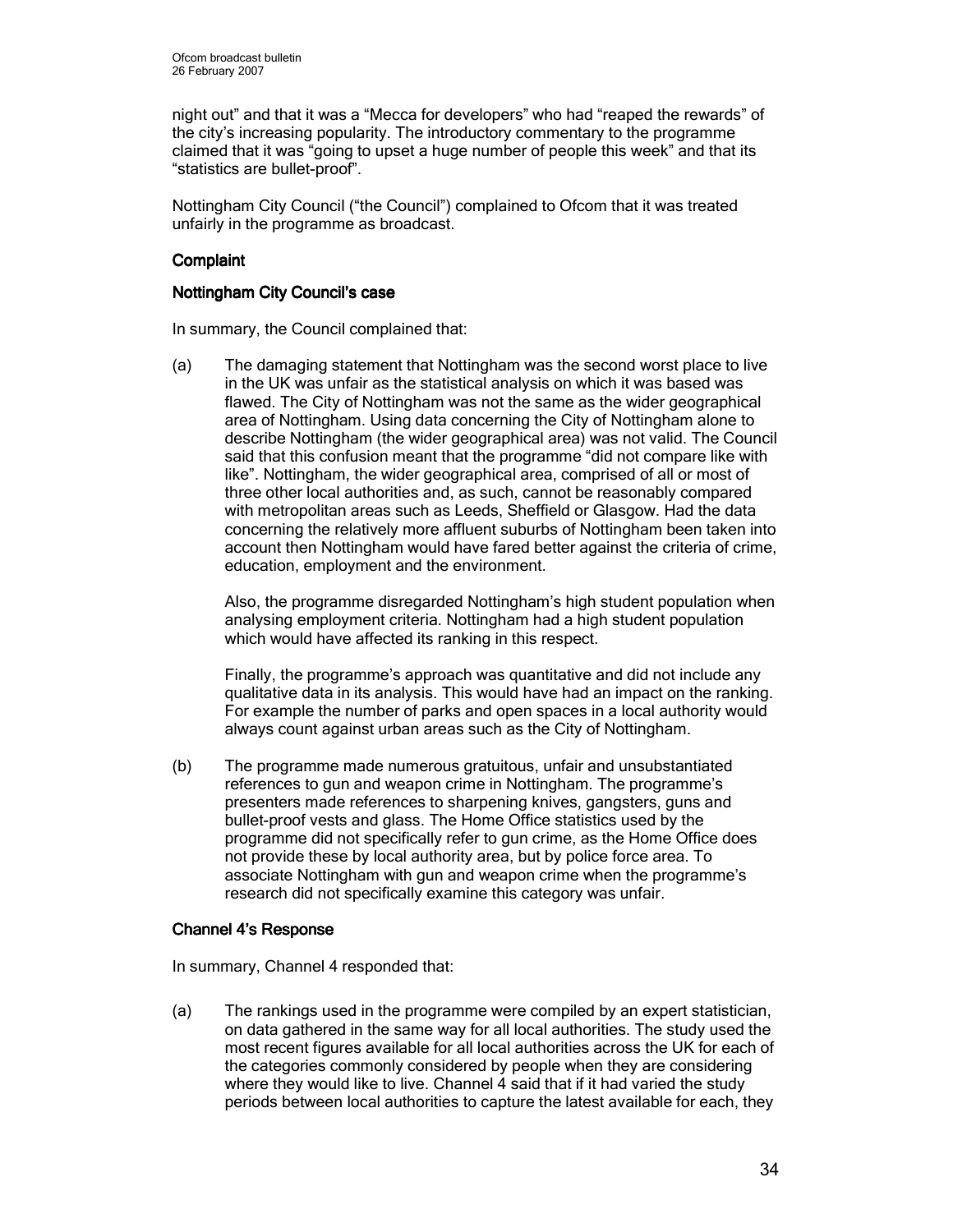would not be comparing like with like which would be unfair to local authorities who did not have up-to-date figures.

Channel 4 said that the survey was not skewed against Nottingham as the Council claimed by not taking into account the affluent areas of greater Nottingham. The neighbouring boroughs were included in the profiles of local authorities to which they belonged and to link them to the City of Nottingham - the local authority area - would not be comparing like with like. The survey considered the local authority of the City of Nottingham and there were many references to "the City" in the programme and it would have been clear to viewers that this was the area that was being referred to.

Channel 4 said that the City of Nottingham's high student population did not unfairly affect its ranking. It explained that it used statistics from the Office of National Statistics which included most students as they work part-time and are therefore considered economically active. Channel 4 pointed out that Cambridge, Oxford, Southampton and other local authorities with comparably high student populations scored higher than Nottingham in the employment category. Therefore, a high student population did not necessarily affect the economic data.

Also, Channel 4 said that the programme's intention had been to assess the availability of green spaces rather than their quality and that a qualitative assessment would not give a more objective judgement of the issue. However, it said that the environmental survey did involve measurements such as the number of hours of rainfall, sunshine and the average lifeexpectancy.

(b) Channel 4 said that although the Home Office did not provide comparative statistics in respect of gun crime, it did provide comparative figures for six key serious criminal offences. When the figures were analysed by the expert retained by the programme makers the City of Nottingham ranked 433rd out of 434.

Channel 4 said that it was apparent from the statistics that Nottingham's poor performance was largely based on its high rate of crime. This led to the programme makers researching deeper into the issues behind the statistics. Press reports had indicated that gun crime and drug gangs were a problem and the programme makers obtained gun crime statistics for the City of Nottingham local authority area from the Nottinghamshire Police press office. Channel 4 said that it had since learned that the figures it was given and which were quoted in the programme were for the County of Nottinghamshire as a whole, not the City of Nottingham local authority area and that it had been unable subsequently to get those figures from the police. Channel 4 said that it was reasonable for the programme makers to rely on the figures provided by the police and had it known of the nature of these figures before broadcast, it would have been made clear in the programme.

However, although the figures were for the County of Nottinghamshire as a whole, the City of Nottingham was "the most significant urban area" in Nottinghamshire and the prevalence of gun and weapon crime in the City of Nottingham had been well reported in the national media (six examples were provided to Ofcom). Given the City's wide reputation for gun crime, the programme's commentary that the Council objected to, was not unfair. The commentary was based on trusted statistics and press reports and was in keeping with the editorial style of the programme.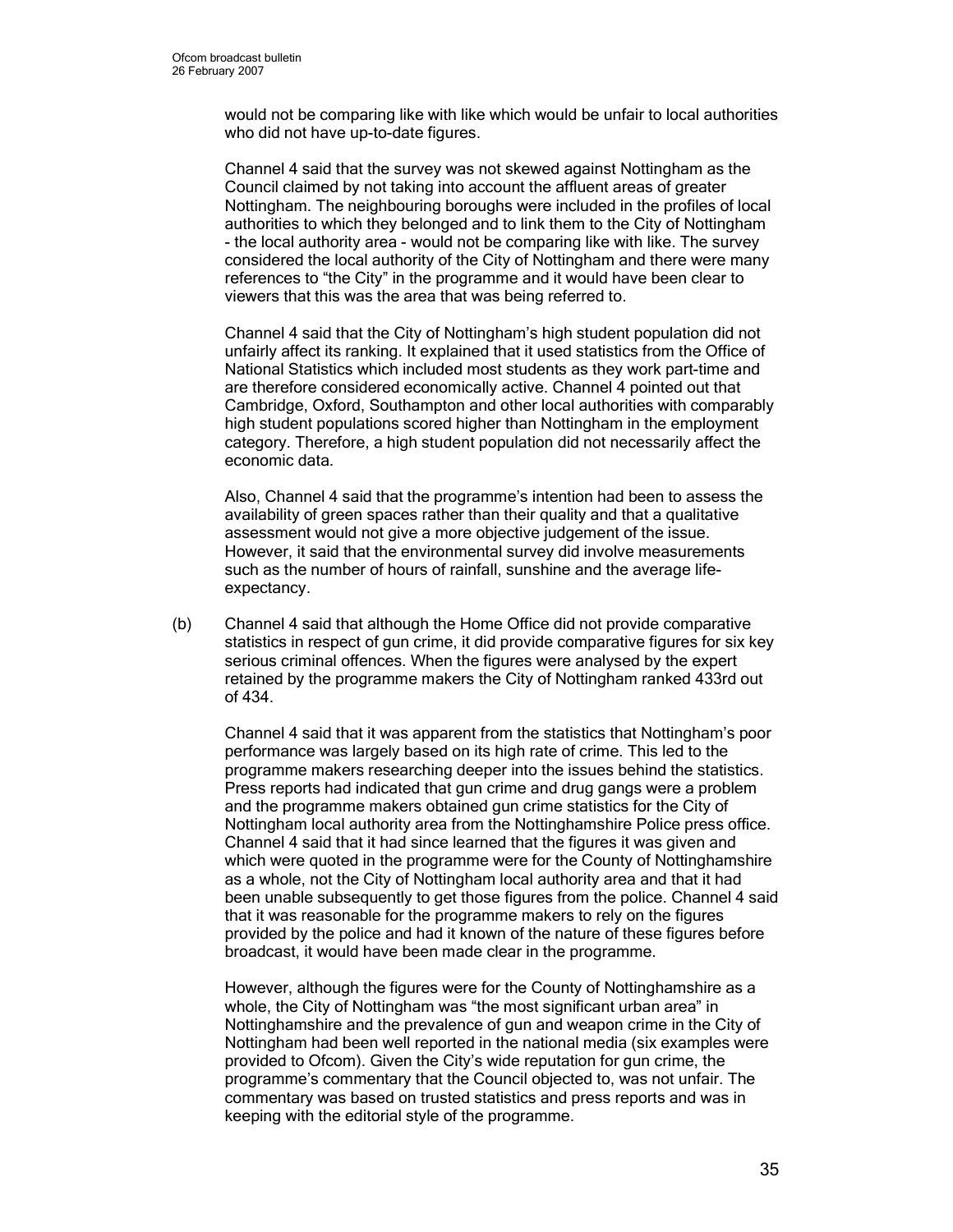Channel 4 said that the comments made by the presenters in the programme were not meant to be taken literally and were tongue-in cheek. Taken into account the context in which they were used and considering the supporting evidence from press and police the use of the comments in the programme were justified. The statements were not gratuitous, unfair or unsubstantiated and viewers would be familiar with this style of programme where "the commentary was intended to inform and entertain at the same time". It added that the programme was no more critical of Nottingham than any national media report on the City.

Channel 4 said that there was no criticism of the Council's management of crime or any other aspects of the survey and that the programme praised the City and highlighted its positive aspects.

## Nottingham City Council's response

In summary, the Council responded that:

- (a) The Council maintained that the survey did not compare "like with like". The confusion between the City of Nottingham and Nottinghamshire, the County, was a long standing one and feedback from viewers of the programme confirmed that there had been confusion as to whether the programme was referring to the City or the County. The Council said that local residents themselves would not have been able to reliably distinguish the City of Nottingham, (the local authority area) from the Nottingham (the place).
- (b) The Council disputed Channel 4's reference to the City of Nottingham as "the most significant urban area" in the County. The City of Nottingham is comprised of less than one half of the most significant urban area in Nottinghamshire, the misrepresentation of which was fundamental to the Council's complaint.

The Council said that the "widely reported" press stories cited were not necessarily true and it was unfair to have relied on them as indicative of a problem. The press reports did not cover crime exclusively in the City of Nottingham and so the assumption that most gun crime happened in the City was flawed. The Council also said that the programme makers knew before broadcast that the figures supplied by Nottinghamshire Police were incorrect and that they knowingly misrepresented the facts in the programme.

The Council did not believe that the editorial style of the programme was an acceptable defence for the comments made in it.

### Channel 4's comments

In summary, Channel 4 responded that:

(a) Channel 4 reiterated the points made in its original statement concerning the reliability of its statistical analysis. It also said that the programme made "unambiguous references to 'the City'", so the majority of viewers would have been aware that the programme was referring to the City of Nottingham. Channel 4 argued that the City's second worst status was determined by analysing all the statistics not just those for crime; that that ranking was based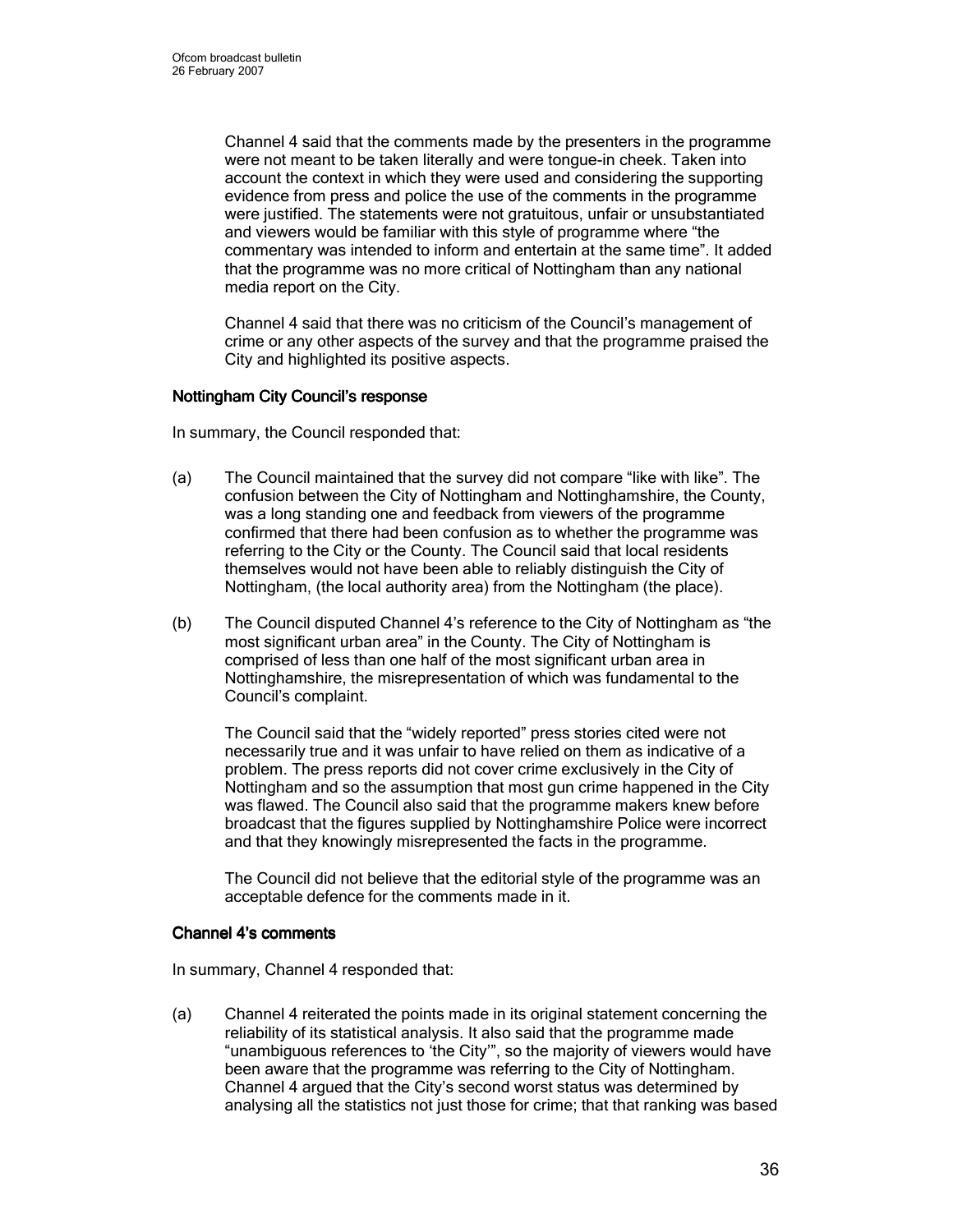on the five criteria, the methodology for which the Council agreed was sound; and that the City's status in the survey was not influenced by the subsequent gun crime figures.

(b) Although the press release supplied by the police containing inaccuracies was sent out before the programme, none of the inaccuracies were contained in the programme as broadcast; and they did not affect the research which produced the rankings, and which was based on the correct figures for the City of Nottingham.

Channel 4 also said that the press release reference to Nottingham having one gun-related incident almost every day was taken from figures quoted in the Nottingham Evening Post, but that the figures for gun crime used in the programme were those supplied by Nottingham Police which were deemed to be a more reliable source. Therefore the Evening Post figures were not used in the programme and not unfair to the Council.

Channel 4 maintained that there was no confusion between the County of Nottinghamshire, and the City of Nottingham in the programme. Channel 4 also argued that on the basis of population size the City of Nottingham was the most significant urban area in Nottinghamshire.

Channel 4 refuted the allegation that it was aware that the gun crime figures were for the County, prior to broadcast. The figures were used in the programme in good faith. Channel 4 said that the programme makers contacted Nottingham Police to clarify the figures because the Council contacted the programme makers following transmission to point out the confusion.

Channel 4 admitted that while it was true some of the press reports were for crime committed outside the City of Nottingham, it maintained that the majority had occurred within the City, and the articles made reference to it as "gun city" and "assassination city". Although the "county" figures for gun crime were included in the programme instead of the "city" figures, Channel 4 said that the inclusion was not unfair to the Council as the overall ranking had already been concluded. Channel 4 said that the material facts had not been misrepresented; that the Council had not been treated unjustly or unfairly; and, that the programme was not unfair to the Council.

## **Decision**

Ofcom's statutory duties include the application, in the case of all television and radio services, of standards which provide adequate protection to members of the public and all other persons from unfair treatment and unwarranted infringements of privacy in programmes included in such services. Where there appears to have been unfairness in the making of the programme, this will only result in a finding of unfairness if Ofcom finds that it has resulted in unfairness to the complainant in the programme as broadcast.

In carrying out its duties, Ofcom has regard to the need to secure that the application of these standards is in the manner that best guarantees an appropriate level of freedom of expression. Ofcom recognises that (subject to the provisions of the Ofcom Broadcasting Code) broadcasters can quite properly comment and take particular viewpoints on the subjects of broadcast programmes. However, it is essential not only to the parties directly concerned but also to listeners and viewers, that such comments should be accurate in all material respects so as not to cause unfairness.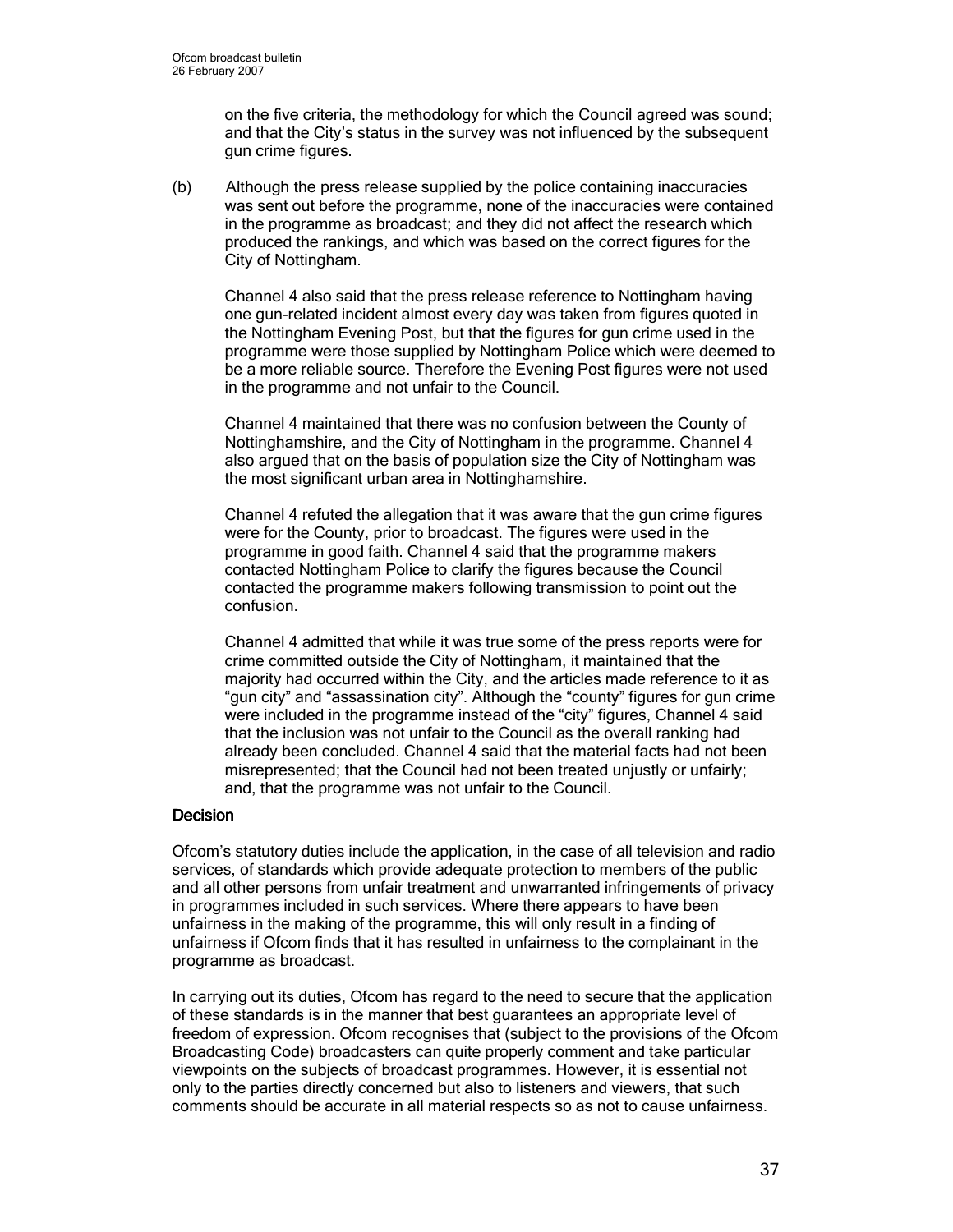Ofcom is also obliged to have regard in all cases, to the principles under which regulatory activities should be transparent, accountable, proportionate and consistent and targeted only at cases in which action is needed.

The case was considered by Ofcom's Executive Fairness Group.

(a) Ofcom first considered the Council's complaint that the damaging statement made in the programme that Nottingham was the second worst place to live in the UK was unfair because the statistical analysis on which it was based was flawed. The local authority area of the City of Nottingham was confused with the wider geographical area of Nottingham which resulted in it not being compared on a "like with like" basis in the programme.

It was clear from the written submissions that the Council believed that the programme's assertion that the City of Nottingham was the second worst area in which to live was unfair since it was based on a flawed statistical analysis. It was equally clear from the written submission that Channel 4 believed that the statistical analysis was sound and that the programme's presentation of this information did not result in unfairness to the Council.

In these circumstances, Ofcom examined all the relevant material available to it in order to determine whether or not, on the basis of that material, the programme makers and broadcaster had dealt with the Council in a manner consistent with their obligation to avoid unfairness to it.

Before broadcasting a factual programme, Ofcom requires broadcasters to take reasonable care to satisfy themselves that material facts have not been presented, disregarded or omitted in a way that is unfair to an individual or organisation.

Ofcom examined the written submissions of both the Council and Channel 4. It concluded that it was not Ofcom's role to determine the adequacy of the statistics used in the programme, but to consider the extent to which Channel 4 took reasonable steps to ensure that the material facts it used concerning Nottingham were fairly presented in the programme. To that extent, Ofcom noted Channel 4's use of expert statisticians and statistical sources which could be regarded as reasonably reliable.

Ofcom considered that the programme made clear that it was assessing local authorities in the UK against a set of clearly defined criteria: crime; education; employment; environment and lifestyle. With that in mind Ofcom was not persuaded by the Council's claim that the programme did not compare like with like. Ofcom further considered that on the basis of the programme's clear prospectus it was not incumbent on the programme makers, in the interest of fairness, to have taken into account data relating to the arguably more affluent suburbs of Nottingham (the wider geographical area) which fell under separate local authorities.

On the basis of the material available to Ofcom, it considered that the Council's claim that the programme confused the City of Nottingham with the wider geographical area of Nottingham and the County of Nottinghamshire was not supported by evidence. Ofcom was not persuaded that the programme needed to explain the difference between the City of Nottingham and the wider Nottingham area, as there was no language used in the programme that could have been misleading to viewers. In fact, the programme repeatedly referred to "the City".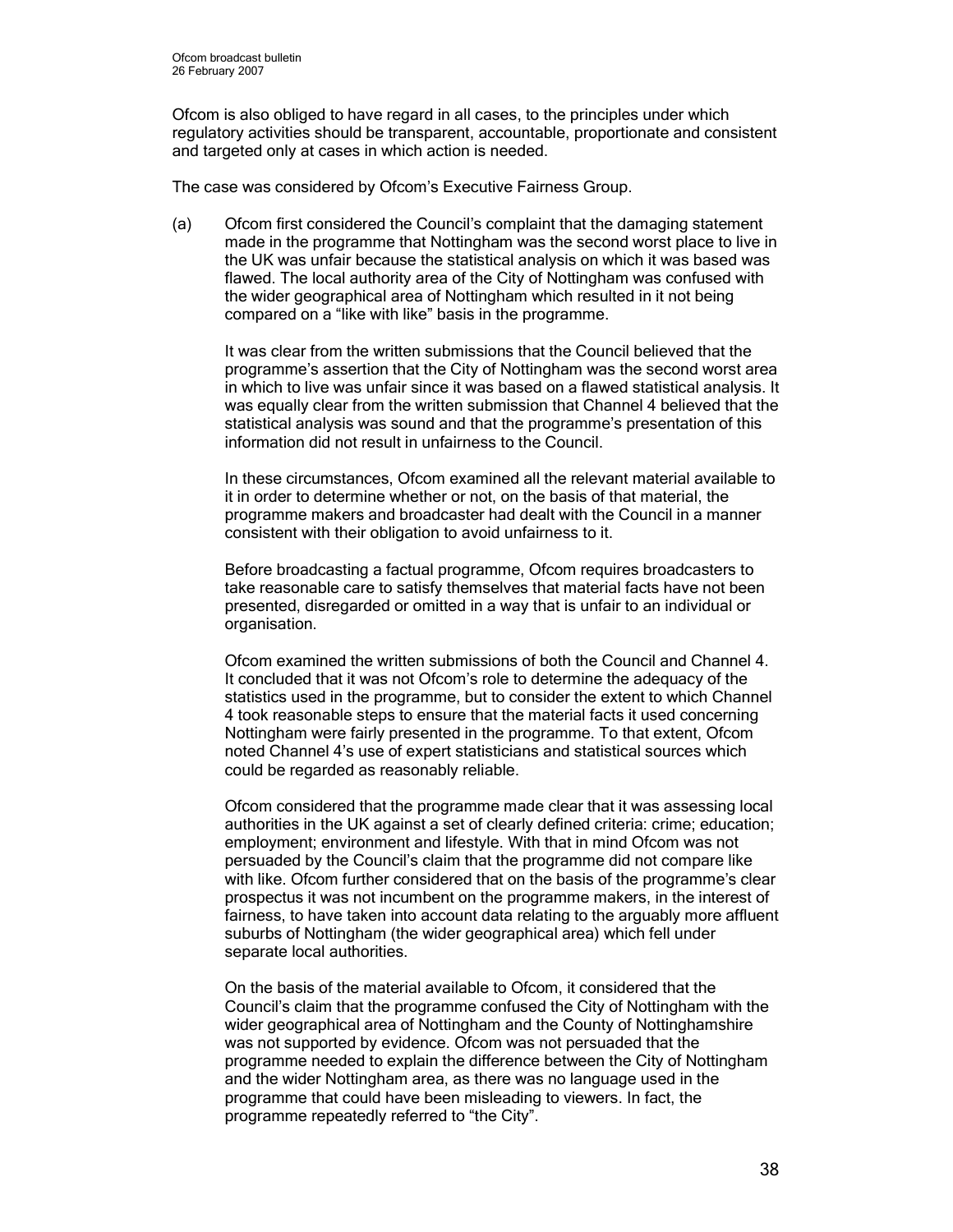Also, Ofcom was not persuaded that the City of Nottingham's high student population unfairly affected its ranking as the programme used statistics from the Office of National Statistics which included most students as they work part-time and are therefore considered economically active and other areas with student populations would in any event be similarly affected.

Finally, Ofcom recognised that rural areas were likely to score more highly than urban areas, such as the City of Nottingham, in any analysis of the number of green spaces available. However, in Ofcom's view this would not in itself be likely to result in unfairness to the complainant. This was just one of a number of criteria used in the programme to assess each local authority. Further, it was reasonable to have expected viewers to have understood that urban areas might score relatively poorly in any analysis of the number of green spaces available.

Taking all of the above into account, Ofcom considered that the steps taken by Channel 4 to ensure that the material facts it presented about Nottingham in the programme as broadcast did not result in unfairness to the complainant, were reasonable.

Ofcom found no unfairness to the Council in this respect.

(b) Ofcom then considered the Council's complaint that the programme made gratuitous, unfair and unsubstantiated references to gun crime, when this particular sub-section of crime was not one of the comparative categories of the survey.

Again, Ofcom requires broadcasters to take reasonable care to satisfy themselves that material facts have not been presented, disregarded or omitted in a way that is unfair to an individual or organisation.

Ofcom was not required to determine whether or not the statements made in the programme about gun crime in the City of Nottingham were true. Instead it was required to determine two things:

whether in Ofcom's opinion the broadcaster took the "reasonable care" required by the Ofcom Broadcasting Code; and,

whether in Ofcom's opinion material facts had been presented, disregarded or omitted in a way that was unfair to the complainant.

In determining this, Ofcom first considered the adequacy of the steps taken by the programme makers. In doing so Ofcom specifically considered whether or not it was reasonable for the programme makers to rely on the information relating to gun crime supplied by the police.

The programme makers contacted the Nottinghamshire Police Press Office prior to the programme to obtain the gun crime statistics for the City of Nottingham. They were told that there had been 59 recorded incidences of guns being fired and 61 incidences of robberies involving gun crime.

The programme reported this information as follows:

 "Last year there were 120 gun related incidents – that's over two every week."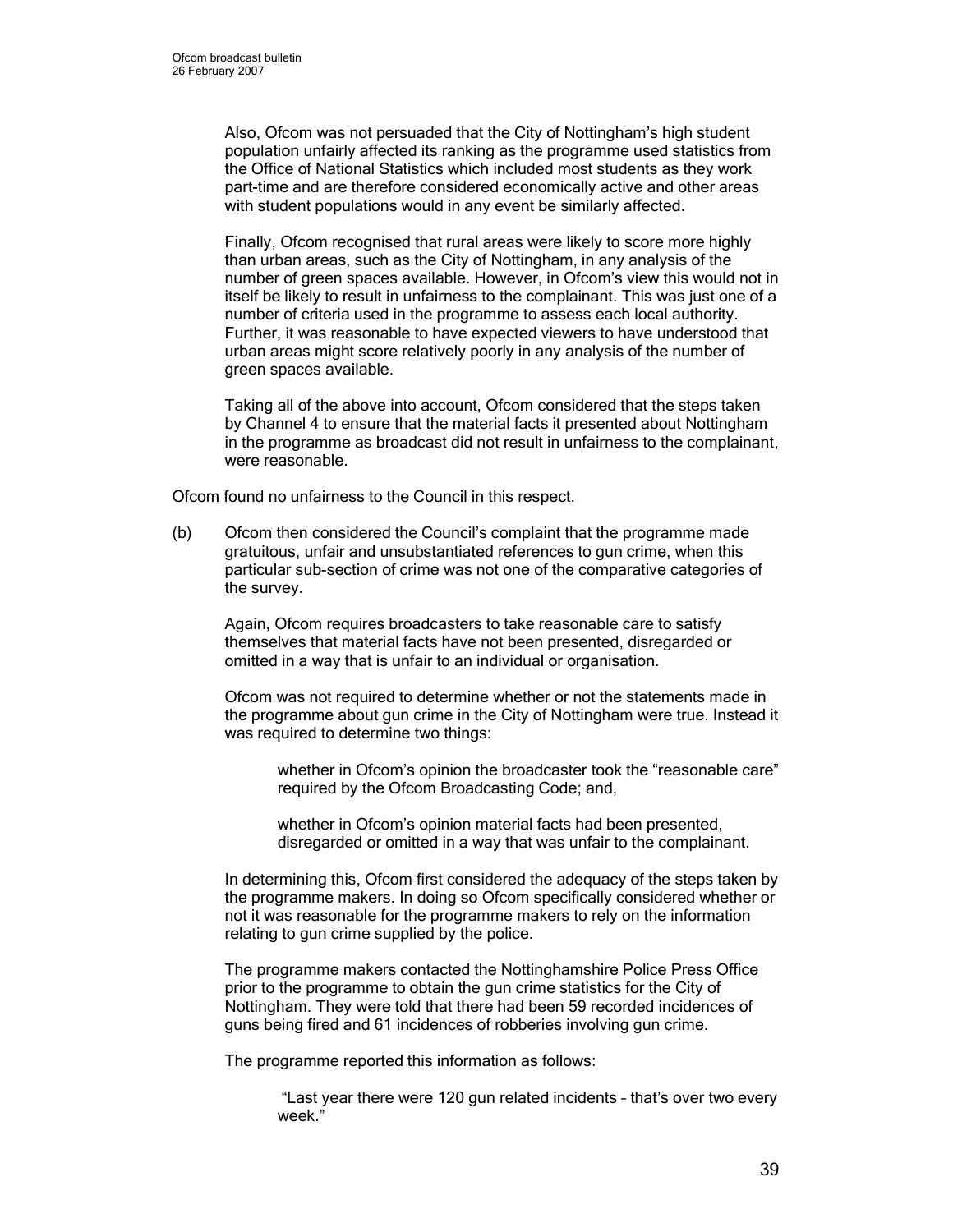Both the complainant and broadcaster now agree that this information (provided by the Nottinghamshire Police Press Office) in fact related to Nottinghamshire, the County as a whole, and not the City of Nottingham. The information, as presented in the programme, was therefore demonstrably inaccurate. The broadcaster stated that they only became aware of this error when compiling information needed to respond to this complaint (after the programme was broadcast).

Ofcom considered that there was no persuasive evidence before it to suggest that the programme makers knowingly misrepresented these facts in the programme, as suggested by the complainant. Further, although the statistics were later proved to be incorrect, it was in Ofcom's view reasonable for the programme makers to consider the police to be a reliable and authoritative source of information of this kind and appeared, on the evidence available, to have reported the information in good faith.

Ofcom next considered whether or not (in any event) the programme makers had presented, disregarded or omitted material facts in a way that is unfair to the complainant. In doing so, Ofcom considered the comments that were made relating to gun crime (and the fact that the statistics were later revealed to be inaccurate) as well as the context in which those comments were made.

The programme made clear that (according to their analysis of official statistics) the City of Nottingham came "second from bottom for crime".

The programme went on to state that:

"Reading beyond the stats the city has been plagued by drug-related gun battles."

It also stated that:

"Last year there were 120 gun related incidents – that's over two every week."

Ofcom acknowledged that the Home Office did not publish comparative statistics in respect of gun crime. However, they did provide comparative data on crime generally (broken down into six key offences) which were analysed by the expert statistician engaged by the programme makers. On the basis of these figures (as analysed by the programme's statistician) the City of Nottingham was found to be, on crime alone, placed  $433<sup>rd</sup>$  out of 434 local authorities.

Ofcom considered that the City of Nottingham's place as "second worst place to live" was determined following an analysis of all the clearly outlined criteria and with a particular focus on its poor performance in relation to crime generally (not gun crime). The programme's comments concerning gun crime (which were described in the programme as "reading beyond the stats") did not affect the City's position as "second worst place to live" and would not therefore have materially affected viewers understanding of the City of Nottingham in a way that was unfair to the Council.

In reaching this decision Ofcom noted the conflict between the parties over whether the City of Nottingham represented the most significant urban area in the County of Nottinghamshire and whether or not it could therefore be said to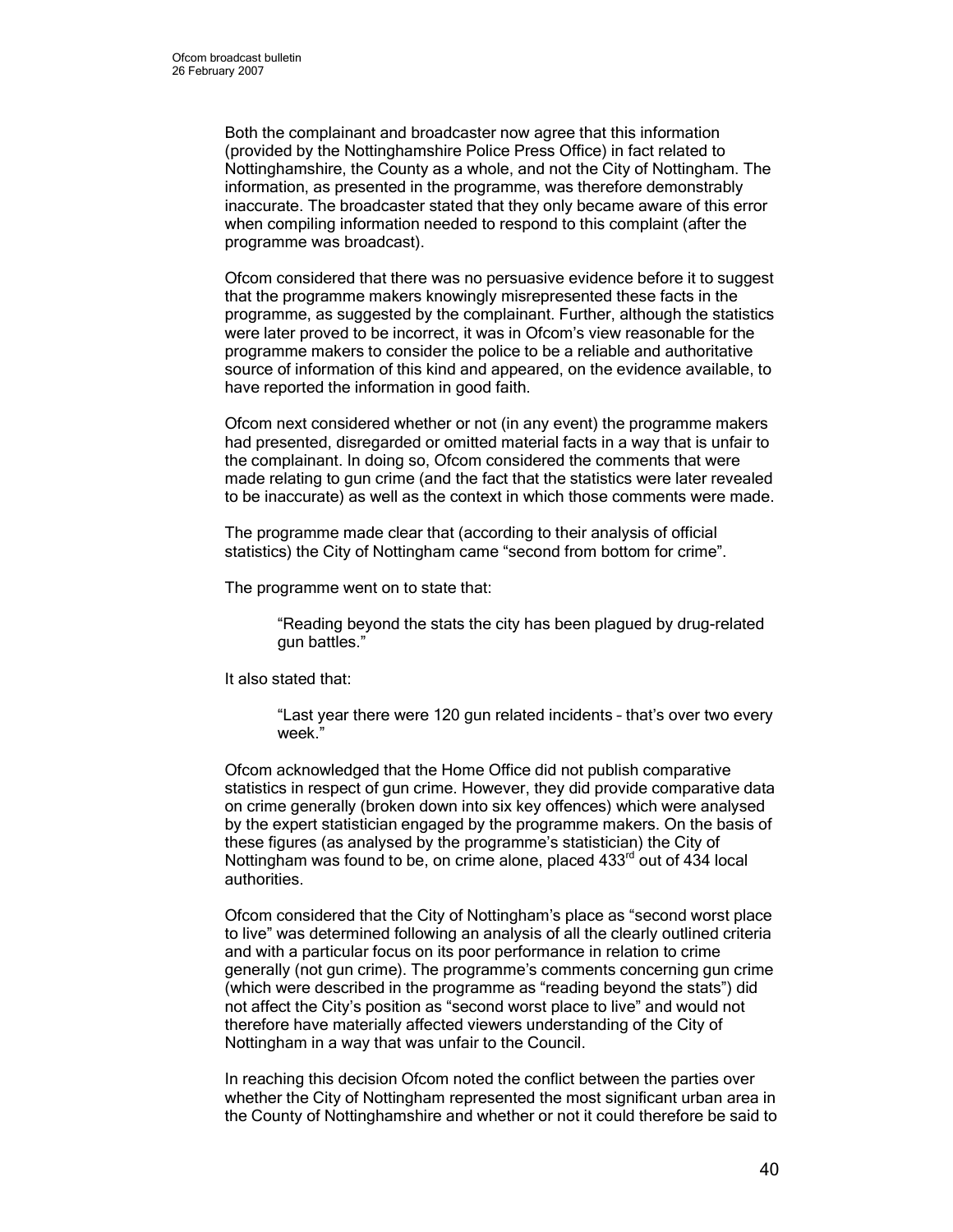represent the majority of the gun crime statistics for the area. Ofcom also took into consideration that, on the evidence available to it, there appeared to be some general confusion and disagreement between local politicians and Councillors about the extent of gun crime in the area.

Ofcom was not persuaded by the Council's argument that it was never appropriate to make "tongue in cheek remarks about gun crime" and considered that, in any event the light-hearted nature of some of the comments was not, in the particular circumstances, capable of materially affected viewers understanding of the City of Nottingham in a way that was unfair to the Council.

Ofcom also noted the Council's argument that Channel 4's justification for highlighting gun crime which the Channel claimed was "widely reported" in the press was unfair because the press claims were unsubstantiated. Ofcom was not required to determine whether earlier claims made in the print media concerning gun crime in Nottingham were true or not. As noted above Ofcom was required to consider the steps taken by the programme maker and whether the presentation of these matters in the programme as broadcast was unfair.

In all these circumstances, Ofcom considered that the programme makers took reasonable care to satisfy themselves that material facts had not been presented, disregarded or omitted in a way that was unfair to the complainants. As stated above, the data was provided by a reliable and authoritative source and reported in good faith. Further, the programme's presentation of the data (which was later found to be inaccurate) was unlikely to have materially affected viewers understanding of the City of Nottingham in a way that was unfair to the complainants. Ofcom found no unfairness to the Council in this respect.

The complaint of unjust or unfair treatment was not upheld.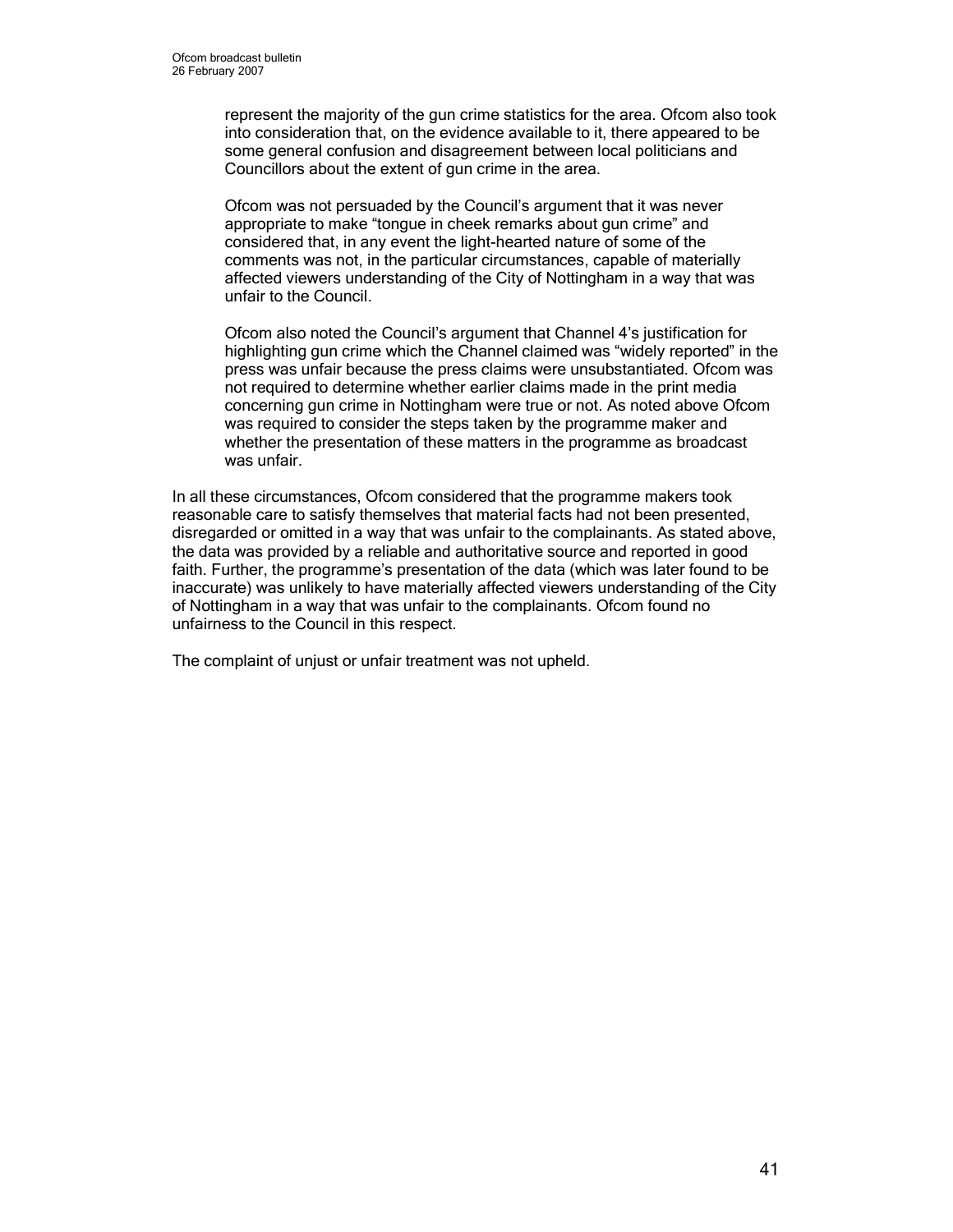# Complaint by Mr John Glester

Tonight with Trevor McDonald, ITV1, 17 March 2006

# **Summary**

Ofcom has not upheld this complaint of unfair treatment in the broadcast of the programme.

Mr John Glester, chairman of the Merseyside Pathfinder Housing Market Renewal Scheme ("NewHeartlands") complained that both he and the NewHeartlands scheme were treated unfairly in an edition of the ITV1 current affairs programme Tonight with **Trevor McDonald.** The programme examined the government's Pathfinder Housing Market Renewal Scheme ("Pathfinder") and in particular arguments for and against the demolition of houses as part of this scheme. The programme included an interview with Mr Glester and examined Pathfinder schemes in different areas of the country.

Mr Glester complained that the programme: unfairly depicted the extent of support for the Pathfinder scheme; unfavourably featured him from a side camera angle; re-used footage of a re-furbished house suggesting the refurbishment had been a success; focussed on demolition when this accounts for only 1% of the work of the Pathfinder scheme; described him as responsible for overseeing demolition; and, failed to make clear measures are in place to help residents buy new homes following demolition.

 ITV responded that the programme: included contributions from both sides of the debate on demolition; the camera angle was limited by the interview location; the refurbishment was accurately described; the programme focussed on demolition as the aspect of the Pathfinder scheme over which there is a difference of opinion; Mr Glester's responsibilities as chairman of NewHeartlands include its demolition work; and, measures to help residents buy properties following demolition were explained by the appropriate government minister.

Ofcom concluded that while the programme looked at the issue of demolition from a particular perspective, it was entirely appropriate for the programme makers to exercise editorial freedom in highlighting this aspect of the Pathfinder scheme as long as material was fairly presented. Ofcom found that contributions from both sides of the argument featured in the programme; the camera angle of Mr Glester's interview did not disadvantage him; the refurbishment footage was signalled as re-used material and fairly used; the programme fairly described an aspect of Mr Glester's responsibilities; and, the programme fairly included material concerning measures to help residents following demolition.

Accordingly, the complaints of unfair treatment were not upheld.

### **Introduction**

This edition of the series Tonight with Trevor McDonald, was subtitled Bulldozer Battles and examined the government's Pathfinder Housing Market Renewal Scheme. This is an initiative which seeks to modernise housing stock across different regeneration areas in England and includes both refurbishment and demolition work. The programme considered whether the demolition of housing under local Pathfinder schemes led to much needed regeneration or destroyed local communities and their access to affordable housing.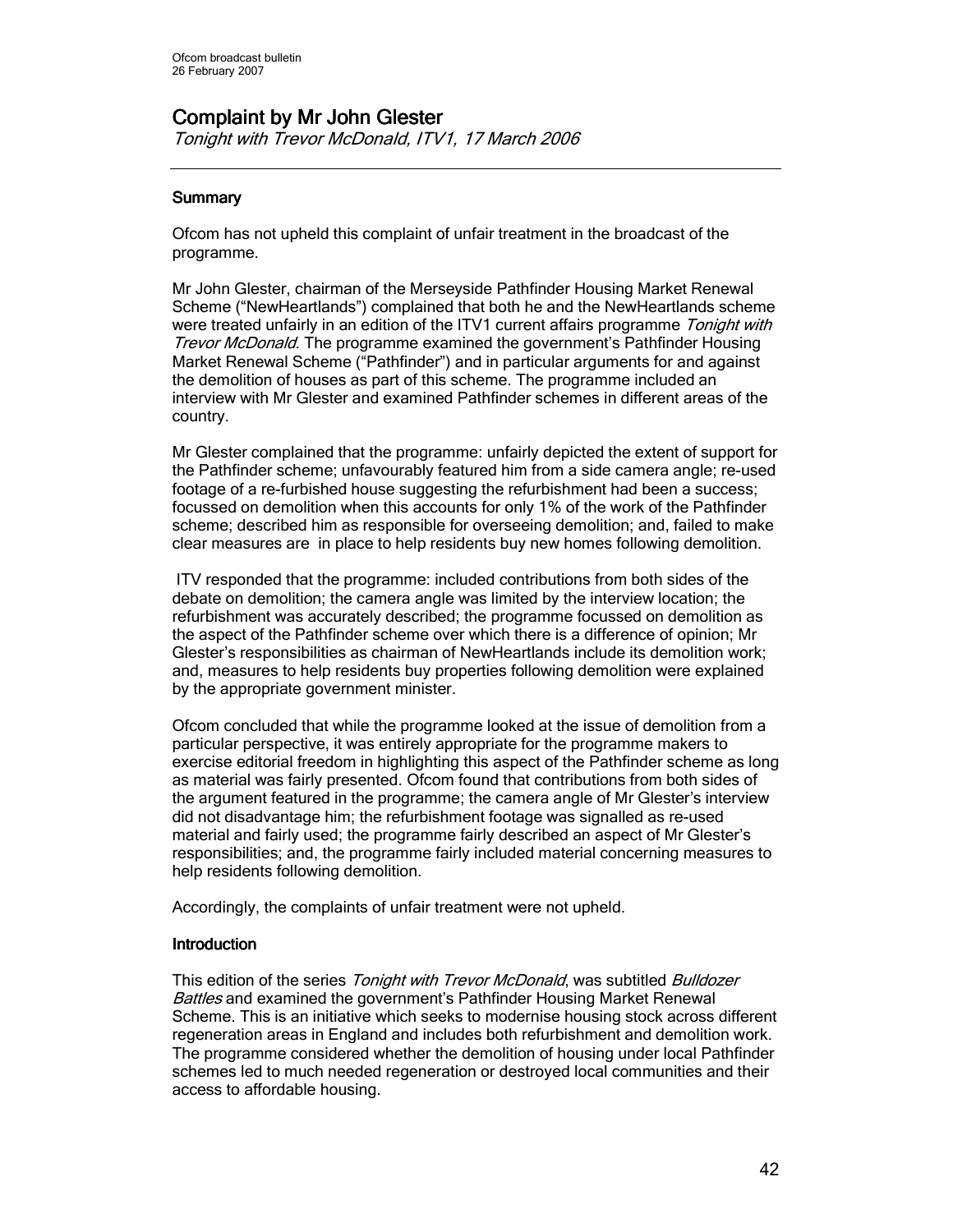The programme included interviews, at a national and local level, with those in favour of demolition and rebuild on the one hand, and with those arguing for the refurbishment of their existing homes on the other. One of the regeneration areas considered by the programme was the part of Liverpool known locally as the Welsh Streets area. The programme included footage of the renovation of a dilapidated house in this area, carried out for a previous edition of the programme on the same topic.

The programme included an interview with Mr John Glester, chairman of NewHeartlands which is the Merseyside Pathfinder scheme. Mr Glester complained that he was treated unfairly in the programme as broadcast. He also complained of unfair treatment on behalf of the NewHeartlands Pathfinder scheme.

## **The Complaint**

### Mr Glester's case

In summary, Mr Glester complained that he and the NewHeartlands Pathfinder Scheme were treated unfairly in that:

- a) In each of the regeneration areas featured in the programme only the views of a minority of people living in the area - those against demolition - were covered in great depth, resulting in unfairness to the NewHeartlands Pathfinder scheme by association with the other Pathfinder schemes.
- b) In the Welsh Streets area featured in the programme, 70 per cent of people supported the clearance of properties but none were interviewed for the programme. This was in spite of the fact that NewHeartlands had offered a list of 26 people willing to speak to the programme-makers and resulted in an unfair portrayal of support for the NewHeartlands scheme.
- c) The programme used old footage (interviews with two residents in favour of demolition) filmed in May 2005, in order to make the programme seem balanced and fair. This footage lasted less than a minute while the interview with the resident who was against the clearance featured throughout the programme resulting in an unfair portrayal of support for the NewHeartlands scheme.
- d) The programme featured Mr Glester from a side angle which made him appear as if he couldn't look people in the eye and was hiding something, and compared unfavourably with the filming of the interviewee from Save British Heritage who made the opposing case i.e. against demolition, resulting in unfairness to Mr Glester.
- e) The programme included a total of twelve segments of interview against the Pathfinder schemes, and only seven in favour which included three clips of the Housing Minister Yvette Cooper. This resulted in unfairness to the NewHeartlands Pathfinder scheme by association with the other schemes.
- f) The programme used footage of a house in the Welsh Streets area refurbished the previous year by ITV for an earlier programme, making it appear that the refurbishment work on the house had been a success and not explaining that the house is now boarded up and no one lives in it, which was unfair to the presentation of the NewHeartlands scheme.
- g) The tone of the programme was pre-decided and focussed on demolition, despite the fact that only 1% of the houses in the Merseyside Pathfinder scheme will be demolished, resulting in an unfair presentation of the NewHeartlands scheme.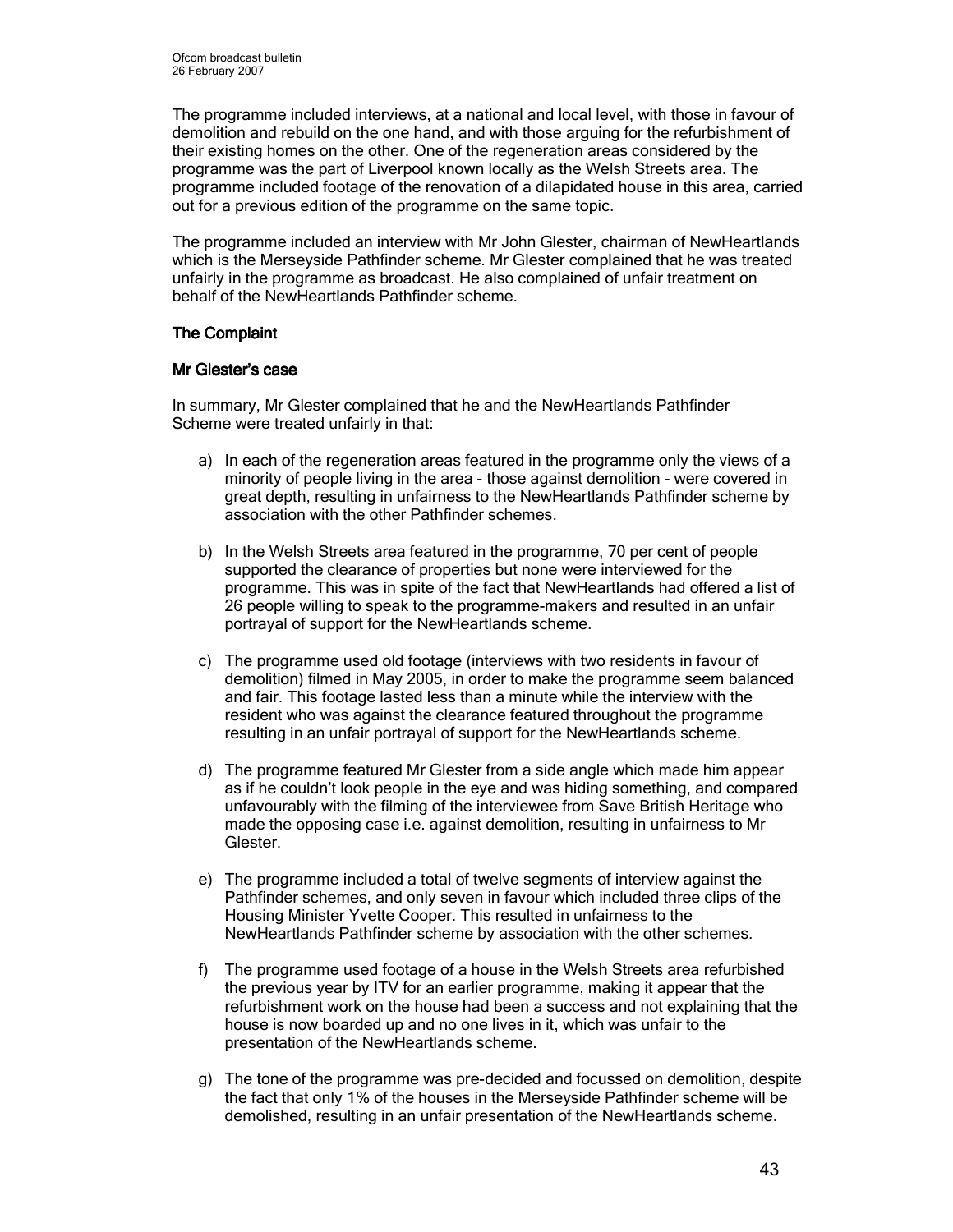- h) The programme described Mr Glester as "the man responsible for overseeing the clearance" which is not his role and resulted in an unfair portrayal of Mr Glester.
- i) The programme portrayed a case from the Manchester/Salford Pathfinder in which a man was unable to afford a new house, which was untrue as the Pathfinder scheme has a number of measures in place to help residents. This was not made clear and resulted in unfairness to the NewHeartland Pathfinder by association with the other schemes.

### ITV's case

In summary ITV responded to the fairness complaint as follows:

- a) The basis for the programme was the difference of opinion over the impact and desirability of the government's Pathfinder initiative which combined demolition, building of new homes and refurbishing existing ones. There were those in favour of demolition while others were opposed to demolition. The scale of those opposed was unclear but according to the Office of the Deputy Prime Minister may be substantial. The programme included interviews with experts in favour of the initiative and of demolition plans including John Glester of the Merseyside Pathfinder scheme, the Minister for Housing and Planning Yvette Cooper MP and Mike Cook of Burnley Borough Council. Adam Wilkinson of Save British Heritage who opposed demolition was also interviewed. At a human level the programme interviewed a number of residents most of whom were upset by demolition. Both the studio introduction and programme commentary put both sides, namely regeneration and demolition. Overall, the programme fairly covered the central issues on which opinion is strongly divided.
- b) The programme's commentary made clear that the Government said 70 per cent of residents in the Welsh Streets area favoured demolition and this figure was repeated by Mr Glester in interview. ITV argued that this statistic was misleading as some of those in favour of demolition/regeneration are living in areas due to be renovated rather than demolished but the programme allowed it to stand uncontested.

NewHeartlands provided the programme with a list of three residents, and an offer of more than twenty others, in favour of the scheme. One had been interviewed at length and was included in the programme, another was too ill to contribute (see also response at head c).

- c) As was routine practice in documentaries and news and current affairs programmes, the programme re-used interviews with two residents in favour of the demolition plans. The interviews had been conducted the previous year, and had been included in an earlier programme on the topic. It was established that their views were unchanged and they did not object to the re-use of their contributions.
- d) The programme makers utterly refuted any suggestion that camera angles or any other aspects of the interview were constructed in order to disadvantage Mr Glester. The team had wanted to record the interview in a location, such as a hotel suite, which could have been lit in a way that stylistically sat easily with the rest of the programme, however they were told the interview could only be conducted at NewHeartlands offices and the room provided was long, narrow and with windows down one side. This made lighting very difficult but the team did the best they could in the circumstances demanded of them.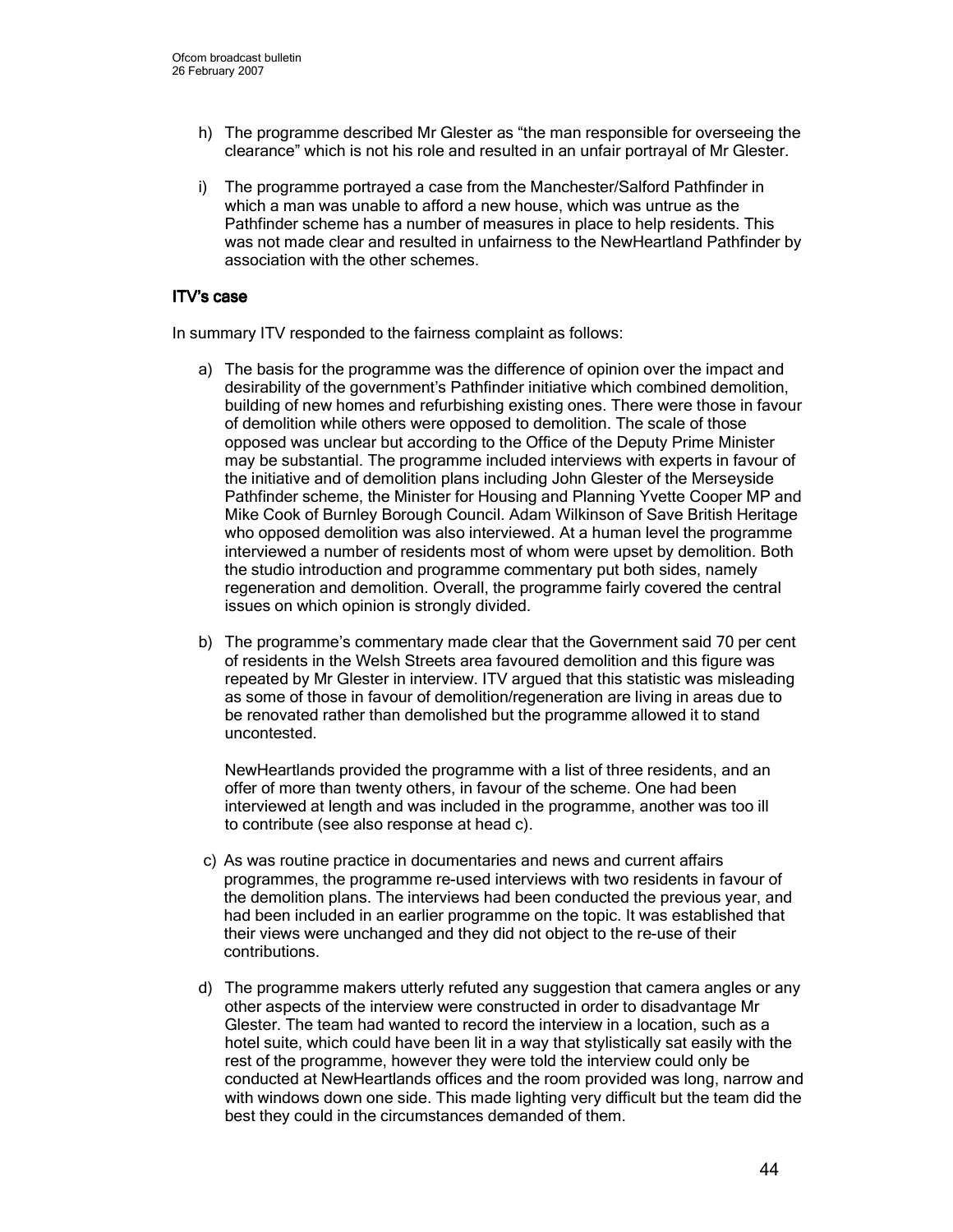- e) The issue of balance is set out at head a) above. ITV argued that a quantitative approach to measuring each side of the argument presented was not a practical yardstick of fairness. There was no requirement on broadcasters to balance opposing words by the stopwatch or word-count.
- f) The footage of the house renovated by ITV for an earlier *Tonight* programme was not used misleadingly. The programme made clear that renovation was carried out the previous year and made no claims about what subsequently happened to the property. The programme sought to show that renovation was a viable financial option, costing far less than demolishing and rebuilding a property. The programme makers understood that it was subsequently sold but was not occupied, as it was one renovated house in a street earmarked for demolition.
- g) As discussed above at head a) the scale of demolition was unclear but may be substantial. The programme focussed on demolition because this was where the difference of opinion lay, not over regeneration more broadly. In the programme Mr Glester referred to developing areas and refurbishment of existing properties. The interview with government minister Yvette Cooper MP made clear the broader Pathfinder initiative aims of regeneration of neglected areas. It was made clear throughout the programme that the regeneration initiative included development and refurbishment work as well as demolition.
- h) The programme's understanding was that Mr Glester was chairman of the board members for NewHeartlands which was responsible for restructuring the local housing market by demolishing some properties, refurbishing others and developing areas. The programme interviewed him on the basis that he had overall responsibility for the scheme including, and in particular, its demolition work.
- i) The programme made clear that those who could not afford to by a new house, from the compensation received following the demolition of the old one, would be entitled to equity loans and a right of appeal. This was explained by the Government Minister, Yvette Cooper MP, in her interview.

### **Decision**

Ofcom's statutory duties include the application, in the case of all television and radio services, of standards which provide adequate protection to members of the public and all other persons from unfair treatment in programmes included in such services.

In carrying out its duties, Ofcom has regard to the need to secure that the application of these standards is in the manner that best guarantees an appropriate level of freedom of expression. Ofcom is also obliged to have regard in all cases, to the principles under which regulatory activities should be transparent, accountable, proportionate, consistent and targeted only at cases in which action is needed.

Mr Glester's complaint was considered by Ofcom's Executive Fairness Group which considered the complaint and the broadcaster's response, together with a recording of the programme as broadcast. Ofcom noted that the complaint of unfair treatment was entertained in so far as it related to Mr Glester and the NewHeartlands Pathfinder scheme. Complaints relating to third parties including the national Pathfinder scheme were considered only in so far as they related to alleged unfairness to Mr Glester and the NewHeartlands Pathfinder scheme.

In the circumstances of this case Ofcom found the following: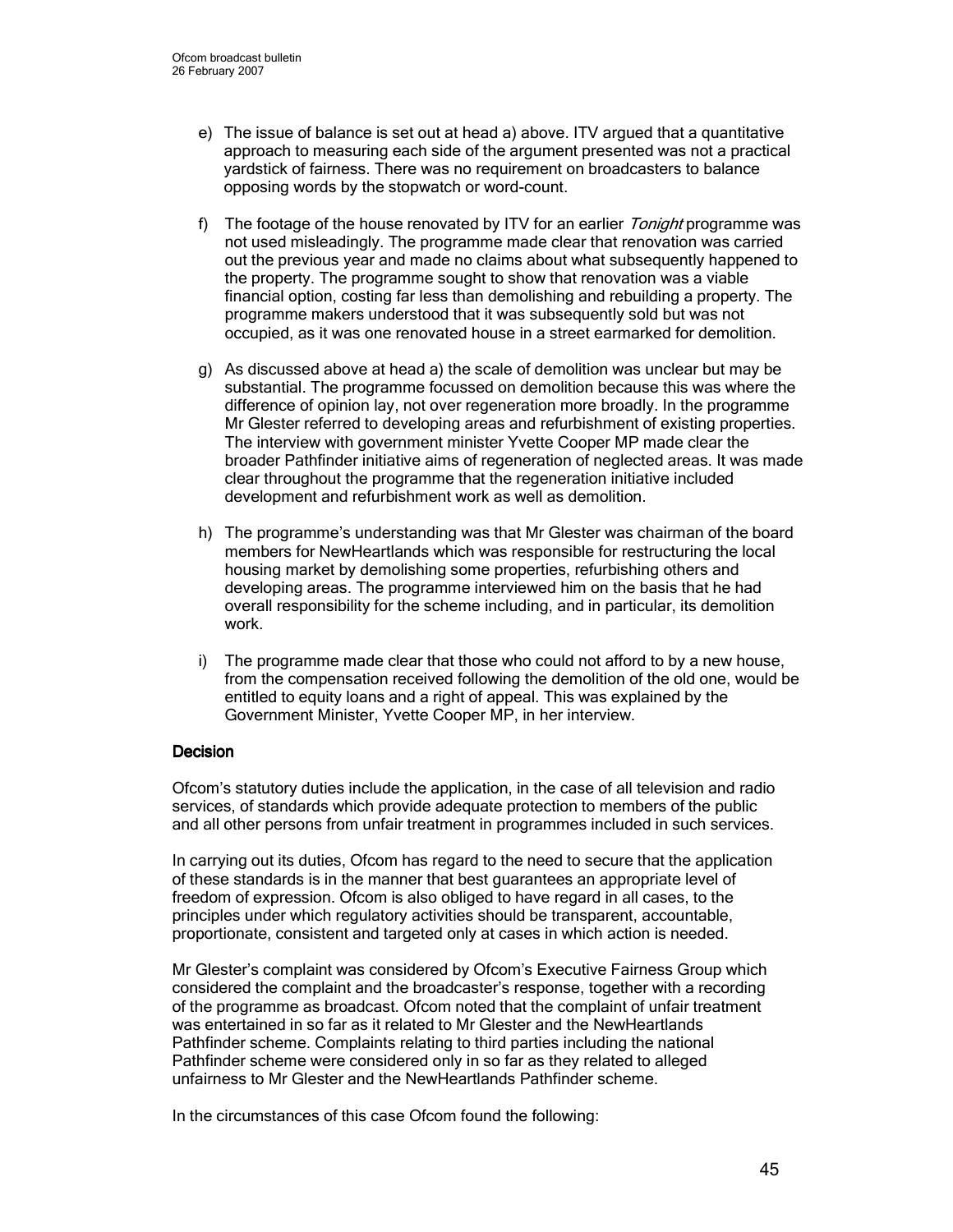a) Ofcom considered Mr Glester's complaint that in each of the regeneration areas featured in the programme only the views of a minority of people living in the area (those against demolition) were covered in great depth, resulting in unfairness to the NewHeartlands Pathfinder scheme by association with the other Pathfinder schemes.

In its consideration of Mr Glester's complaint Ofcom noted that this complaint of unfair treatment was entertained only in so far as it related to the NewHeartlands Pathfinder scheme. This complaint's reference to other Pathfinder schemes was considered only in so far as it related to alleged unfairness to the NewHeartlands Pathfinder scheme. However, Ofcom was alert to the potential risk that the treatment of Pathfinder schemes in other areas could, individually or cumulatively, affect the fair treatment of the NewHeartlands Pathfinder scheme.

Ofcom first considered the context of the programme as a whole which looked at the issue of regeneration in different areas: Liverpool; Salford near Manchester; and, Burnley and Stacksteads in Lancashire. In Ofcom's view the programme undoubtedly set out to look at a particular aspect of housing regeneration plans, namely the issue of demolition and the sensitivities surrounding this, from a particular perspective. The programme's opening commentary contrasted a "pleasant street of terraced houses" which is "highly valued and…valuable" with other areas, stating "elsewhere in the country the Government seems to have a rather different attitude to our heritage, that's because thousands of terraces are being torn down – part of a Government scheme called Pathfinder".

While it is entirely appropriate for programme makers to exercise editorial freedom and explore a particular issue, (in this case demolition and its consequences), programme makers must also ensure fairness to those directly affected by programmes. It was incumbent on the programme makers to ensure they took reasonable care to satisfy themselves that material facts had not been presented, disregarded or omitted in a way that was unfair to an individual or organisation (Practice 7.9 of the Ofcom Broadcasting Code).

Programme makers can quite legitimately select, omit or edit interviews provided for inclusion in a programme. Ofcom was not therefore concerned with whether particular interviewees were included in the programme or not. This is rightly an editorial decision for programme makers to take. Nor was Ofcom concerned with the number of (or length of) contributions made (and subsequently included in the programme) from each side of the debate regarding demolition. Rather Ofcom sought to determine whether the programme makers' actions were consistent with their obligation's to avoid unfair treatment of those directly affected by the programme. In particular Ofcom considered whether the programme makers took the reasonable care required by the Code to satisfy themselves that material facts had not been presented, disregarded or omitted in a way that was unfair to the NewHeartlands Pathfinder Scheme.

Ofcom noted that the programme included contributions both for, as well as against, demolition. Ofcom further noted that the programme's commentary clearly named each area of the country under consideration in each section of the programme so that different Pathfinder schemes were not confused with each other. The section of the programme which considered Liverpool and the NewHeartlands scheme included an interview with Mr Glester himself, Chairman of the NewHeartlands Pathfinder scheme in Liverpool, and the commentary included a reference to a wider survey of residents: "The Government says 70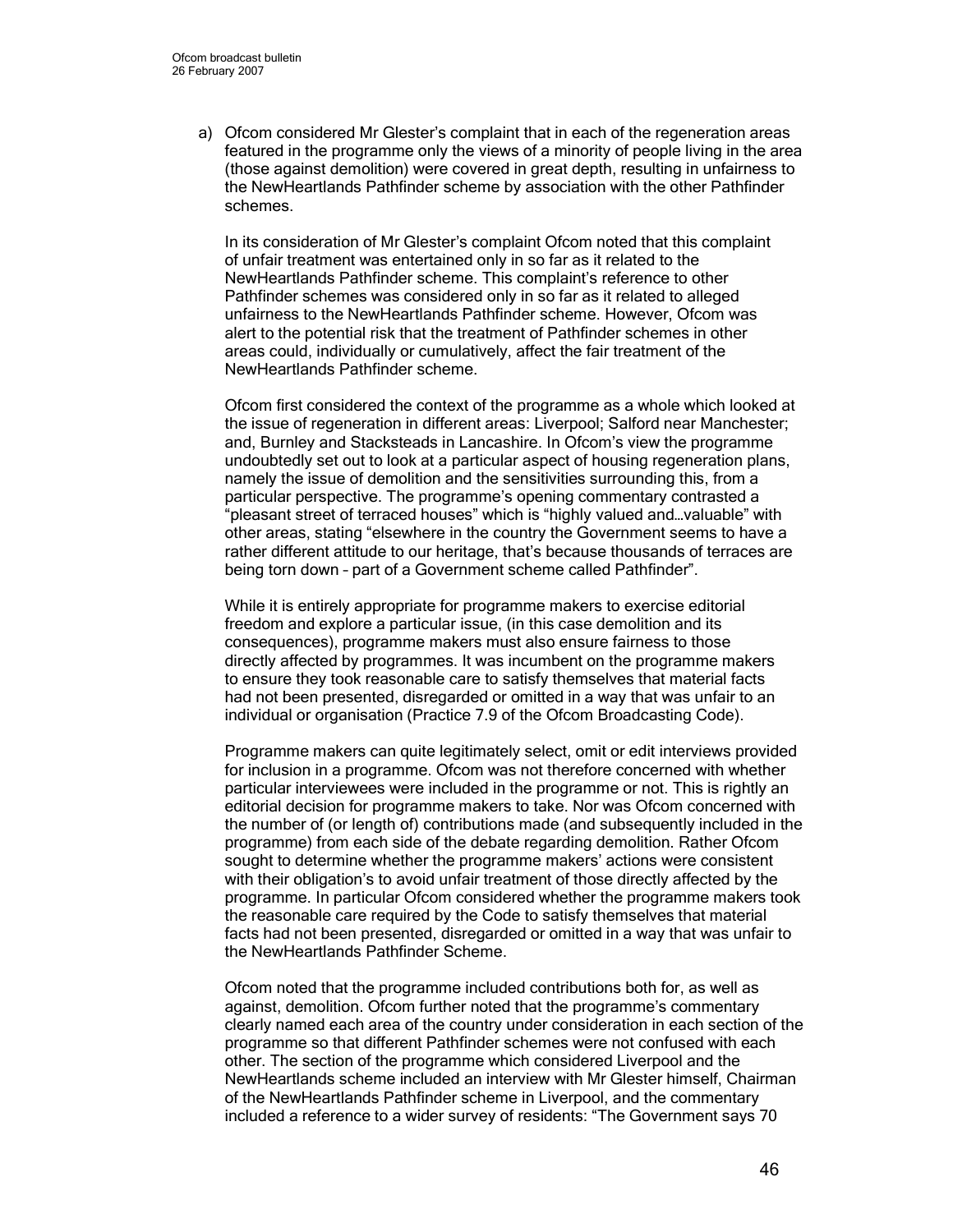per cent of resident here are actually in favour of demolition". This section also included contributions from two residents who supported demolition. Furthermore, the programme as a whole included further interviews in support of the Pathfinder scheme. Yvette Cooper MP, Minister for Housing and Planning, gave a national perspective on the government's scheme, which was used throughout the programme and Mike Cook of Burnley Borough Council explained decisions made in his area.

Ofcom therefore found that the programme did not result in unfair treatment of the NewHeartlands Pathfinder scheme in this regard.

b) Ofcom then considered Mr Glester's second complaint that in the Welsh Streets area featured in the programme, 70 per cent of people supported the clearance of properties but none were interviewed for the programme, in spite of NewHeartlands offering a list of people willing to speak to the programmemakers, resulting in an unfair portrayal of support for the NewHeartlands scheme.

As discussed above at Decision head a), in Ofcom's view the programme undoubtedly set out to look at a particular aspect of housing regeneration plans, namely the issue of demolition and the sensitivities surrounding this, from a particular perspective. However, and again as discussed in detail above at head a) Ofcom was not concerned, in terms of fairness, with whether particular interviewees were included in the programme or not, nor with the number of (or length of) contributions made (and subsequently included in the programme) from each side of the debate regarding demolition. Rather Ofcom considered whether the programme makers took the reasonable care required by the Code to satisfy themselves that material facts had not been presented, disregarded or omitted in a way that was unfair to the NewHeartlands scheme.

As discussed above, Ofcom noted that the programme included contributions both for, as well as against, demolition at a national and local level. The section of the programme complained of, which dealt with the Welsh Streets area of Liverpool, included an interview with Mr John Glester, Chairman of the NewHeartlands Pathfinder scheme in Liverpool, and the commentary included a reference to a wider survey of residents: "The Government says 70 per cent of resident here are actually in favour of demolition". The programme also included contributions from two residents who supported demolition and Ofcom noted from the broadcaster's response that while the interviews had been conducted the previous year, the programme makers had established that the interviewees' views remained unchanged and there were no objections to the re-use of this material.

Ofcom therefore found that, in this regard, there was no unfairness to the NewHeartlands Pathfinder scheme.

c) Ofcom considered Mr Glester's next complaint that the programme used old footage (interviews with two residents in favour of demolition) filmed in May 2005, in order to make the programme seem balanced and fair. Mr Glester complained that this footage lasted less than a minute while the interview with the resident who was against the clearance featured throughout the programme resulting in an unfair portrayal of support for the NewHeartlands scheme.

As discussed above at Decision head b), in including the footage of the two residents interviewed the previous year for an earlier programme, it was incumbent on the programme makers to ensure that they took reasonable care to satisfy themselves that material facts had not been presented,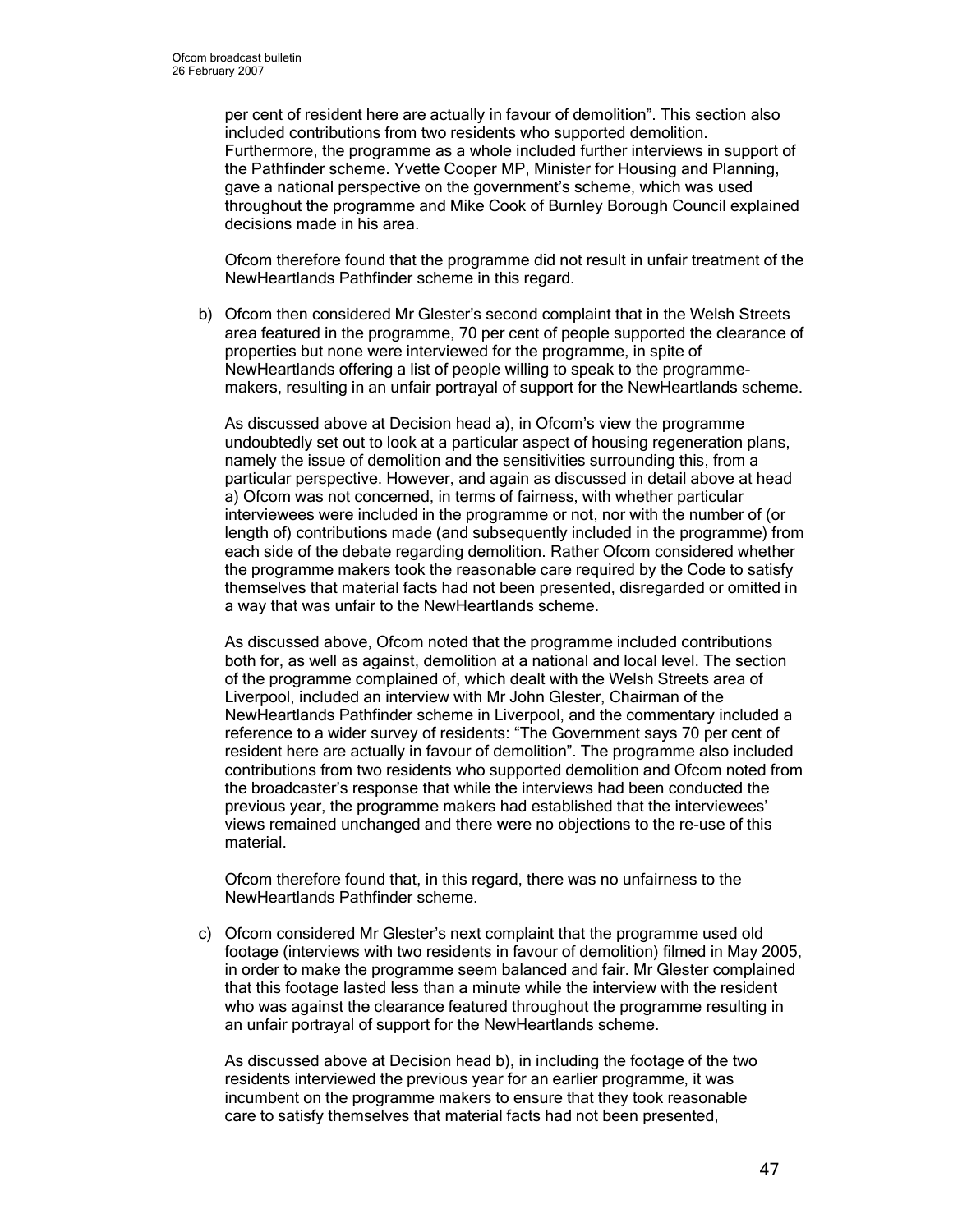disregarded or omitted in a way that was unfair to an individual or organisation (Practice 7.9 of the Ofcom Broadcasting Code).

As discussed in detail above at Decision head a), Ofcom was not concerned with the number of (or length of) contributions made (and subsequently included in the programme) from each side of the debate regarding demolition. Rather Ofcom considered whether the programme makers took the reasonable care required by the Code to satisfy themselves that material facts had not been presented, disregarded or omitted in a way that was unfair to the NewHeartlands scheme.

Ofcom was satisfied that in the re-use of the contributions from residents interviewed the previous year, the programme makers had taken all reasonable steps to establish that the interviewees' views remained unchanged and there were no objections to the re-use of this material. It was therefore fair and reasonable for the programme to include this material in presenting alternative perspectives on the issue of demolition.

Ofcom therefore found that, in this regard, there was no unfairness to the NewHeartlands Pathfinder scheme.

d) Ofcom then considered Mr Glester's complaint that the programme featured him unfavourably from a side angle.

Ofcom viewed the interview with Mr Glester as broadcast and noted that he had been filmed from a side angle. Ofcom, noting Practice 7.2 of the Code which states that broadcasters and programme makers should be fair in their dealings with potential contributors, then considered whether this camera angle resulted in any unfairness to Mr Glester. In Ofcom's view there was nothing to indicate that the camera angle had, in any way, prevented Mr Glester from making a full contribution, nor in any way impeded him from getting his views across nor showed him in a bad light.

Ofcom therefore found that the interview camera angle resulted in no unfairness to Mr Glester.

e) Ofcom considered Mr Glester's complaint that the programme included a total of twelve segments of interview against the Pathfinder schemes, and only seven in favour which included three clips of the Housing Minister Yvette Cooper. This resulted in unfairness to the NewHeartlands Pathfinder scheme by association with the other schemes.

As discussed in detail above at Decision head a), Ofcom was not concerned with the number of (or length of) contributions made (and subsequently included in the programme) from each side of the debate regarding demolition. Rather Ofcom considered whether the programme makers took the reasonable care required by the Code to satisfy themselves that material facts had not been presented, disregarded or omitted in a way that was unfair to the NewHeartlands scheme.

Again for the reasons set out in head a) above, Ofcom found that in view of the range of contributions included in the programme from both sides of the debate, at both national and local level, there was no unfairness to the NewHeartlands Pathfinder scheme in this regard.

f) Ofcom next considered Mr Glester's complaint that the programme used footage of a house in the Welsh Streets area refurbished in May 2005, making it appear that the refurbishment work on the house had been a success and not explaining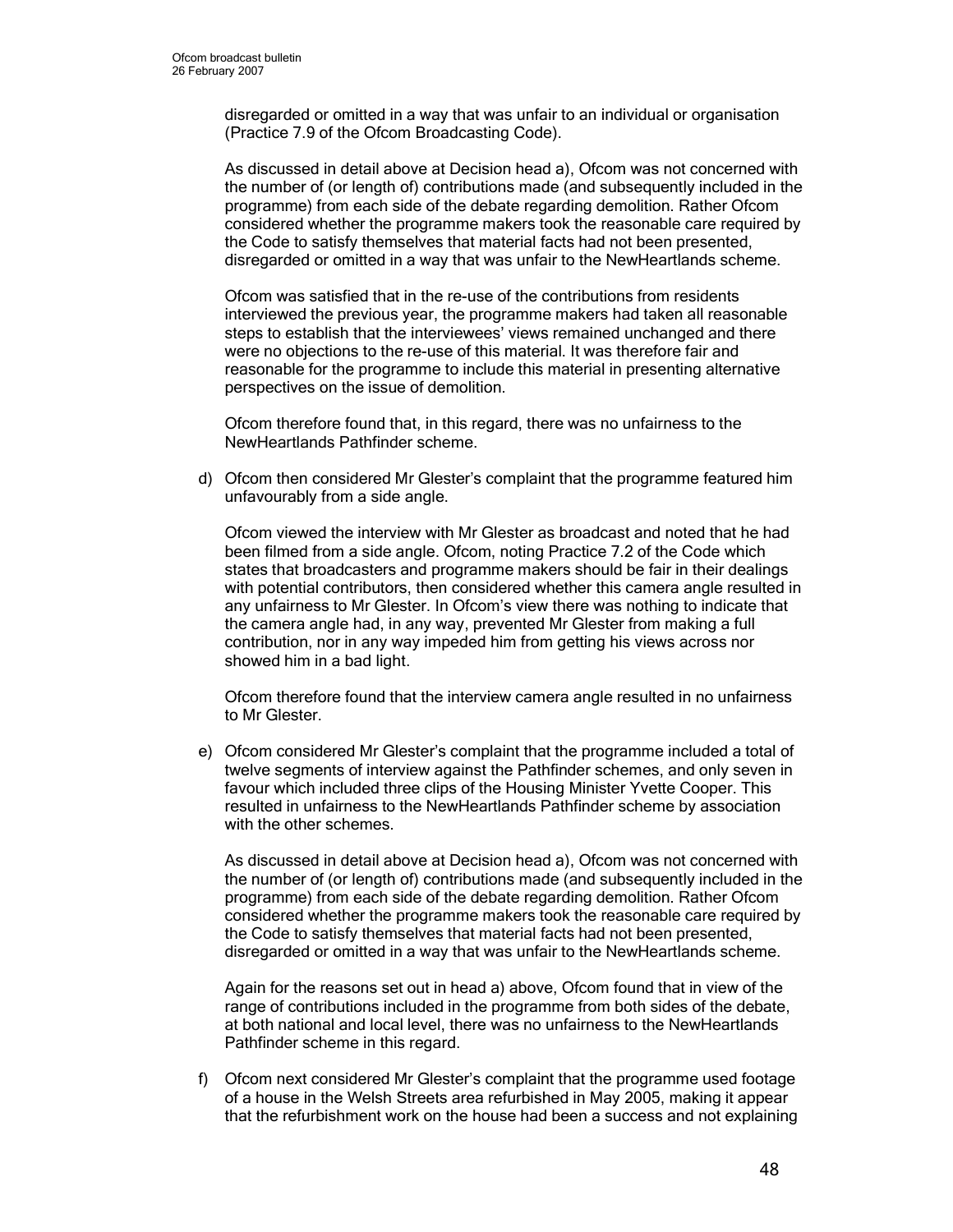that the house is now boarded up and no one lives in it, which was unfair to the presentation of the NewHeartlands scheme.

Ofcom took account of the obligations on broadcasters regarding the re-use of material. Ofcom's Broadcasting Code states that broadcasters should ensure that the re-use of material, i.e. use of material originally filmed or recorded for one purpose and then used in a programme for another purpose or used in a later or different programme, does not create unfairness (Practice 7.8).

In examining the section of the programme complained about, Ofcom noted that the re-use of the material featuring the makeover was clearly signalled in the programme's commentary which stated: "last year, the Tonight programme...", and the end of this section was again signalled in the programme's commentary with the words "This week I returned to Liverpool…". Ofcom considered that it would therefore have been likely that viewers would have been in no doubt as to the nature of the footage being shown.

In considering the complaint that the make over unfairly made it appear that the refurbishment work had been a success, Ofcom noted the obligations on broadcasters to ensure they take reasonable care to satisfy themselves that material facts had not been presented, disregarded or omitted in a way that was unfair to an individual or organisation (Practice 7.9 of the Ofcom Broadcasting Code).

Ofcom noted that the programme's commentary stated that the property featured was "A nineteenth century house – complete with a twenty first century spec". Ofcom further noted the broadcaster's submission which stated that the programme sought to show that renovation was a viable financial option, costing far less than demolishing and rebuilding a property. The footage of the property was followed by comments from local residents admiring the success of the changes made, however Ofcom considered that the commentary clarified the current status of the property when it described it as "one of the doomed houses" that are "going to be erased".

Ofcom therefore found that the programme's presentation of the makeover was not unfair to the NewHeartlands Pathfinder.

g) Ofcom then considered Mr Glester's complaint that the tone of the programme was pre-decided and focussed on demolition, despite the fact that only 1% of the houses in the Merseyside Pathfinder scheme will be demolished, resulting in an unfair presentation of the NewHeartlands scheme.

As discussed above at Decision head a), in Ofcom's view the programme undoubtedly set out to look at a particular aspect of housing regeneration plans, namely the issue of demolition and the sensitivities surrounding this, from a particular perspective. While it is entirely appropriate for a programme maker to exercise editorial freedom and explore a particular issue (in this case demolition and its consequences) programme makers must also ensure fairness. It was incumbent on the programme makers to ensure they took reasonable care to satisfy themselves that material facts had not been presented, disregarded or omitted in a way that was unfair to an individual or organisation (Practice 7.9 of the Ofcom Broadcasting Code).

In its consideration of whether the programme was fair in its depiction of demolition within the wider aims of the Pathfinder scheme, and in particular the NewHeartlands Pathfinder, Ofcom noted that in the opening of the programme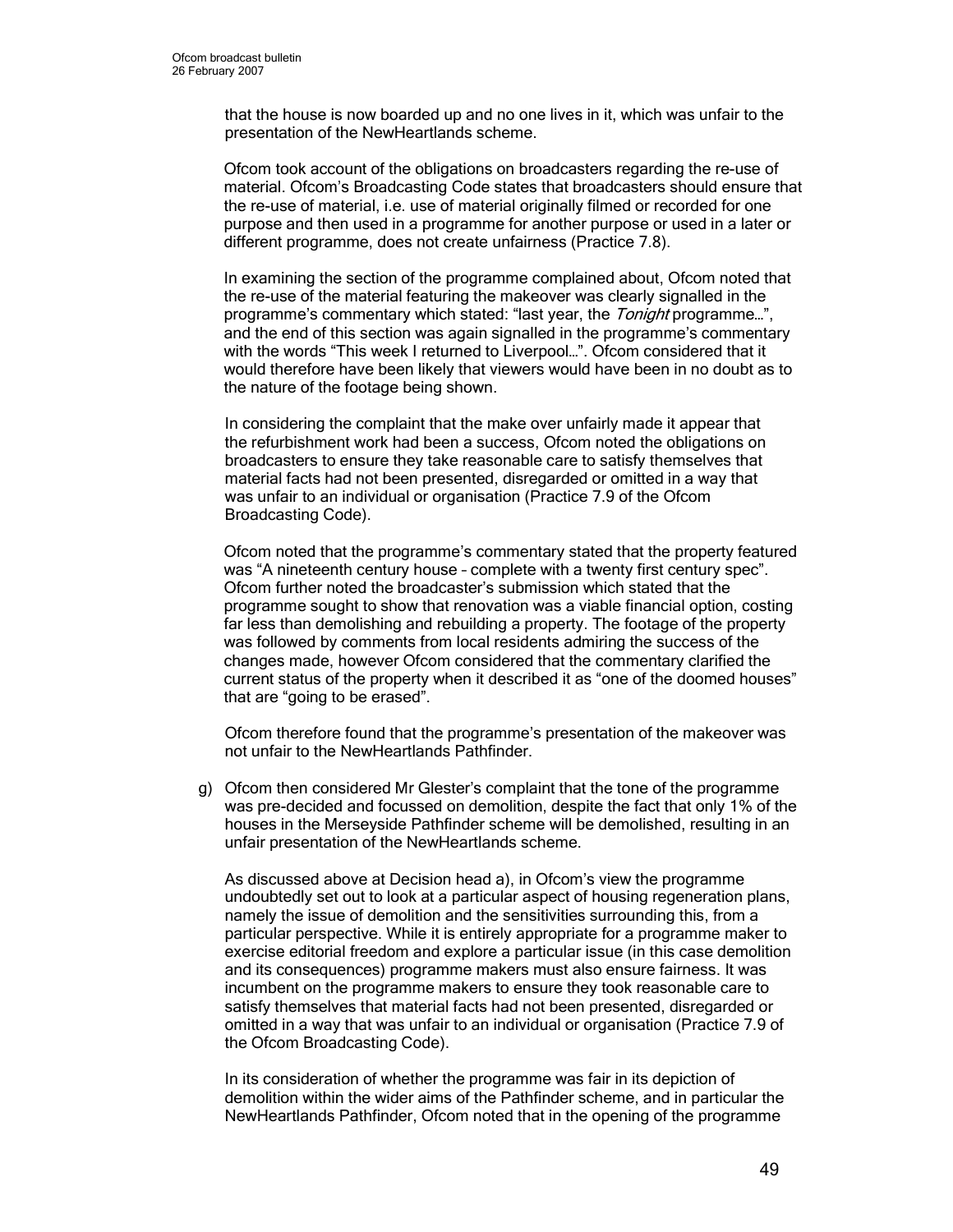the commentary described the aim of the Pathfinder scheme solely in terms of demolition:

"Thousands of terraces are being torn down – part of a government scheme called Pathfinder. The aim is to regenerate run-down areas by knocking down old houses and replacing them with new ones".

However Ofcom also noted that in the section on Liverpool Mr Glester's interview referred to the "refurbishing of homes round the corner" and ended by placing the issue of demolition within the context of "a major regeneration scheme". Furthermore, later in the programme Yvette Cooper MP, Minister for Housing and Planning, explained that "we are seeing less than 1% of the housing being replaced". In this context Ofcom considered that the presentation of the Pathfinder scheme was fair.

Ofcom therefore found that there was no unfairness to the NewHeartlands Pathfinder in this regard.

h) Ofcom considered Mr Glester's complaint that the programme described him as "the man responsible for overseeing the clearance" which is not his role and resulted in an unfair portrayal of Mr Glester.

Ofcom noted the broadcaster's response on this issue: "It is our understanding that Mr Glester is chairman of the board members for NewHeartlands. The programme makers interviewed him on the basis that he had…responsibility towards the whole scheme, in particular the demolition work".

The programme described Mr Glester as "the man responsible for overseeing the demolition of these streets [in Liverpool]". As discussed above it was entirely appropriate for the programme makers to highlight concerns about a particular aspect of the Pathfinder scheme, namely demolition. In the context of this programme, Ofcom considered that it was appropriate to describe this aspect of Mr Glester's responsibilities.

Ofcom therefore found that there was no unfairness to Mr Glester in this regard.

i) Ofcom turned to Mr Glester's final complaint that the programme portrayed a case from the Manchester/Salford Pathfinder in which a man was unable to afford a new house, which was untrue as the Pathfinder scheme has a number of measures in place to help residents, and resulted in unfairness to the NewHeartlands Pathfinder by association with the other schemes.

Ofcom noted that this section of the programme looked at a case in which a man was described as being forcibly evicted as part of demolition in Salford, and in receipt of compensation which fell far short of the amount needed to buy a new home. Ofcom further noted that this was followed by an interview with Yvette Cooper MP, Minister for Housing and Planning, in which she explained:

 "A lot of the Pathfinder schemes are offering equity loans, they're offering support for people to move home and they're offering people alternatives. Now there is an independent tribunal so anybody who thinks they're not getting a fair deal can appeal and they should do so because it's right that people should get a fair deal."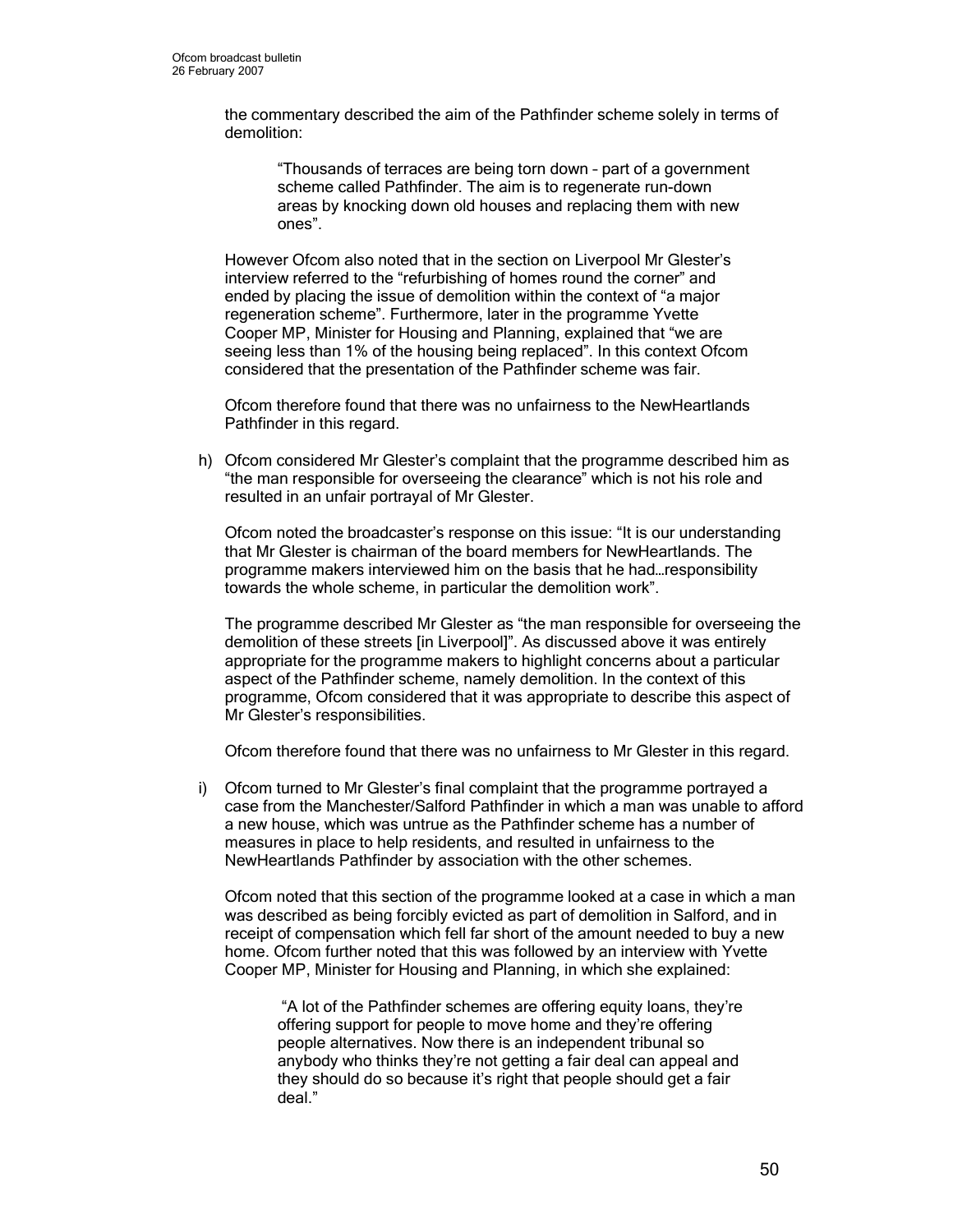In Ofcom's view the programme fairly explained measures to help residents under the national Pathfinder scheme. Ofcom therefore found that no unfairness resulted to the NewHeartlands Pathfinder, by association with the other schemes, in this regard.

The complaints of unfair treatment were not upheld.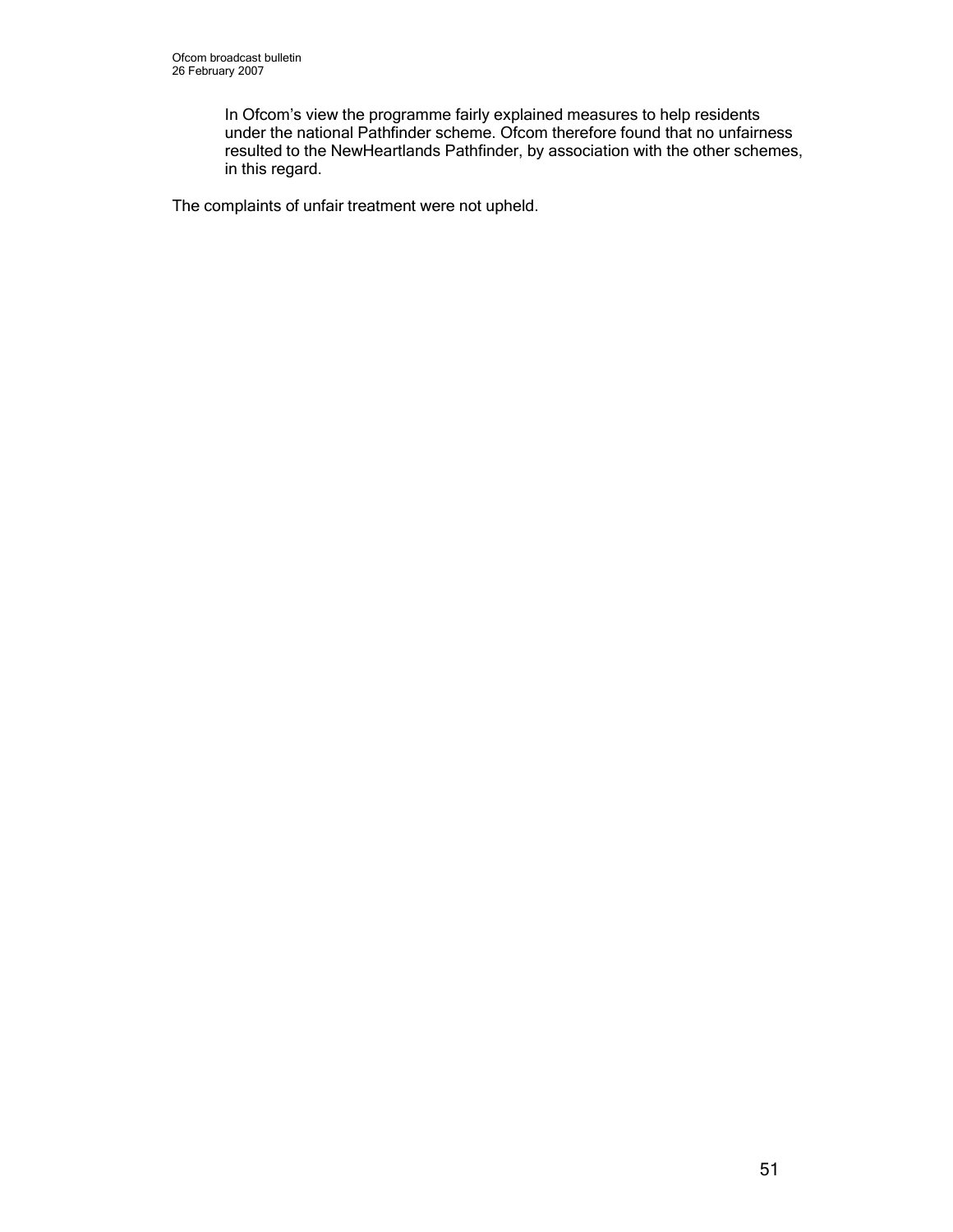# Complaint by Mrs Irene Milson on behalf of the WDC Tenants and **Residents Association**

Tonight with Trevor McDonald, ITV1, 17 March 2006

# **Summary**

Ofcom has not upheld this complaint of unfair treatment in the broadcast of the programme.

Mrs Irene Milson, chairperson of the WDC Tenants and Residents Association ("WDC") complained on behalf of residents represented by the WDC that they were treated unfairly in an edition of the ITV1 current affairs programme Tonight with Trevor McDonald. The programme examined the government's Pathfinder Housing Market Renewal Scheme ("Pathfinder") and in particular arguments for and against the demolition of houses as part of this scheme.

Mrs Milson complained that the community represented by the WDC was unfairly represented in the programme, that the programme showed footage of the makeover of a house which unfairly depicted the situation in the local area and unfairly depicted the aspirations of the community. ITV responded that the programme fairly represented the difference of views over the Pathfinder initiative, including those of the local community. ITV further responded that the footage of the renovated house was fairly represented and the programme made no suggestions regarding the aspirations of the local community.

Ofcom found that the programme was fair in its representation of local and national opinion concerning demolition and that the depiction of the makeover of a house in the local area was fair. Ofcom found that no comments were made in the programme regarding the aspirations of the local community and there was therefore no unfairness in this regard.

Accordingly, the complaints of unfair treatment were not upheld.

## **Introduction**

This edition of the series Tonight with Trevor McDonald, was subtitled Bulldozer Battles and examined the government's Pathfinder Housing Market Renewal Scheme ("Pathfinder"). This is an initiative which seeks to modernise housing stock across different regeneration areas in England and includes both refurbishment and demolition work. The programme considered whether the demolition of housing under local Pathfinder schemes led to much needed regeneration or destroyed local communities and their access to affordable housing.

The programme included interviews, at a national and local level, with those in favour of demolition and rebuild on the one hand, and with those arguing for the refurbishment of their existing homes on the other. One of the regeneration areas considered by the programme was the part of Liverpool known locally as the Welsh Streets area. The programme included footage filmed in the Welsh Streets area: interviews with local residents; and, footage of a make-over of a dilapidated house in this area, carried out for a previous edition of the programme on the same topic.

Mrs Milson, chairperson of the Windermere, Dovetail and Camelot Tenants and Residents Association ("WDC") complained on behalf of the residents represented by the WDC that they were treated unfairly in the programme as broadcast. She stated that the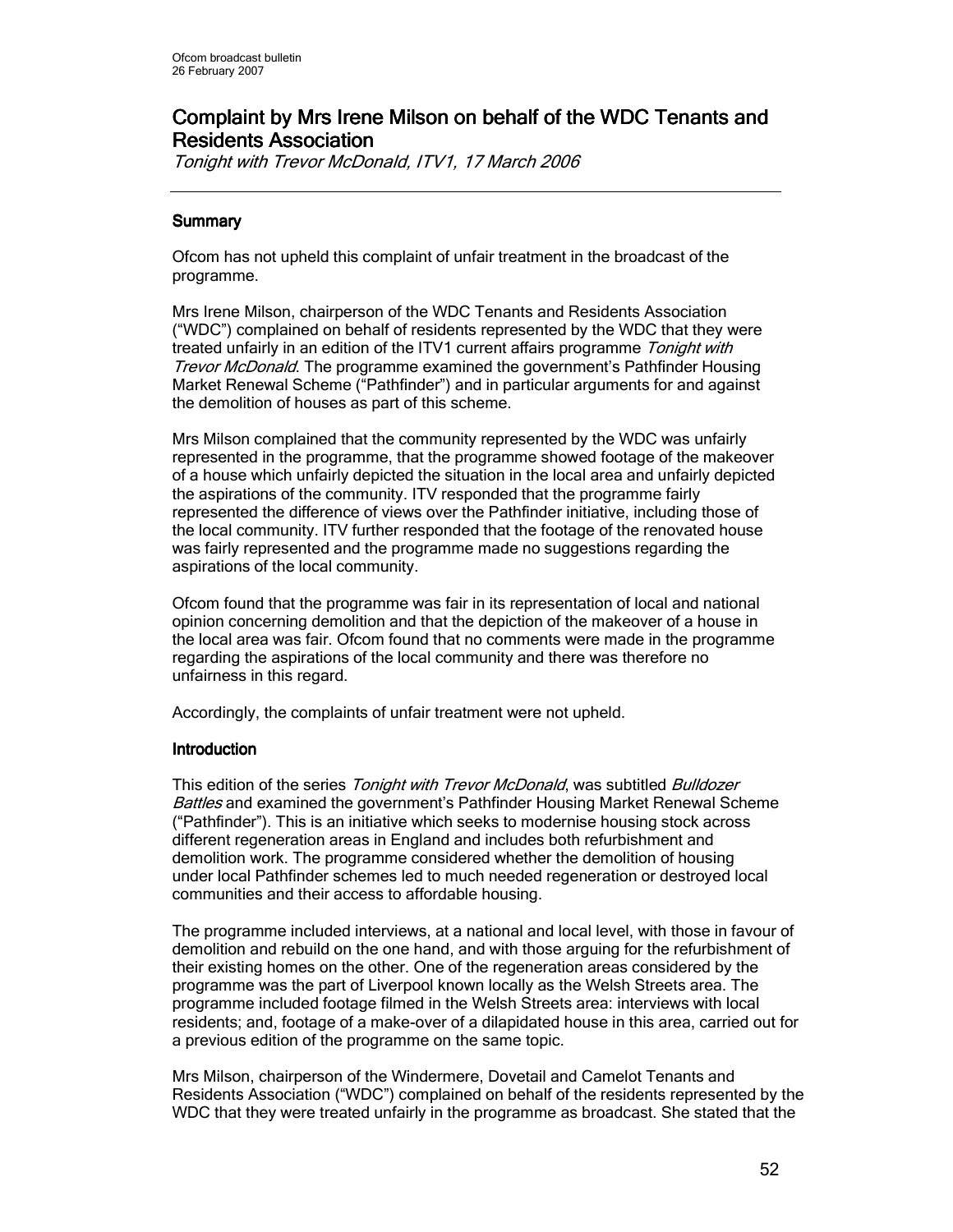WDC is a residents' association which represents three estates (Windermere, Dovetail and Camelot) and includes the Welsh streets area featured in the programme.

### **The Complaint**

### Mrs Milson's case

In summary, Mrs Milson complained that residents represented by the WDC were treated unfairly in that:

a) The programme was unfairly biased against the community represented by the WDC, in that people who were in favour of demolition were interviewed but not shown.

Furthermore, the programme did not fairly represent the wider views of the community (when 72% of the community voted for demolition and this has now risen to 83%).

b) The programme showed footage of a house in the Welsh Streets area, on which the programme had spent £25,000 on a makeover, which was taken from May 2005, not at the time of broadcast when it was boarded up. This was an unfair depiction of the situation in the community's local area.

Furthermore, the makeover was a sham and had no running water, damp course or new windows. This upset the 83% of the community in favour of demolition as it made it seem as if they aspire to damp crumbling houses infested by rats, when in fact they want decent houses.

### ITV's case

In summary ITV responded to the fairness complaint as follows:

a) The basis for the programme was the difference of opinion over the impact and desirability of the government's Pathfinder initiative which combined demolition, building of new homes and refurbishing existing ones. There were those in favour of demolition while others were opposed to demolition. The scale of those opposed was unclear but according to the Office of the Deputy Prime Minister may be substantial. The programme included interviews with experts in favour of the initiative and of demolition plans including John Glester of the Merseyside pathfinder scheme, the Minister for Housing and Planning Yvette Cooper MP and Mike Cook of Burnley Borough Council. Adam Wilkinson of Save British Heritage who opposed demolition was also interviewed. At a human level the programme interviewed a number of residents most of whom were upset by demolition. Both the studio introduction and programme commentary put both sides, namely regeneration and demolition. The programme included interviews with two residents in favour of the demolition plans. As was routine practice in documentaries and news and current affairs programmes, the programme reused interviews, conducted the previous year and included in an earlier programme on the topic. It was established that the interviewees' views were unchanged and they did not object to the re-use of their contributions.

The programme's commentary made clear that the Government said 70 per cent of residents in the Welsh Streets area favoured demolition and this figure was repeated by Mr Glester in interview. ITV argued that this statistic was misleading as some of those in favour of demolition/regeneration are living in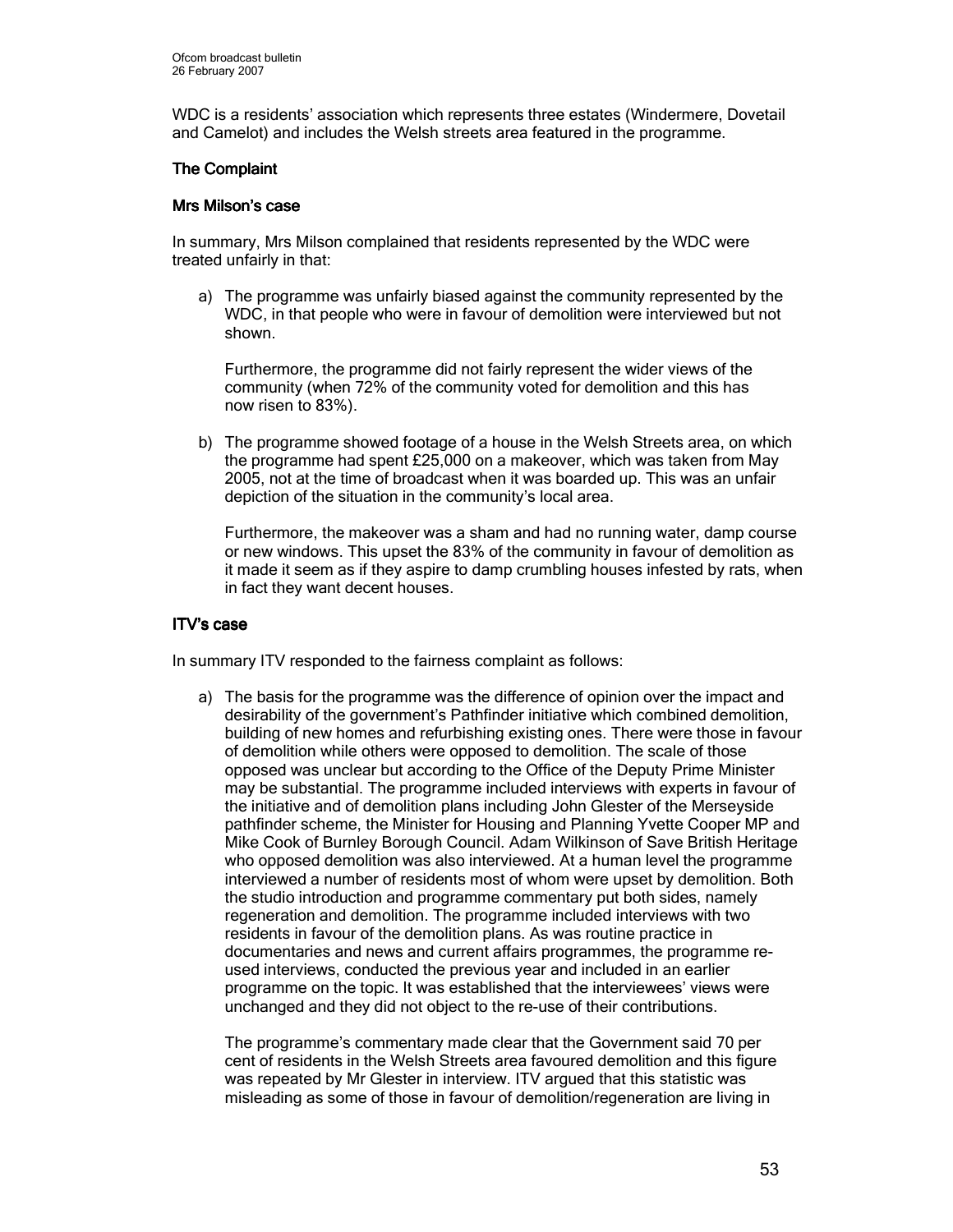areas due to be renovated rather than demolished but the programme makers were happy to let the figure stand uncontested.

b) The programme's presentation of the renovated house by ITV was absolutely fair in context. The commentary stated:

> Commentary: But last year, the Tonight programme set interior designer Julia Kendell and builder Tim Foley a challenge: renovate one of the doomed houses - make it fit to live in again.

Designer to camera: Cracks in the ceiling…you can almost feel the damp in here.

Commentary: They did just that – and look at the results. A nineteenth century house – complete with twenty first century spec. All this cost just £24,000. Not much more than it costs, apparently, to knock it down. And a lot less than the price of building a new home in its place.

The commentary reported that the earlier programme had economically made the house "fit to live in". That it was not presently lived in was irrelevant and no unfairness arose to the community from the programme's reporting.

The programme makers refuted absolutely the complaint that "the makeover was a sham". The schedule of works on the property was drawn up on the advice of a qualified structural surveyor and after the work was carried out it was inspected and fully approved by a Liverpool City Council building inspector. The house was fully plumbed and, although it could not be connected to the mains before the end of filming, full provision was made for running water. The building inspection confirmed that the damp proofing and timber treatment was carried out satisfactorily. The windows were renovated to approved standards and undertaken with comprehensive guarantees. The programme did not suggest, explicitly or implicitly, that those in favour of demolition aspired to sub-standard housing.

### **Decision**

Ofcom's statutory duties include the application, in the case of all television and radio services, of standards which provide adequate protection to members of the public and all other persons from unfair treatment in programmes included in such services.

In carrying out its duties, Ofcom has regard to the need to secure that the application of these standards is in the manner that best guarantees an appropriate level of freedom of expression. Ofcom is also obliged to have regard in all cases, to the principles under which regulatory activities should be transparent, accountable, proportionate, consistent and targeted only at cases in which action is needed.

Mrs Milson's complaint was considered by Ofcom's Executive Fairness Group. Ofcom considered the complaint and the broadcaster's response, together with a recording of the programme as broadcast.

In the circumstances of this case Ofcom found the following:

a) Ofcom considered Mrs Milson's complaint that the programme was unfairly biased against the community represented by the WDC, in that: people who were in favour of demolition were interviewed but not shown; and, the wider views of the community were not fairly represented.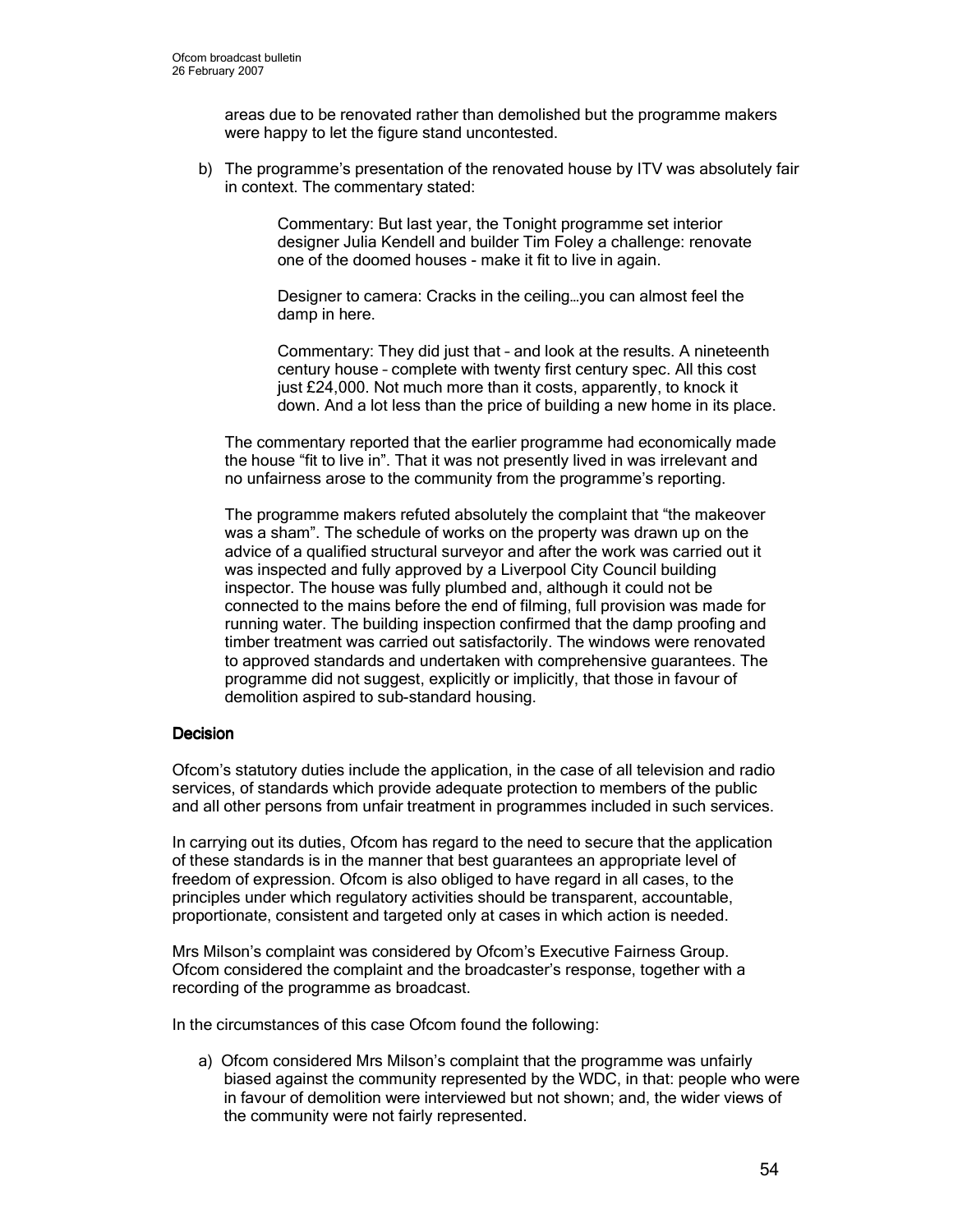Ofcom first considered the context of the programme as a whole which looked at the issue of regeneration in different areas: Liverpool; Salford near Manchester; and, Burnley and Stacksteads in Lancashire. In Ofcom's view the programme undoubtedly set out to look at a particular aspect of housing regeneration plans, namely the issue of demolition and the sensitivities surrounding this, from a particular perspective. The programme's opening commentary contrasted a "pleasant street of terraced houses" which is "highly valued and…valuable" with other areas, stating "elsewhere in the country the Government seems to have a rather different attitude to our heritage, that's because thousands of terraces are being torn down – part of a Government scheme called Pathfinder".

While it is entirely appropriate for programme makers to exercise editorial freedom and explore a particular issue (in this case demolition and its consequences) programme makers must also ensure fairness. It was incumbent on the programme makers to ensure that they took reasonable care to satisfy themselves that material facts had not been presented, disregarded or omitted in a way that was unfair to an individual or organisation (Practice 7.9 of the Ofcom Broadcasting Code).

Programme makers can quite legitimately select, omit or edit interviews provided for inclusion in a programme. Ofcom was not therefore concerned with whether particular interviewees were included in the programme or not. This is rightly an editorial decision for programme makers to take. Nor was Ofcom concerned with the number of (or length of) contributions made (and subsequently included in the programme) from each side of the debate regarding demolition. Rather Ofcom sought to determine whether the programme makers' actions were consistent with their obligation's to avoid unfair treatment of those directly affected by the programme. In particular Ofcom considered whether the programme makers took the reasonable care required by the Code to satisfy themselves that material facts had not been presented, disregarded or omitted in a way that was unfair to the community represented by the WDC.

Ofcom noted that the programme included contributions both for, as well as against, demolition. An interview with Yvette Cooper MP, Minister for Housing and Planning, who gave a national perspective on the government's scheme, was used throughout the programme. The section of the programme complained of, which dealt with the Welsh Streets area of Liverpool, included an interview with Mr John Glester, Chairman of the NewHeartlands Pathfinder scheme in Liverpool regarding the scheme in the local area, and the commentary included a reference to a wider survey of residents:

"The Government says seventy per cent of residents here are actually in favour of demolition".

The programme also included contributions from two residents who supported demolition and Ofcom noted from the broadcaster's response that while the interviews had been conducted the previous year, the programme makers had established that the interviewees' views remained unchanged and there were no objections to the re-use of this material.

Ofcom therefore found that, in this regard, there was no unfairness to the community represented by the WDC.

b) Ofcom next considered Mrs Milson's complaint that: the programme unfairly depicted the situation in the local area by showing footage from May 2005 of the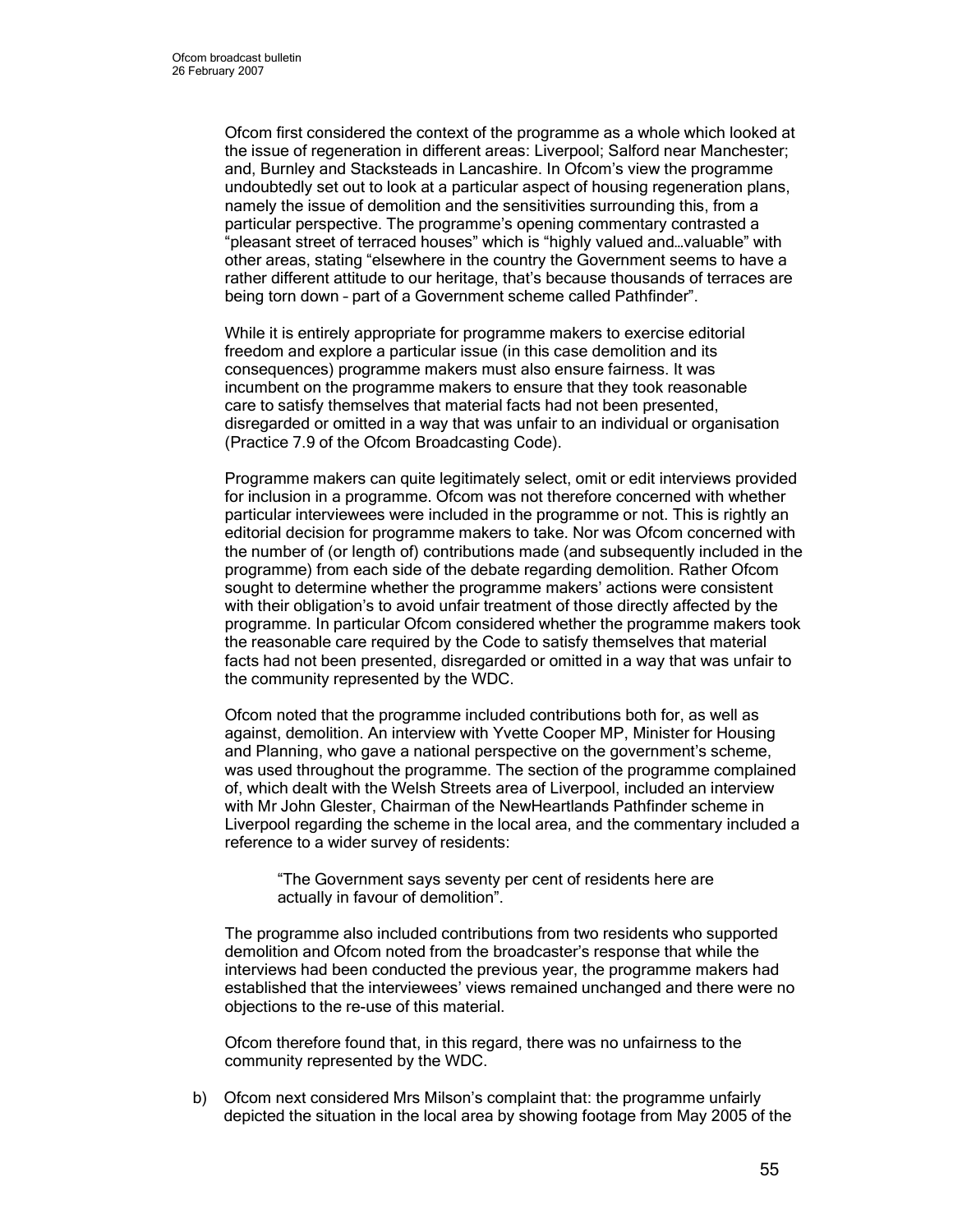makeover of a house in the Welsh Streets area; and, the makeover was a sham and unfairly depicted the aspirations of the community.

Ofcom took account of the obligations on broadcasters regarding the re-use of material. Ofcom's Broadcasting Code states that broadcasters should ensure that the re-use of material, i.e. use of material originally filmed or recorded for one purpose and then used in a programme for another purpose or used in a later or different programme, does not create unfairness (Practice 7.8).

In examining the section of the programme complained about, Ofcom noted that the re-use of the material featuring the makeover was clearly signalled in the programme's commentary which stated: "last year, the Tonight programme...", and the end of this section was again signalled in the programme's commentary with the words "This week I returned to Liverpool…". Ofcom considered that it would, therefore, have been likely that viewers would have understood the nature of the footage being shown. The commentary clarified the current status of the property when it described it as "one of the doomed houses" that are "going to be erased".

In considering the complaint that the makeover was a sham and unfairly depicted the aspirations of the community, Ofcom took account of the obligations on broadcasters to ensure they take reasonable care to satisfy themselves that material facts had not been presented, disregarded or omitted in a way that was unfair to an individual or organisation (Practice 7.9 of the Ofcom Broadcasting Code).

Ofcom noted that the programme's commentary stated that the property featured was "A nineteenth century house – complete with a twenty first century spec". Ofcom further noted the broadcaster's submission which stated that the property was inspected and fully approved by a Liverpool City Council building inspector. The footage of the property was followed by comments from local residents admiring the changes made. At no point did the programme state, or imply, that the local community aspired to sub-standard housing.

Ofcom therefore found that the programme's presentation of the makeover was not unfair to the community represented by the WDC.

The complaints of unfair treatment were not upheld.